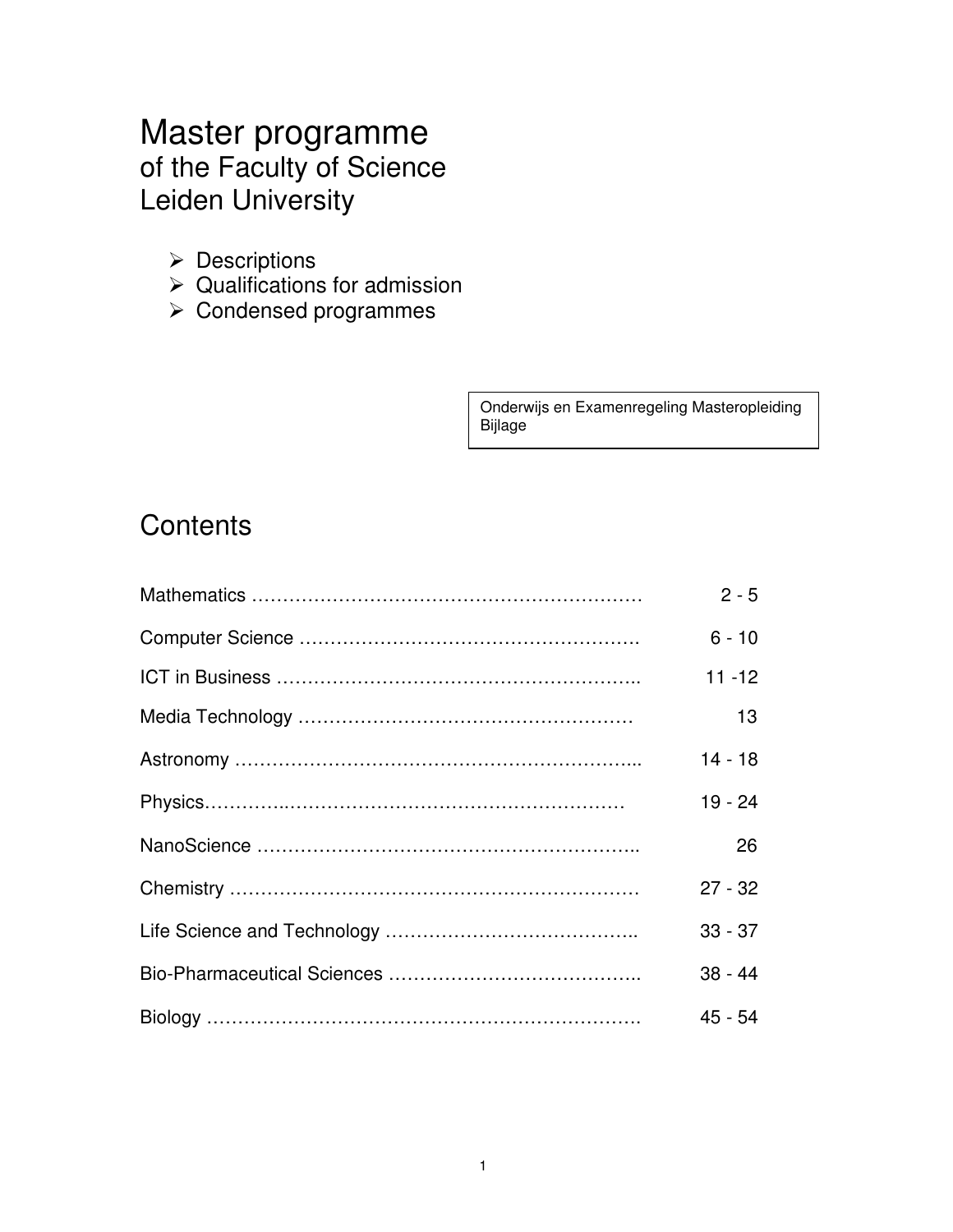# **MSc Mathematics** Crohonummer 66980

Leiden University offers five tracks of an MSc programme in mathematics. Two of these correspond to research specialisations in the Leiden Mathematical Institute. The remaining three are the mathematics track of the research MSc with Science-Based Business (SBB), and the Communication and Education specializations.

The duration of each programme is two years (120 EC). Students who complete the programme receive the degree Master of Science in Mathematics, with specification of the specialization, if applicable. Details are provided below. All tracks have the same Director, the same Exam Committee, and the same Programme Committee. An Admission Committee will advise on admissions.

Candidates with a BSc degree or equivalent can apply for admission. The admission guidelines are given below for each specialization. Individual combinations of the research programmes, with research projects from different groups, are possible in principle, depending on the decision by the Exam Committee. The admission process may include an interview with the Admission Committee. Foreign applicants must provide proof of proficiency in English (IELTS level  $\geq 6.5$ ). Admission is possible throughout the year, but we advise foreign students to start in September or February. Further information is available on the website http://www.math.leidenuniv.nl/

The goal of each programme is to train the student as an independent researcher, and to develop the necessary skills and proficiency to advance his/her career.

# **Track Algebra, Geometry and Number theory**

## **Description**

The MSc programme Algebra, Geometry and Number theory leads students to a high level of knowledge in this area. It consists of advanced courses from the field and a final research project including a master thesis and an oral presentation of it. Students with this MSc in Mathematics are admissible to a PhD programme. The programme is suited as preparation for an academic career, in particular via a subsequent PhD study, but also for a career as mathematical researcher outside the universities.

#### **Qualifications for admission**

Students from any university in The Netherlands with a BSc degree in Mathematics or with a BSc major in Mathematics will be admitted to the programme.

For all other (international) candidates, the Admission Committee will judge the equivalence to these BSc degrees of their previous training. The choice in optional courses in the MSc programme may be limited by the need to adapt the programme to the present knowledge of the candidate.

## **Programme**

For each student a programme will be tailored individually. It consists of a choice of advanced courses (at least 60 EC; at least 30 EC of these must be obtained via courses of the **Dutch Master Programme in Mathematics**) from algebra, algebraic and analytic number theory and algebraic and differential geometry, a research project in mathematics (at least 40 EC, including 7 EC for the thesis and an oral presentation), and a free choice of courses from any field (maximum 20 EC); required is a total of at least 120 EC.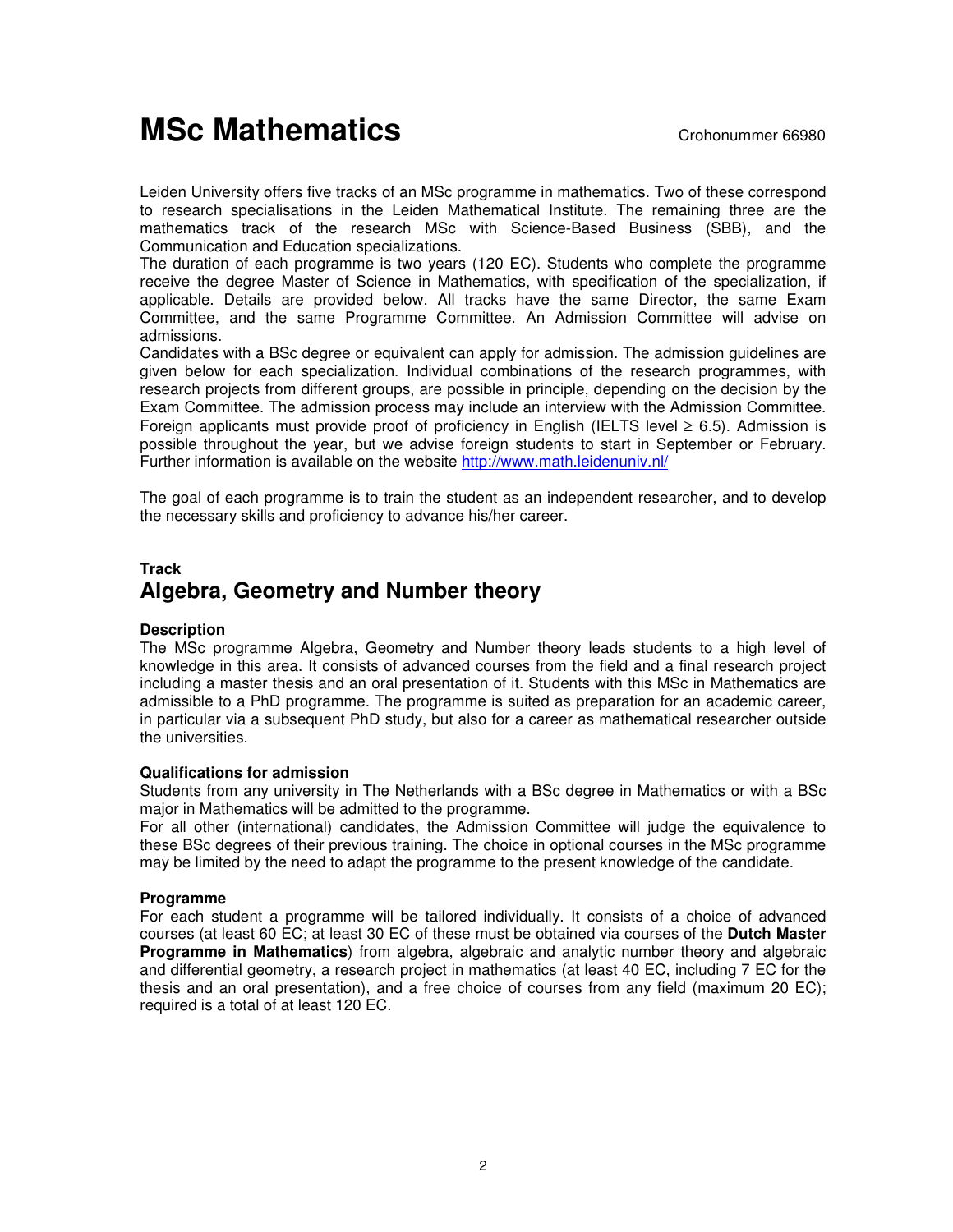# **Track Applied mathematics**

#### **Description**

The MSc programme Applied Mathematics leads students to a high level of knowledge in this area. It consists of advanced courses from the field and a final research project including a master thesis and an oral presentation of it. Students with this MSc in Mathematics are admissible to a PhD programme.The programme is particularly suited as preparation for a career as mathematical researcher in industry, government and other institutions, but also for an academic career, in particular via a subsequent PhD-study.

#### **Qualifications for admission**

Students from any university in The Netherlands with a BSc degree in Mathematics or with a BSc major in Mathematics will be admitted to the programme.

For all other (international) candidates, the Admission Committee will judge the equivalence to these BSc degrees of their previous training. The choice in optional courses in the MSc programme may be limited by the need to adapt the programme to the present -knowledge of the candidate.

### **Programme**

For each student a programme will be tailored individually. It consists of a choice of advanced courses (at least 60 EC; at least 30 EC of these must be obtained via courses of the **Dutch Master Programme in Mathematics**) on differential equations, dynamical systems, analysis of industrial problems, measure- and integration theory, probability theory, statistics, functional analysis, numerical analysis, operations research, a research project in mathematics (at least 40 EC, including 7 EC for the thesis and an oral presentation), and a free choice of courses from any field (maximum 20 EC); required is a total of at least 120 EC.

# **Track Mathematics and Science-Based Business**

## **Description**

The MSc programme Mathematics and Science-Based Business (SBB) prepares students for a career in science-related business and administration and for innovation and enterprise from a mathematical perspective. In addition to knowledge in mathematics, students obtain competence with respect to organisations, people in organisations, and establishment and management of processes. Students with an MSc in Mathematics and Science-Based Business are also admissible to a PhD programme.

In order to get an SBB Master annotation, a minimal programme consisting of the course SBB Fundamentals and the SBB training period must be completed (see below). The course SBB Fundamentals can also be taken in the "free choice" part of the research MSc programmes "Algebra, Geometry and Number theory" and "Applied Mathematics".

#### **Qualifications for admission**

Students from any university in The Netherlands will be admitted to the programme with a BSc degree in Mathematics or with a BSc major in Mathematics.

For all other (international) candidates, the Admission Committee will judge the equivalence to these BSc degrees of their previous training. The choice in optional courses in the MSc programme may be limited by the need to adapt the programme to the present-knowledge of the candidate.

#### **Programme**

#### **Mathematics**

The Mathematics component of the Science-based Business (SBB) specialization consists of a research project in mathematics of 40 EC (incl 7 EC for the thesis and an oral presentation) in one of the research groups of the Leiden Mathematical Institute, 20 EC of courses to be selected in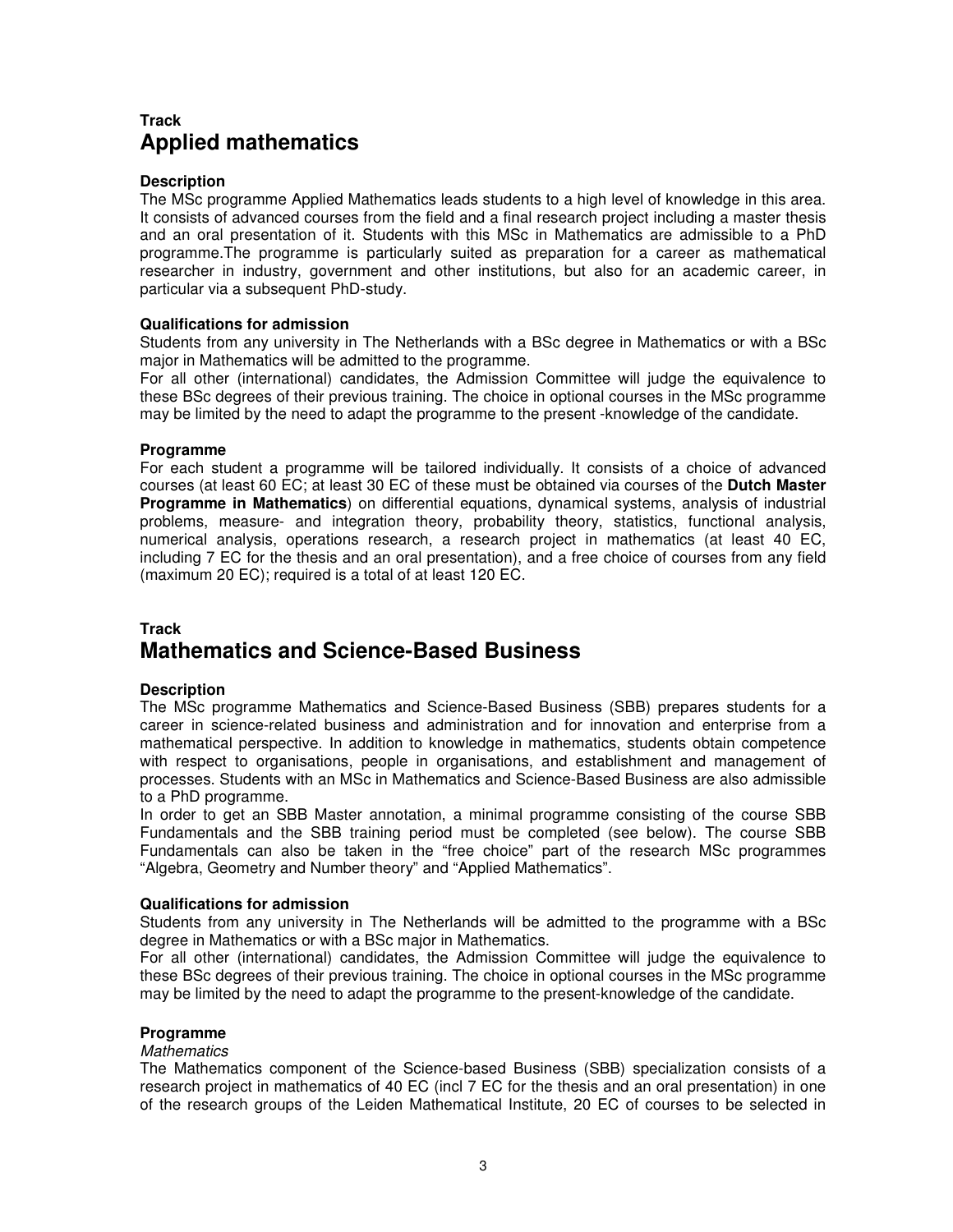correspondence with the research topic, and a mathematical project connected with the SBB training period (see below).

#### Science-Based Business

The Business-related part of the complete SBB programme consists of 40 to 60 EC of the following components.

| Mandatory:                                                   | level   | ЕC       |
|--------------------------------------------------------------|---------|----------|
| <b>SBB Fundamentals</b>                                      | 400     | 17       |
| SBB Internship                                               | 500     | 23-34    |
| Optional:                                                    |         |          |
| Orientation on Technopreneurship: Entrepreneurial Management | 400     | 5        |
| Orientation on Technopreneurship: Business Planning          | 400     | 5        |
| <b>SBB</b> electives                                         | 500-600 | $0 - 20$ |
| Extension of the mathematic component                        |         | $0 - 20$ |
|                                                              |         |          |

See for more information on Science-Based Business the following website: http:/www.sbb.leidenuniv.nl/.

## **Track Mathematics and Communication**

#### **Description**

The MSc programme Mathematics and Communication concerns science communication in a broad sense. The programme prepares students for a career in popularization of science, for example, as a science communicator, a science policymaker or a public relations officer, or for a career as a scientist with a communicating mindset. Students with an MSc in Mathematics and Communication are admissible to a PhD programme in Mathematics or in Science Communication.

#### **Qualifications for admission**

Students from any Dutch university with a BSc degree or major in Mathematics will be admitted to the programme. For all other (international) candidates, the Admission Committee will judge the equivalence to these BSc degrees of their previous training. Preferably, the BSc programme has included the 10-EC-course Learning, Presentation and Communication, offered by the Leiden School of Education (ICLON), or equivalent courses. Applicants must provide proof of proficiency in Dutch.

#### **Programme**

#### **Mathematics**

The research component consists of a project in mathematics of 40 EC (incl. 7 EC for the thesis and an oral presentation) in one of the research groups of the institute, and 20 EC of courses to be selected in correspondence with the research topic.

#### **Communication**

The Communication component consists of the following:

| Mandatory:                                          | level   | EC.   |
|-----------------------------------------------------|---------|-------|
| - Fundamentals of Science Communication and Society | 400/500 |       |
| - Training period                                   | 500/600 | 23-34 |

The training period can be in the field of Journalism, Museology or New Media and includes a written report, and an oral presentation.

#### Choice of:

| - Extension of the mathematics component |      | $0 - 20$ |
|------------------------------------------|------|----------|
| - Courses in Communication               | ≥400 | 0-8      |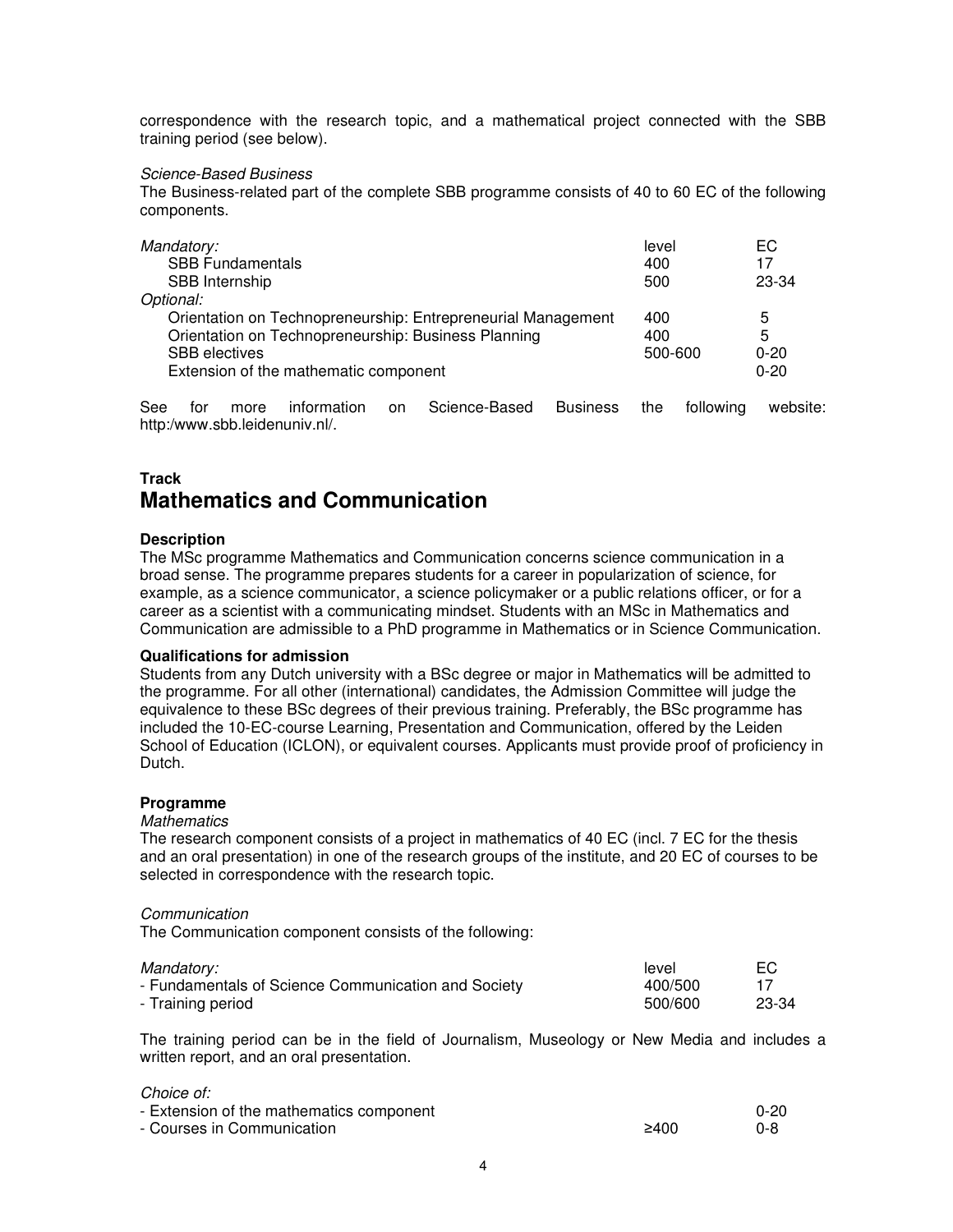| - Communication Master thesis                                    | 500/600 |  |
|------------------------------------------------------------------|---------|--|
| - Communication research project correlated to the Master thesis | 500/600 |  |

The choice of the training period, master thesis, and elective courses should be approved beforehand by the track coordinator and the coordinator of Mathematics.

## **Track Mathematics and Education**

#### **Description**

The MSc programme Mathematics and Education prepares students for a career in teaching Mathematics. The programme includes a 60-EC Mathematics research programme. Students with a MSc in Mathematics and Education are also admissible to a PhD programme.

#### **Qualifications for admission**

Students from any university in the Netherlands with a BSc degree in Mathematics will be admitted to the programme.

For all other (international) candidates, the Admission Committee will judge the equivalence to this BSc degree of their previous training. Notably, applicants with a major in Mathematics will be considered. It is strongly recommended that the BSc programme has included the 10-EC-course Learning, Presentation and Communication, offered by the Leiden School of Education (ICLON), or an equivalent course. Applicants must provide proof of proficiency in Dutch.

#### **Programme**

#### Mathematics (60 EC)

The research component of the Mathematics and Education specialization consists of a project in mathematics of 40 EC (incl. 7 EC for the thesis and an oral presentation) in one of the research groups of the institute, and 20 EC of courses to be selected in correspondence with the research topic.

#### Education (60 EC)

The Education option of the MSc programme Mathematics and Education is offered as a joint programme of the faculty and the Leiden School of Education (ICLON) and consists of the following components:

|                             | level | ЕC |
|-----------------------------|-------|----|
| <b>Teaching Methodology</b> | 500   | 10 |
| Professional functioning    | 300   | 12 |
| Specialisation              | 600   |    |
| School training             | 400   | 30 |

In their specialisation, student teachers develop their competences to innovate their practice (e.g., by developing and testing instruction on a specific topic). This programme is adequate to obtain the so-called "eerste graads lesbevoegdheid" in mathematics needed for teaching at Dutch high schools.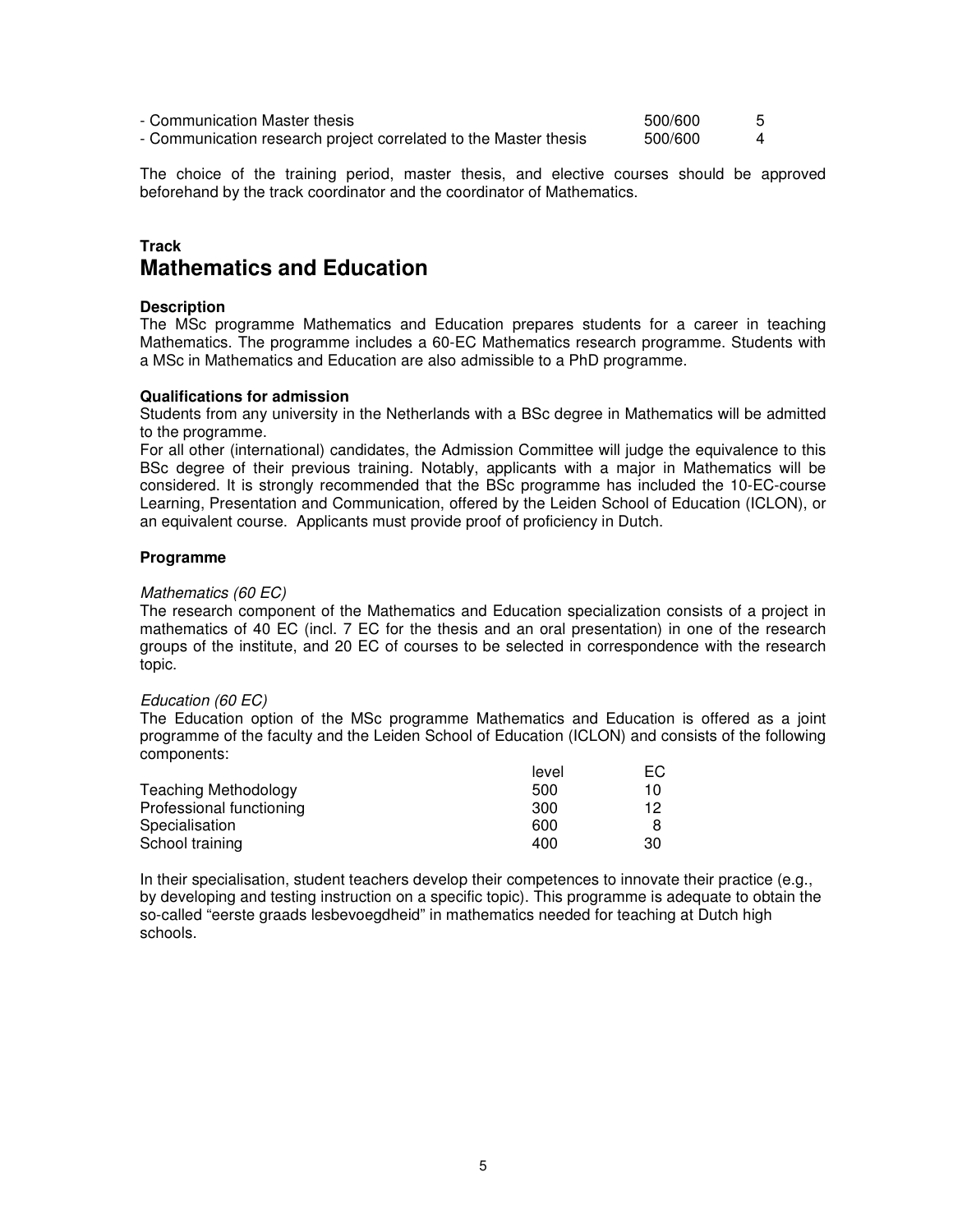# **MSc Computer Science** Crohonummer 60300

The Leiden Institute of Advanced Computer Science (LIACS) is the computer science institute of Leiden University. The LIACS curriculum includes six MSc tracks in computer science. Three of these correspond to research specialisations of LIACS, the remaining three are the computer science track of the research MSc with Science-Based Business (SBB), and the Communication and Education specializations. In addition, LIACS offers two Master programmes in Mediatechnology and in ICT in Business, respectively.

The duration of each programme is two years (120 EC). Students who complete the programme receive the degree Master of Science in Computer Science, with description of the specialisation, if applicable. Details are provided below. All tracks have the same Director, the same Exam Committee, and the same Programme Committee. An Admission Committee will advise on admissions.

Candidates with a BSc degree in Computer Science or equivalent can apply for admission. The admission guidelines are given below for each specialization. The admission process may include an interview with the Admission Committee. Admission is possible throughout the year, but we advise foreign students to start in September or February. Foreign applicants must provide proof of proficiency in English (IELTS level  $\geq 6.5$ ).

The goal of each programme is to train the student as an independent researcher, and to develop the necessary skills and proficiency to advance his/her career.

# **Track Core Computer Technologies**

## **Description**

This MSc programme is intended to provide students with a thorough computer science background that will allow them to pursue careers in research or industrial environments. The strength of the programme is its individual approach: for each student an individually tailored programme will be designed. This programme consists of courses, research and a Master's thesis project. The research clusters are Computer Systems and Imagery and Media. Students with an MSc in Computer Science are admissible to a PhD programme.

#### **Qualification for admission**

Students from any university in The Netherlands with a BSc degree in Computer Science or with a BSc major in Computer Science will be admitted to the programme.

For all other (international) candidates, the Admission Committee will determine the equivalence of their previous training to these BSc degrees. The choice of the specialisation courses in the MSc programme may be limited by the need to adapt the programme to the present knowledge of the candidate.

#### **Programme**

The programme is 120 EC in extent, and consists of specialisation courses (40 EC in total), a project (software project or project study, 20 EC), and two research projects in computer science (60 EC in total).

| Components                                         | level | EC. |
|----------------------------------------------------|-------|-----|
| Specialisation courses                             | 500   | 40  |
| Option: software project or project study          | 500   | 20  |
| Computer science research project                  | 600   | 17  |
| Computer science master's research project         |       |     |
| (incl. 7 EC for a thesis and an oral presentation) | 600   | 43  |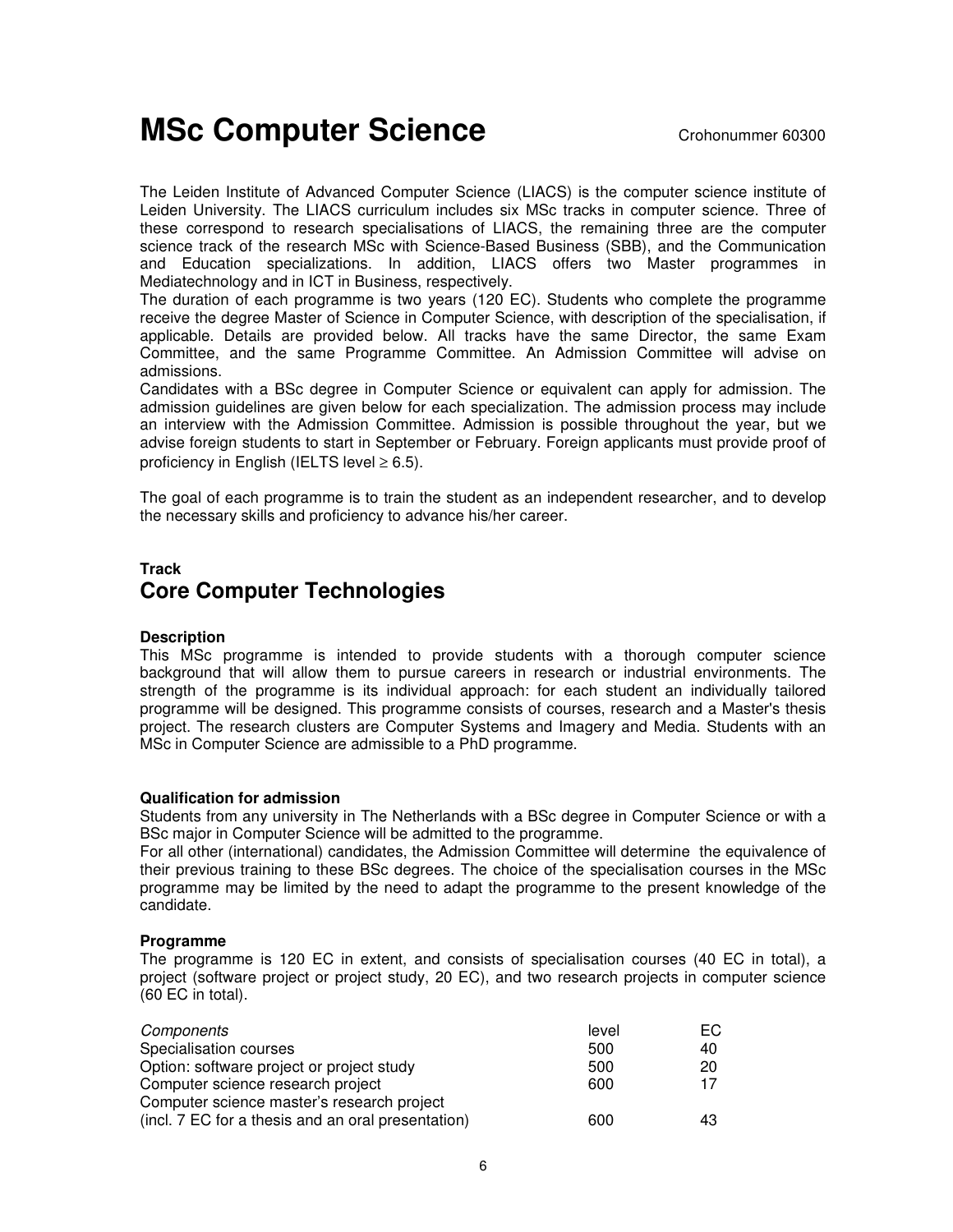# **Track Computer Science Theory and Advanced Technologies**

### **Description**

The MSc programme is intended to provide students with a thorough computer science background that will allow them to pursue careers in research or industrial environments. The strength of the programme is its individual approach: for each student an individually tailored programme will be designed. This programme consists of courses, research and a Master's thesis project. The research clusters are Algorithms and Foundations of Software technology. Students with an MSc in Computer Science are admissible to a PhD programme.

#### **Qualification for admission**

Students from any university in The Netherlands with a BSc degree in Computer Science or with a BSc major in Computer Science will be admitted to the programme.

For all other (international) candidates, the Admission Committee will determine the equivalence of their previous training to these BSc degrees. The choice of the specialisation courses in the MSc programme may be limited by the need to adapt the programme to the present knowledge of the candidate.

#### **Programme**

The programme is 120 EC in extent, and consists of specialisation courses (40 EC in total), a project (software project or project study, 20 EC), and two research projects in computer science (60 EC in total).

| Components                                         | level | EC. |
|----------------------------------------------------|-------|-----|
| Specialisation courses                             | 500   | 40  |
| Option: software project or project study          | 500   | 20  |
| Computer science research project                  | 600   | 17  |
| Computer science master's research project         |       |     |
| (incl. 7 EC for a thesis and an oral presentation) | 600   | 43  |

## **Track Bioinformatics**

## **Description**

The main focus of the Bioinformatics track will be on *Data Analysis and Modeling*, which represents the unique expertise of the different research groups of Leiden University and the Delft University of Technology participating in this track. This expertise is used to address issues like data capturing, data warehousing and data mining that have become major issues for biotechnologists and biological scientists due to sudden growth in quantitative data in biology. On the other hand, bioinformatics heavily contributes to the identification of new informatics principles and the development of new informatics tools. Bioinformatics offers a new synthetic approach for formulating hypotheses and solving problems in biology and bio chemistry versus the classical reductionistic approach.

#### **Qualifications for admission**

Students from any university in The Netherlands with a BSc degree in Computer Science or with a BSc major in Computer Science will be admitted to the programme.

For all other (international) candidates, the Admission Committee will judge the equivalence to these BSc degrees of their previous training. The choice in optional courses in the MSc programme may be limited by the need to adapt the programme to the present knowledge of the candidate.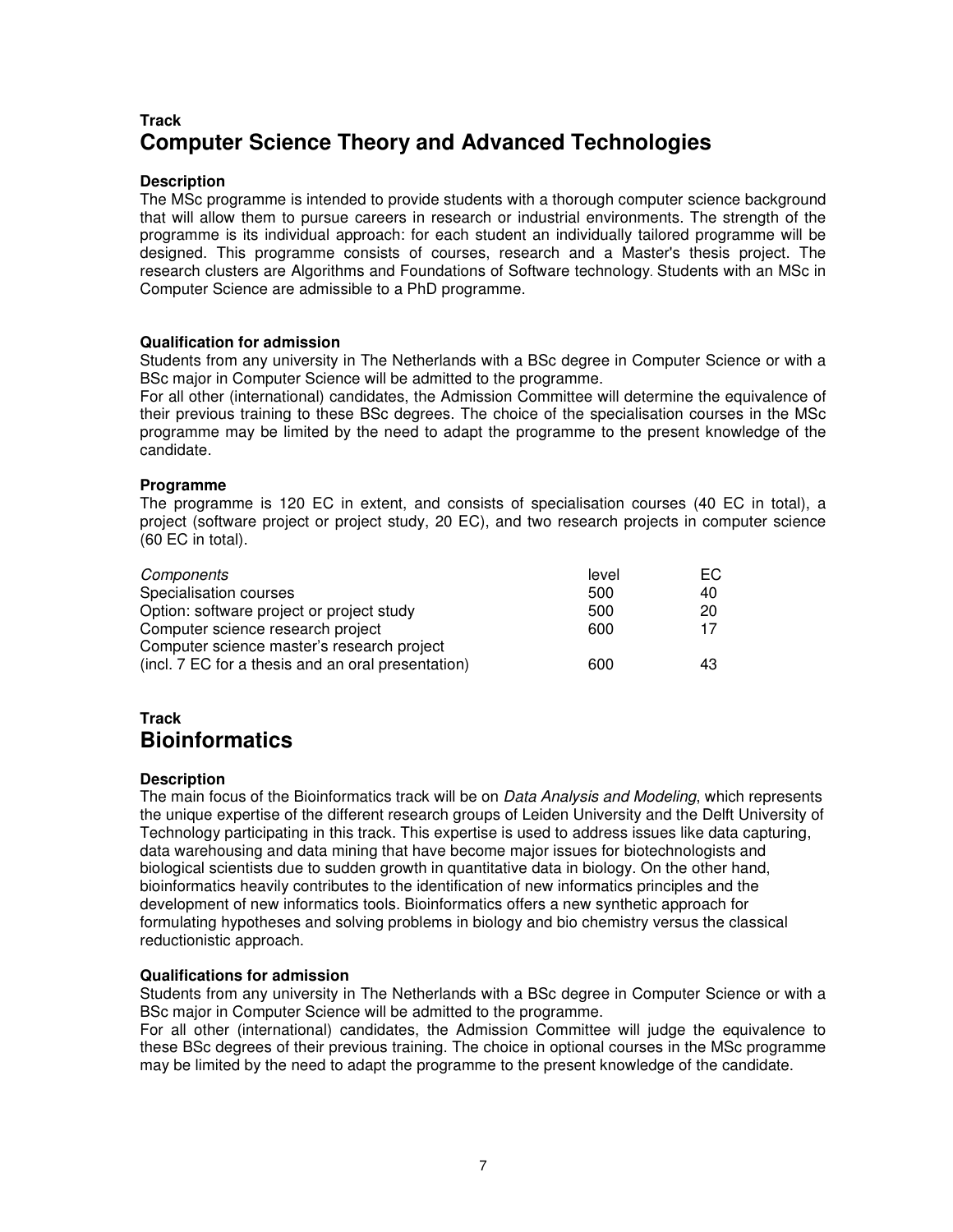#### **Programme**

The programme is 120 EC in extent. The programme is outlined below.

| Core programme                          | level | ЕC |
|-----------------------------------------|-------|----|
| Data analysis / Pattern Recognition     | 500   |    |
| Databases / Data mining                 | 500   |    |
| Microscopy / Modeling and Visualization | 500   |    |

Every student of the Bioinformatics track has to complete the core program.

#### Specialization Courses 600 and 100 and 100 and 100 and 100 and 100 and 100 and 100 and 100 and 100 and 100 and 100 and 100 and 100 and 100 and 100 and 100 and 100 and 100 and 100 and 100 and 100 and 100 and 100 and 100 and

A choice can be made out of different specialization courses. The specialization courses have level 500, and range from 3 - 7 EC. The total of 24 EC is indicative and depends on the extent of the student's support program and research assignment. The selection of the specialization courses takes place in coordination with the Bioinformatics track study advisor. More details can be found at the web-site of the institute.

Support Program (Minor (Deficiency) courses) (100-300) 16-18 For each student a support program will be defined by the Bioinformatics track study advisor. The support program consists of courses in Life Science, Computer Science, Mathematics, or of optional courses for deficiency programs. More details can be found at the web-site of the institute. The support program will consist of a maximum of 18 EC.

| Research assignment                                                                                  | 600 | 15-17 |
|------------------------------------------------------------------------------------------------------|-----|-------|
| Master's research project in computer science,<br>(incl. 7 EC for a thesis and an oral presentation) | 600 | 45    |

# **Track Computer Science and Science-Based Business**

## **Description**

The MSc programme Computer Science and Science-Based Business prepares students for a career in science-related business and administration and for innovation and enterprise from a computer science perspective. In addition to knowledge in computer science, students obtain competence with respect to organisations, people in organisations, and establishment and management of processes. Students with an MSc in Computer Science and Science-Based Business are admissible to a PhD programme.

In order to get an SBB Master annotation, a minimal programme consisting of the course SBB Fundamentals and the SBB training period must be completed (see below). The course SBB Fundamentals can also be taken in the "specialisation" part of the research MSc programmes "Core Computer Technologies" and "Computer Science Theory and Advanced Technologies".

#### **Qualifications for admission**

Students from any university in The Netherlands with a BSc degree in Computer Science or with a BSc major in Computer Science will be admitted to the programme.

For all other (international) candidates, the Admission Committee will determine the equivalence of their previous training to these BSc degrees.

## **Programme**

#### Computer Science

The computer science component of the Science-based Business (SBB) specialization consists of a research project in computer science of 40 EC (incl. 7 EC for the thesis and an oral presentation) in one of the research groups of LIACS, and 20 EC of level-500 courses to be selected in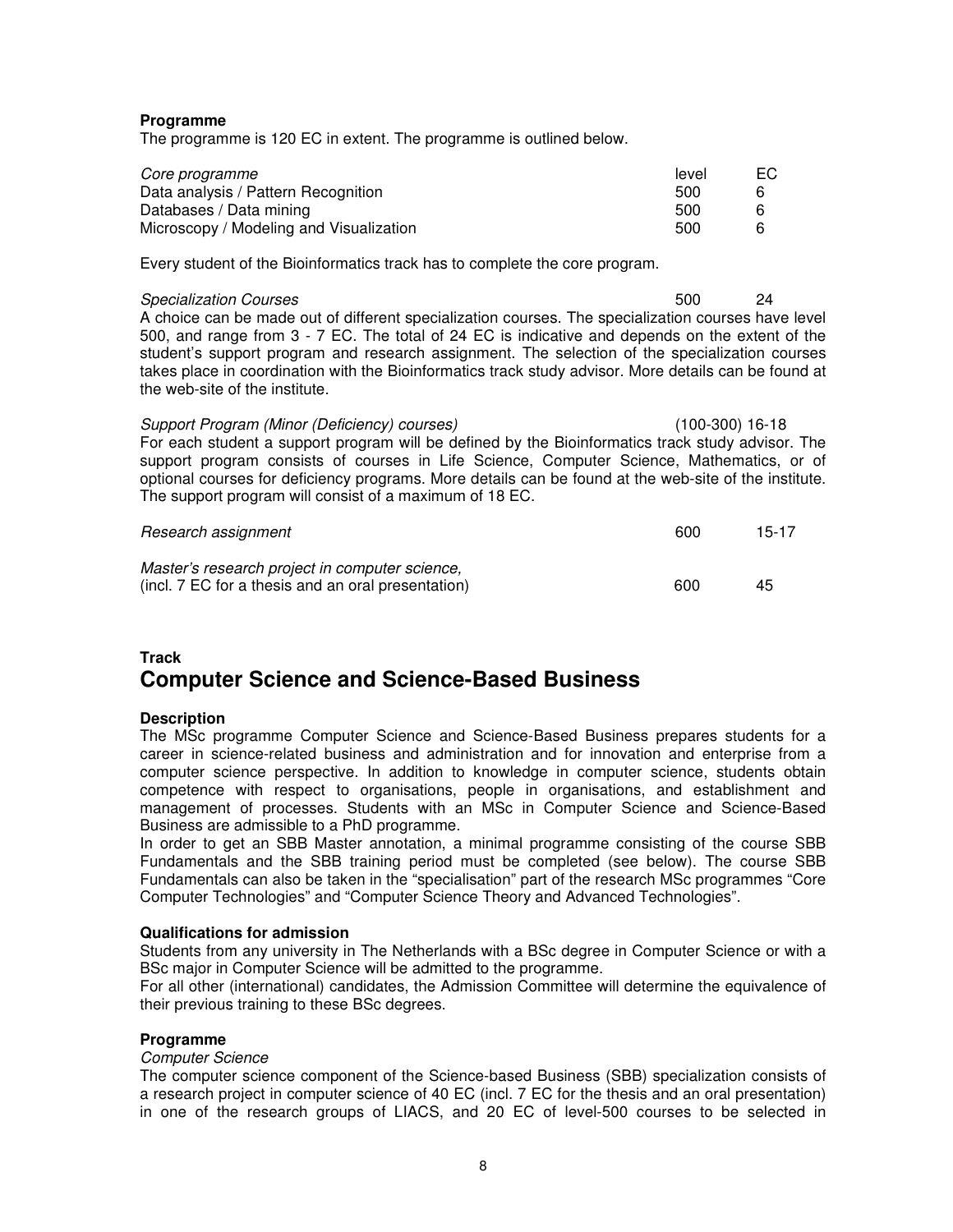correspondence with the research topic. The choices for courses and research project will be made in consultation with a supervisor.

#### Science-Based Business

The Business-related part of the complete SBB programme consists of 40 to 60 EC of the following components.

| Mandatory:                                                   | level   | EC.      |
|--------------------------------------------------------------|---------|----------|
| <b>SBB Fundamentals</b>                                      | 400     | 17       |
| SBB Internship                                               | 500     | 23-34    |
| Optional:                                                    |         |          |
| Orientation on Technopreneurship: Entrepreneurial Management | 400     | 5        |
| Orientation on Technopreneurship: Business Planning          | 400     | 5        |
| <b>SBB</b> electives                                         | 500-600 | $0 - 20$ |
| Extension of the Computer Science component                  |         | $0 - 20$ |
|                                                              |         |          |

See for more information on Science-Based Business the following website: http:/www.sbb.leidenuniv.nl/.

## **Track Computer Science and Communication**

#### **Description**

The MSc programme Computer Science and Communication concerns science communication in a broad sense. The programme prepares students for a career in popularization of science, for example, as a science communicator, a science policymaker or a public relations officer, or for a career as a scientist with a communicating mindset. Students with an MSc in Computer Science and Communication are admissible to a PhD programme in Computer Science or in Science Communication.

#### **Qualifications for admission**

Students from any Dutch university with a BSc degree or major in Computer Science will be admitted to the programme. For all other (international) candidates, the Admission Committee will judge the equivalence to these BSc degrees of their previous training. Preferably, the BSc programme has included the 10-EC-course Learning, Presentation and Communication, offered by the Leiden Graduate School of Education (ICLON), or equivalent courses. Applicants must provide proof of proficiency in Dutch.

#### **Programme**

#### Computer Science

The research component consists of a project in computer science of 40 EC (incl. 7 EC for the thesis and an oral presentation) in one of the research groups of the institute, and 20 EC of courses to be selected in correspondence with the research topic.

#### **Communication**

The Communication component consists of the following components:

| Mandatory:                                          | level   | ЕC    |
|-----------------------------------------------------|---------|-------|
| - Fundamentals of Science Communication and Society | 400/500 |       |
| - Training period                                   | 500/600 | 23-34 |

The training period can be in the field of Journalism, Museology or New Media and includes a written report, and an oral presentation.

Choice of: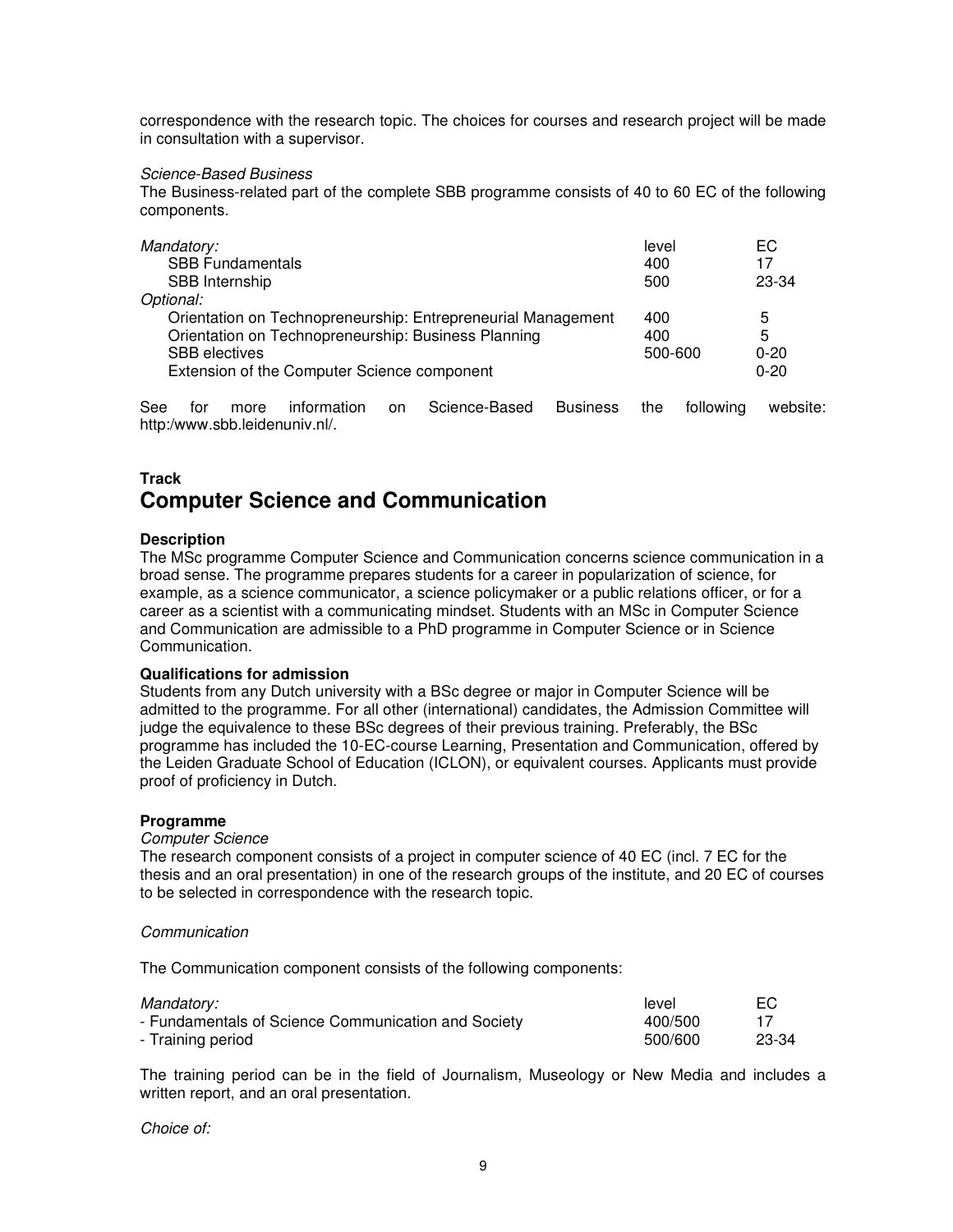| - Extension of the computer science component                    |         | $0 - 20$ |
|------------------------------------------------------------------|---------|----------|
| - Courses in Communication                                       | 2400    | 0-8      |
| - Communication Master thesis                                    | 500/600 | 5        |
| - Communication research project correlated to the Master thesis | 500/600 |          |

The choice of the training period, master thesis, and elective courses should be approved beforehand by the track coordinator and the coordinator of Computer Science.

## **Track Computer Science and Education**

#### **Description**

The MSc programme Computer Science and Education prepares students for a career in teaching Computer Science or Mathematics. The programme includes a 60-EC Computer Science research programme. Students with a MSc in Computer Science and Education are also admissible to a PhD programme.

#### **Qualifications for admission**

Students from any university in the Netherlands with a BSc degree in Computer Science will be admitted to the programme.

For all other (international) candidates, the Admission Committee will judge the equivalence to this BSc degree of their previous training. Notably, applicants with a major in Computer Science will be considered. It is strongly recommended that the BSc programme has included the 10-EC-course Learning, Presentation and Communication, offered by the Leiden School of Education (ICLON), or an equivalent course. Applicants must provide proof of proficiency in Dutch.

#### **Programme**

#### Computer Science (60 EC)

The research component of the Computer Science and Education specialization consists of a project in computer science of 40 EC (incl. 7 EC for the thesis and an oral presentation) in one of the research groups of the institute, and 20 EC of courses to be selected in correspondence with the research topic.

#### Education (60 EC)

The Education option of the MSc programme Computer Science and Education is offered as a joint programme of the faculty and the Leiden School of Education (ICLON) and consists of the following components:

|                             | level | EC. |
|-----------------------------|-------|-----|
| <b>Teaching Methodology</b> | 500   | 10  |
| Professional functioning    | 300   | 12  |
| Specialisation              | 600   |     |
| School training             | 400   | 30  |

In their specialisation, student teachers develop their competences to innovate their practice (e.g., by developing and testing instruction on a specific topic). If the student meets the basic qualifications for the knowledge of a discipline at Dutch high schools (e.g. mathematics), this programme is adequate to obtain the so-called "eerste graads lesbevoegdheid" needed for teaching at these schools.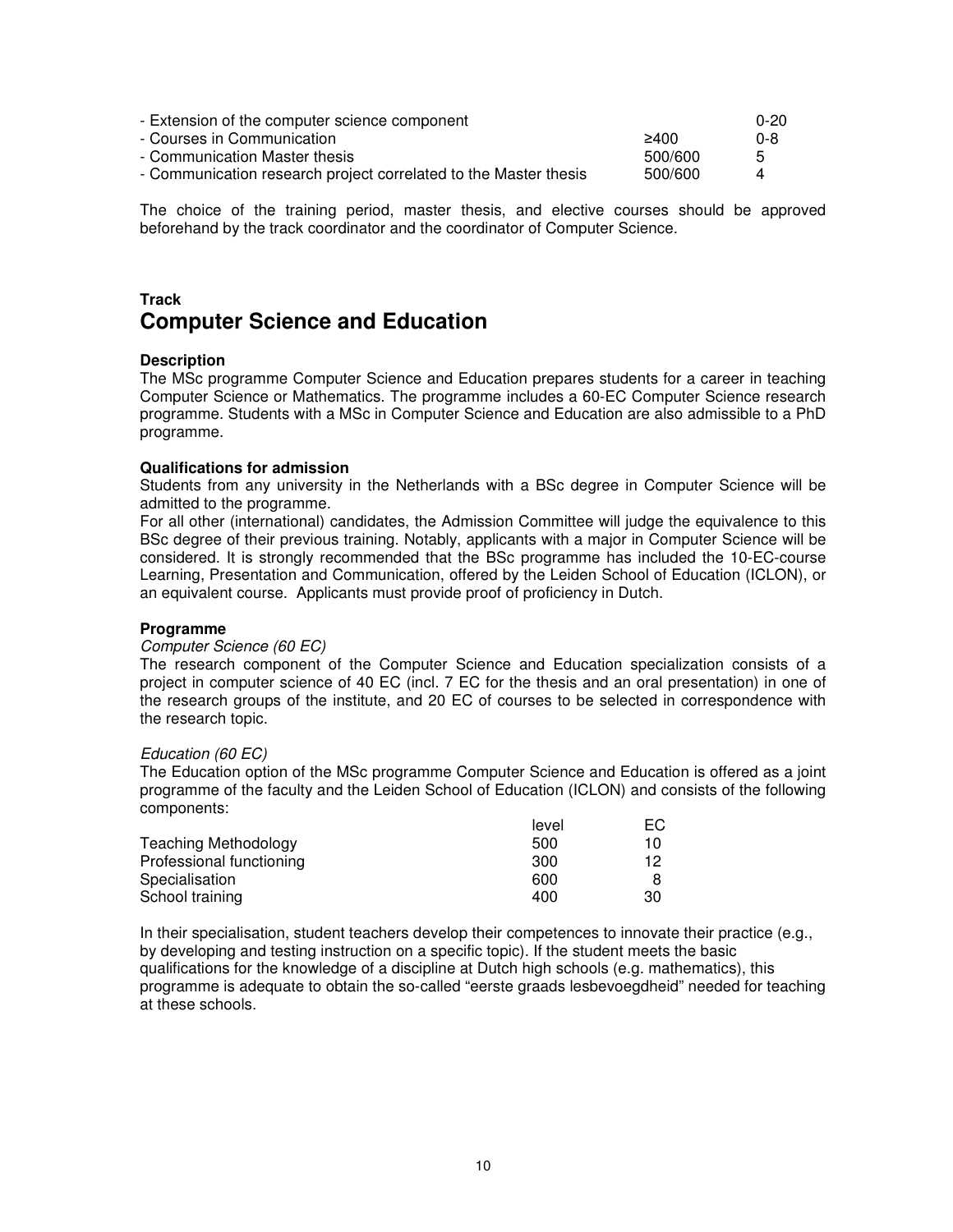# **MSc ICT in Business** Crohonummer 60205

The Leiden Institute of Advanced Computer Science (LIACS) is the computer science institute of Leiden University. LIACS, in partnership with the Leiden University School of Management (LUSM) and RSM Erasmus University (Rotterdam), offers an MSc programme in ICT in Business. The duration of the programme, which is taught entirely in English, is two years (120 EC). The programme starts in September; there are limited possibilities for a start at another moment. Students who complete the programme receive the degree Master of Science in ICT in Business.

## **Description**

Rapid changes in information and communication technology (ICT) and its application over the last years have caused major changes for individuals, organizations and industries. The Internet, and information systems and communication technology in general, have radically impacted our personal and professional lives and challenged our thinking on physical, geographical and industry boundaries, on distance, speed and communication. The MSc in ICT in Business programme aims at providing a deeper understanding of the issues, challenges and opportunities in this area, with a specific focus on the alignment of ICT and management. The programme builds on a solid foundation of Computer Science that students bring from their Bachelor's education, and expands this knowledge and augments it with concepts and methods from the field of management.

## **Qualifications for admission**

Candidates with a BSc degree in Computer Science or equivalent can apply for admission. An Admission Committee will advise on admissions. The admission process may include an interview with the Admission Committee. Foreign applicants must provide proof of proficiency in English.

## **Programme**

The M.Sc. programme in ICT in Business consists of six modules, and a 6 months thesis project. The courses cover business foundations, core ICT & Business topics and electives, and are normally offered in a combination of lectures, case studies, projects, company visits, and student presentations. Many activities are based on team work. At regular intervals research colloquia are offered to supplement and enrich the program.

The programme structure is as follows:

• Core courses: ICT in Business

A set of advanced courses that focus on the interrelationship between organisational processes, management and ICT. The courses focus on Software Engineering, ICT-enabled Business Process Innovation, ICT Strategy and Planning, System's Development and Project Management, ICT Infrastructure and a capstone integration course.

- Business Foundations A set of courses that provide a solid business understanding, including a management simulation and courses on marketing, finance, accounting and organisational behaviour. These courses are offered in co-operation with RSM Erasmus University (but take place in Leiden) and the exact details and names of these courses are yet to be finalised.
- **Electives**

The electives allow students to individualise their programme and accommodate special interests. Examples of electives are operations management, IT Governance, cross-cultural organisations, legal aspects of ICT, and data warehousing. In addition there are possibilities to customise the programme through international exchange programmes.

- A methodology course and a research seminar
- An MSc Thesis research project that often will be based on an in-company project (6 months).

Following the above, the programme consists of the components:

| <b>Courses</b>               | Level | EC. |
|------------------------------|-------|-----|
| <b>Management Simulation</b> | 400   |     |
| Software Engineering         | 500   |     |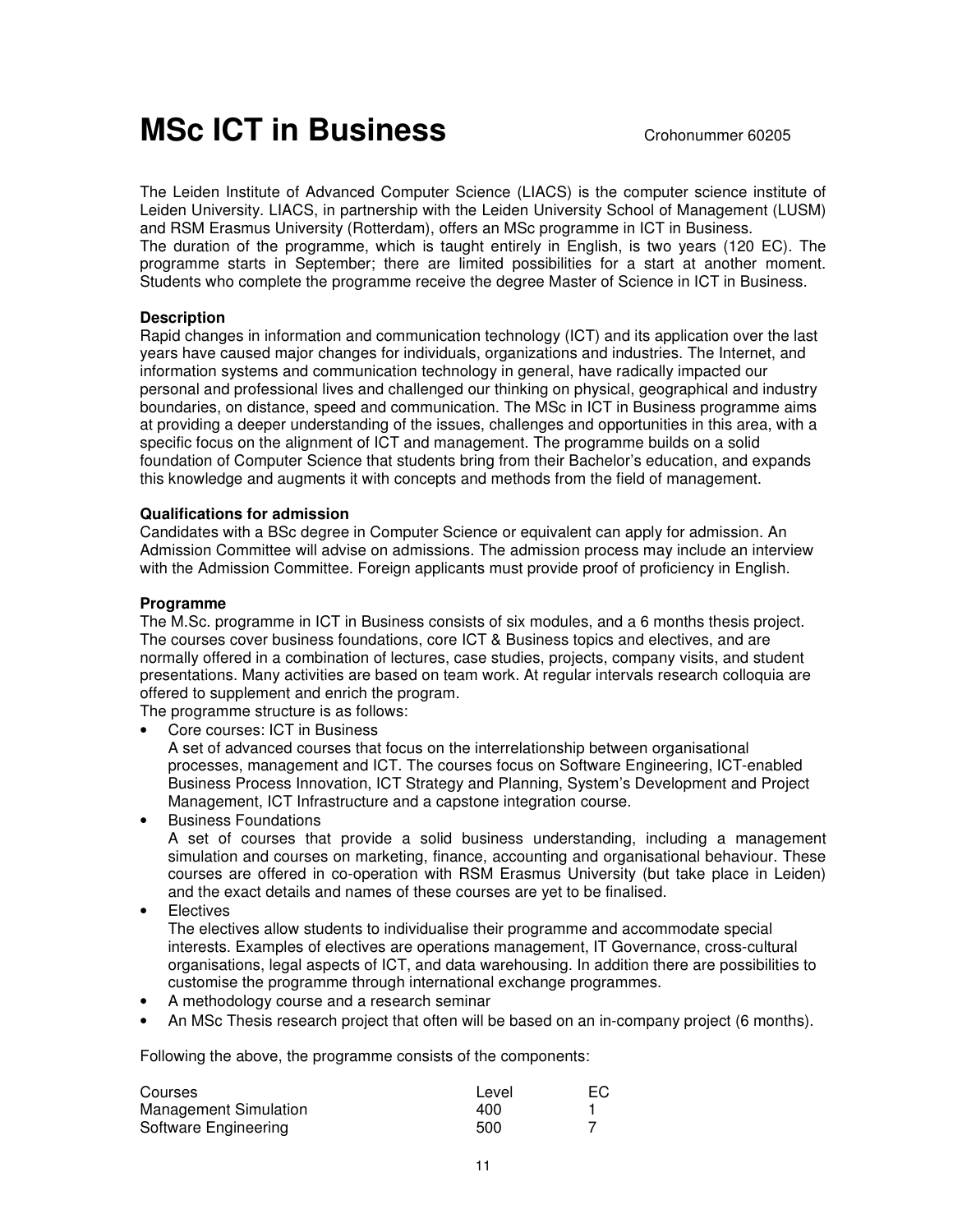| Marketing                             | 500 | 6  |
|---------------------------------------|-----|----|
| <b>ICT-enabled Process Innovation</b> | 500 |    |
| Accounting                            | 500 | 6  |
| System's Development and Project      |     |    |
| Management                            | 500 |    |
| International Management              | 500 | 6  |
| <b>ICT Strategy and Planning</b>      | 500 |    |
| Finance                               | 500 | 6  |
| Electives $(3 \times 3 \text{ EC})$   | 500 | 9  |
| Methodology                           | 500 | 3  |
| <b>Research Seminar</b>               | 500 | 4  |
| Research Colloquia                    | 500 | 4  |
| <b>ICT</b> Infrastructure             | 500 |    |
| <b>Capstone Cases</b>                 | 500 |    |
| MSc research project                  | 600 | 33 |

As the co-operation agreement with RSM Erasmus University is currently being finalised the Business Foundations part of the programme (Global Marketing, Financial Accounting, Corporate Finance and International Management) will likely undergo changes for the 2007-2009 programme.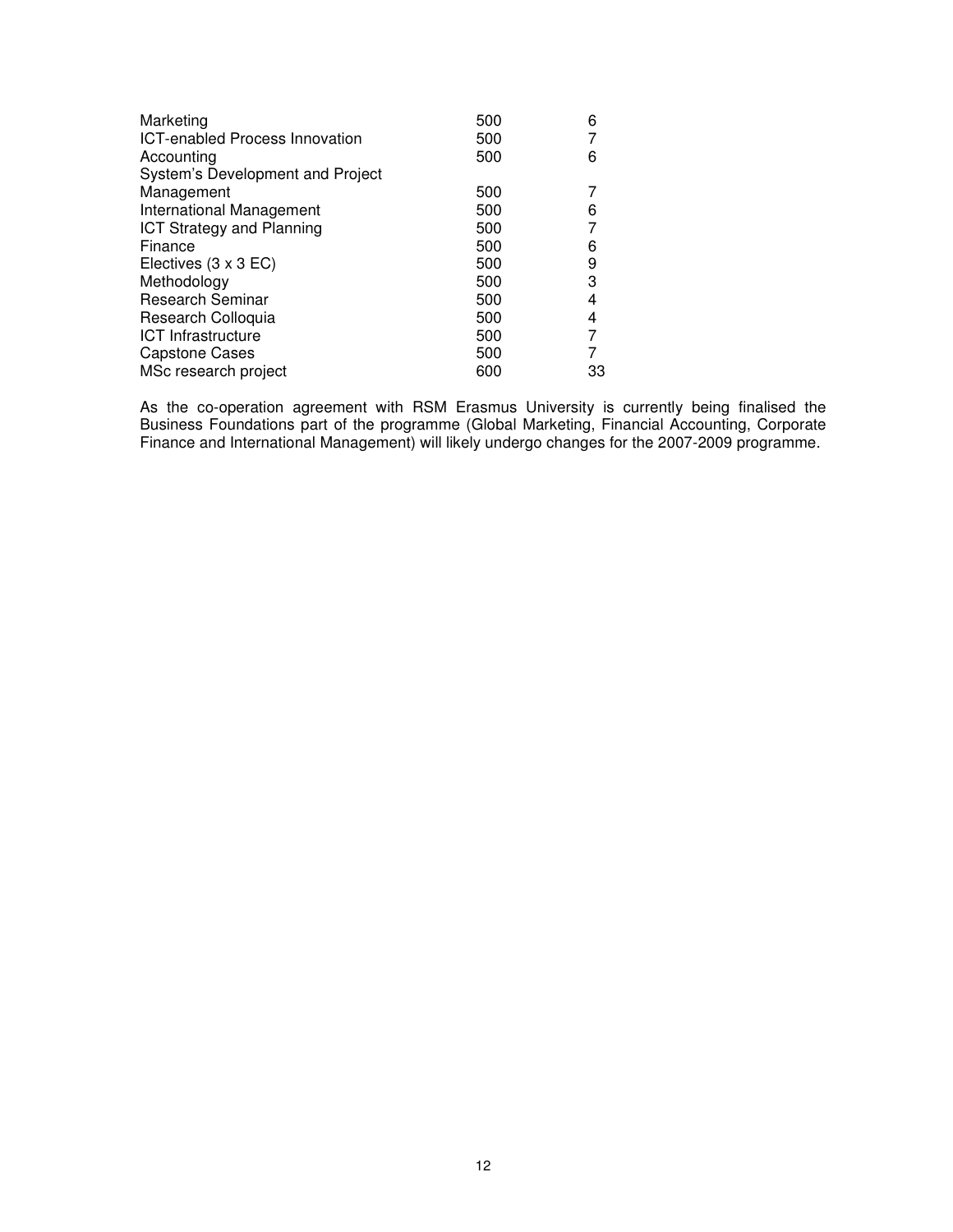# **MSc Media Technology** Crohonummer 60206

The Media Technology MSc programme is a common initiative of the computer science institute (LIACS) within the Faculty of Science, and the Faculty of Creative and Performing Arts. The duration of this programme is two years (120 EC). Students who complete the programme receive the degree Master of Science in Media Technology. Details are provided below.

Candidates with a BSc degree or equivalent can apply for admission. The admission process may include an interview with the Admission Committee. Foreign applicants must provide proof of proficiency in English (IELTS level  $\geq 6.5$ ). The programme language is English.

#### **Description**

The Media Technology programme recognizes creativity as an important factor in scientific innovation. It is a place where students, artists and researchers are allowed to formulate their own scientific questions and encouraged to translate personal inspirations and curiosities into manageable and compact research projects. To achieve this, the curriculum focuses on creative exploration and on the understanding of science and technology. Student projects most often involve creating actual products: software, hardware, something made from sticky tape perhaps. Because we are convinced that by doing, making, creating, new insights into the underlying research question are encountered. The programme encourages its students to draw from the knowledge available throughout Leiden University and the ArtScience programme of the Royal Academy of Arts in The Hague.

#### **Qualifications for admission**

Students holding a BSc degree in Computer Science from Leiden University or a BSc major in Computer Science from Leiden University will directly be admitted to the programme. For all other (possibly international) candidates, the Admission Committee will judge the equivalence of their previous training to these BSc degrees. In principle, any prior field of study is applicable. Applicants are judged with observance of specific work- and training experience with regard to Media Technology.

**Programme** The programme is 120 EC in extent.

| Subject                           | Level | EC             |
|-----------------------------------|-------|----------------|
|                                   |       |                |
| Visit to Ars Electronica Festival | 500   | 1              |
| Introduction to Programming       | 400   | 3              |
| Human Computer Interaction        | 500   | 7              |
| Multi Media Systems               | 500   | 7              |
| <b>Creative Research</b>          | 500   | 4              |
| Cool Science                      | 500   | 7              |
| Sense Interference OR             | 400   | $\overline{2}$ |
| Perceptualization                 |       |                |
| Sound, Space & Interaction        | 500   | 4              |
| Web Technology                    | 500   | 4              |
| <b>Research Seminar</b>           | 500   | 4              |
| Image & Vision - Embodied Vision  | 500   | 4              |
| Hardware & Physical Computing     | 500   | 3              |
| Meta Media                        | 500   | 2              |
| Language & Text                   | 500   | 3              |
| Workshop I                        | 500   |                |
| Workshop II                       | 500   |                |
| Free choice courses               | 500   | 13             |
| Project                           | 500   | 20             |
| <b>Graduation Project</b>         | 600   | 30             |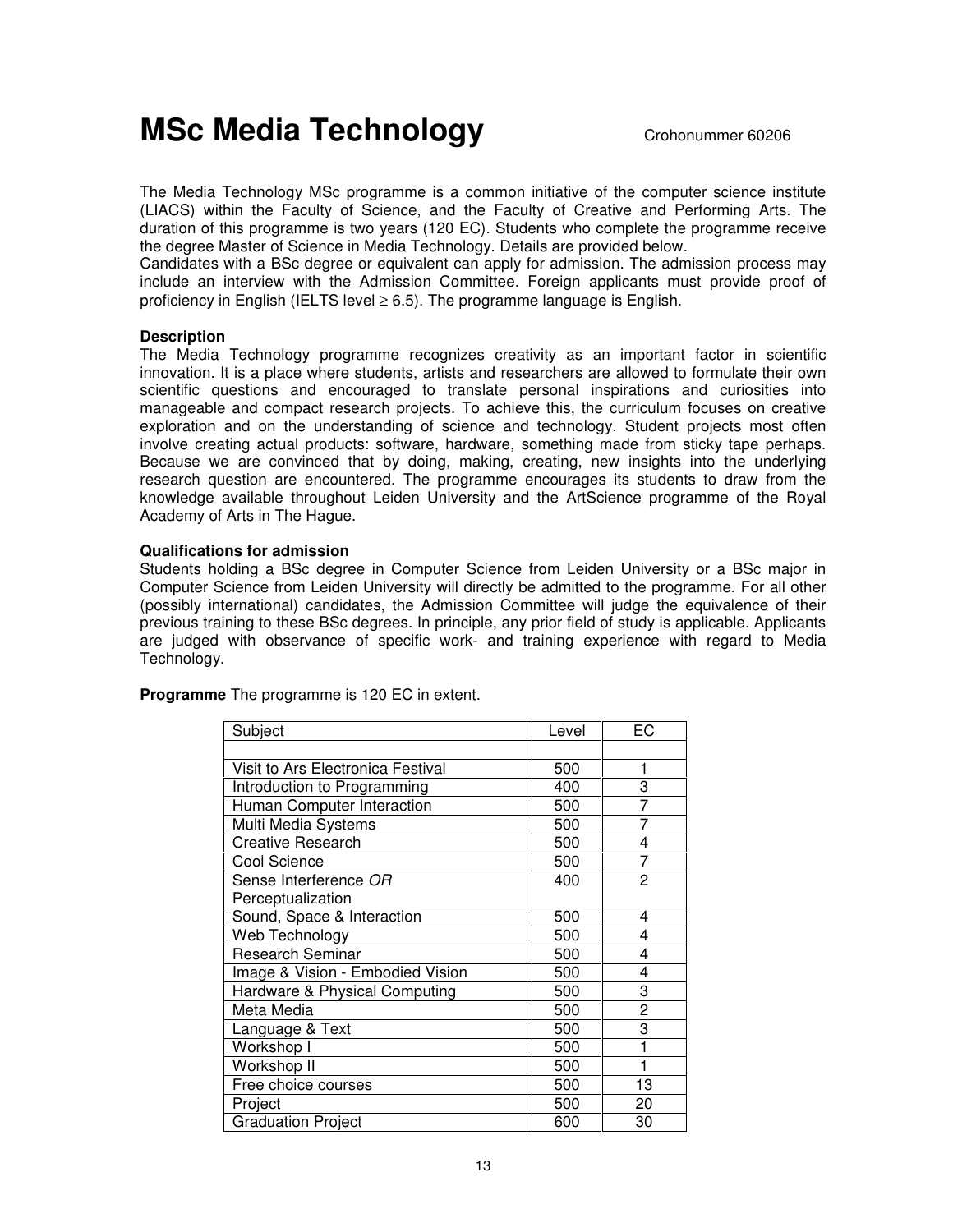# **MSc Astronomy** Crohonummer 60200

Leiden Observatory, the oldest university astronomy department in the world, offers four tracks of an MSc programme in astronomy. The research track focuses on two major research themes, (i) formation and evolution of galaxies, and (ii) birth and death of stars. The remaining three are the astronomy track of the research MSc with Science-Based Business (SBB), and the Communication and Education specializations.

The duration of each programme is two years (120 EC). Students who complete the programme receive the degree Master of Science in Astronomy, with specification of the specialization, if applicable. Details are provided below. All tracks have the same Director, the same Exam Committee, and the same Programme Committee. An Admission Committee will advise on admissions.

Candidates with a BSc degree or equivalent can apply for admission. The admission guidelines are given below for each specialization. The admission process may include an interview with the Admission Committee. Admission is possible throughout the year, but we advise foreign students to start in September or February. Foreign applicants must provide proof of proficiency in English (IELTS level  $\geq 6.5$ ).

Aim of each programme is to train the student as an independent researcher, and to develop the necessary skills and proficiency to advance his/her career.

## **Track Research in Astronomy**

### **Description**

This 2-year programme consists of advanced astronomy courses, two research projects in astronomy, and courses outside of astronomy. It prepares the student for independent research in astronomy.

#### **Qualifications for admission**

Students with a BSc in Astronomy or equivalent from universities who participate in the NOVA research school will be admitted to the programme.

For all other (international) candidates, the Admission Committee will evaluate whether their degree is equivalent to the BSc in Astronomy Degree. Students with Bachelors degrees in other sciences such as mathematics, physics, or chemistry can also apply for enrollment. However, they may be required to take introductory courses in astronomy before they can be accepted.

#### **Programme (120 EC)**

Students are required to consult the MSc student advisor on the viability of their proposed MSc programme selection, or changes therein, before embarking on it.

| year 1                                              | level   | ЕC |
|-----------------------------------------------------|---------|----|
| minor astronomy research project                    | 600     | 24 |
| astronomy courses                                   | 400/500 | 24 |
| non-astronomy courses                               | 400/500 | 12 |
| vear 2                                              |         |    |
| Major (master's) astronomy research project         | 600     | 36 |
| (including a 5 EC thesis and 1 EC for a colloquium) |         |    |
| astronomy courses                                   | 500     | 12 |
| non-astronomy courses                               | 400/500 | 12 |

The astronomy courses can be chosen from the different courses offered every year. The course Stellar Evolution is compulsory for all.

The non-astronomy courses are chosen from the Leiden MSc programmes in Physics, Mathematics and Computer Science. The selection requires prior approval by the MSc student advisor. In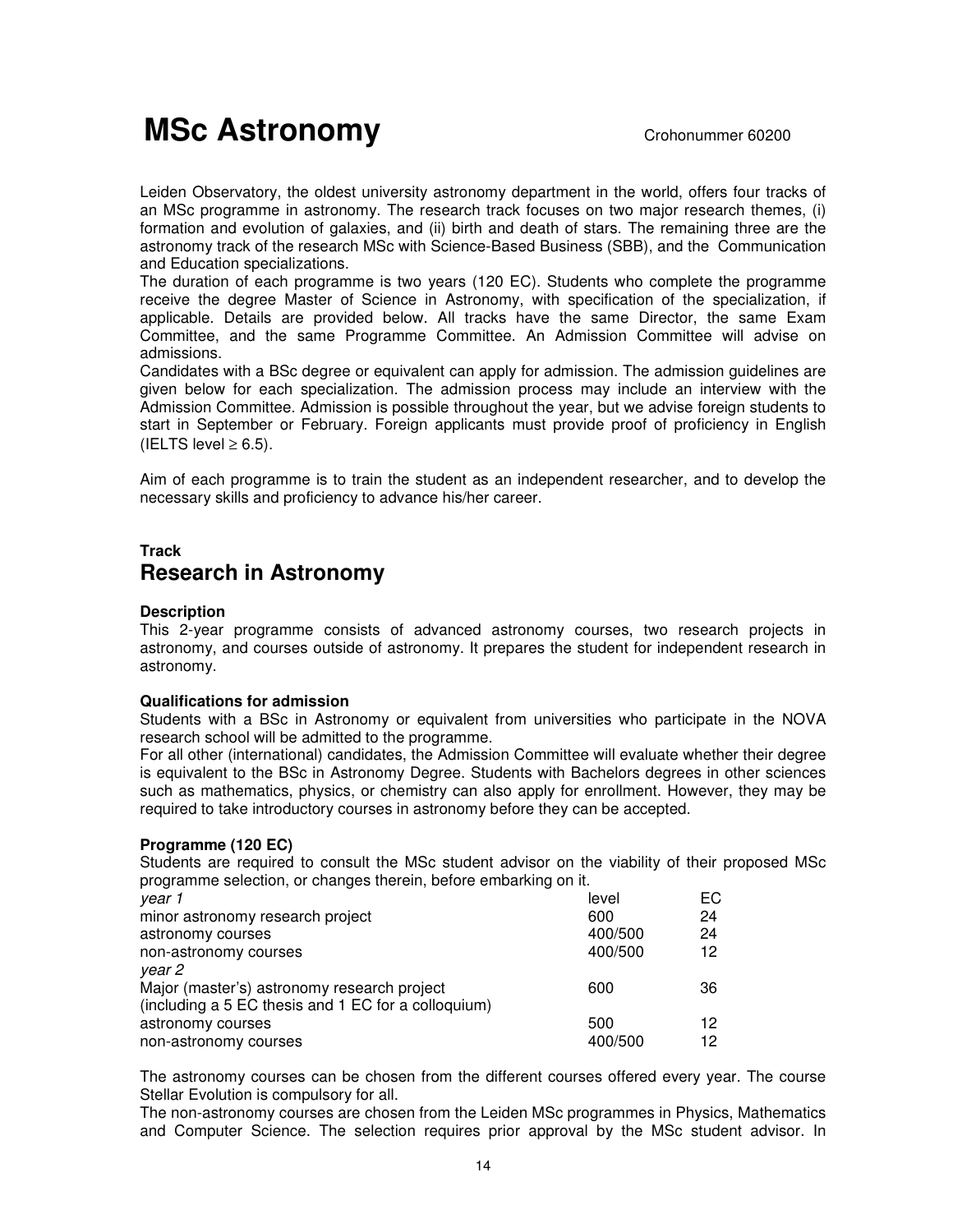individual cases a course from a different programme or field of study may be elected, bur only after prior written approval by the Board of Examiners. Before starting such a course, the student should contact the chairman of this board to obtain such approval.

The research projects will be supervised by a staff member. The two projects should be of a different nature and be supervised by a different person.

The programme will be adapted for Masters students who have not followed the entire Astronomy Bachelors programme. The first research project can be reduced to 15 EC, and the number of courses in astronomy will be increased. The students will take these additional courses in the first semester, if possible. These additional courses can be selected from the normal courses in the Masters curriculum, and from the following courses in the Bachelors curriculum: Stars, Radiative Processes, Galaxies and Cosmology. These students may also add astronomy courses at the cost of the non-astronomy courses, after approval of the student advisor and exam committee.

Starting this year, there will be a possibility to specialize, within the track 'Research in Astronomy' in the subject 'Astronomy and Instrumentation'. This specialization is offered in collaboration with the department of applied physics at Delft Technical University. The requirements for the two years are as follows:

|                                                             | Level   | EC.     |
|-------------------------------------------------------------|---------|---------|
| Astronomy course Stellar Evolution                          | 500     | 6       |
| Choice of general astronomy courses                         | 400/500 | 12      |
| Choice of instrument-related astronomy courses              | 400/500 | $12-18$ |
| Choice of instrument-related physics courses                | 400/500 | 30-24   |
| Minor research project in observational astronomy           | 600     | 24      |
| Major (Master's) research project in instrumental astronomy | 600     | 36      |

All elements of the programme require prior approval by the MSc student advisor.

The instrument-related astronomy courses include Detection of light, Space-based astronomy, Astronomical observing techniques 2, and others. The instrument-related physics courses include Physics of space science instruments (UL), as well as Advanced digital image processing (TUD), Physics of semiconductor nanodevices (TUD), Mesoscopic physics (TUD), or other courses agreed to beforehand. The major research project may involve designing building and testing an instrument or instrument system, or any combination of these activities. It may be carried out in any of the Leiden astronomy or Delft applied physics labs, or at outside organisations directly related to astronomical instrumentation.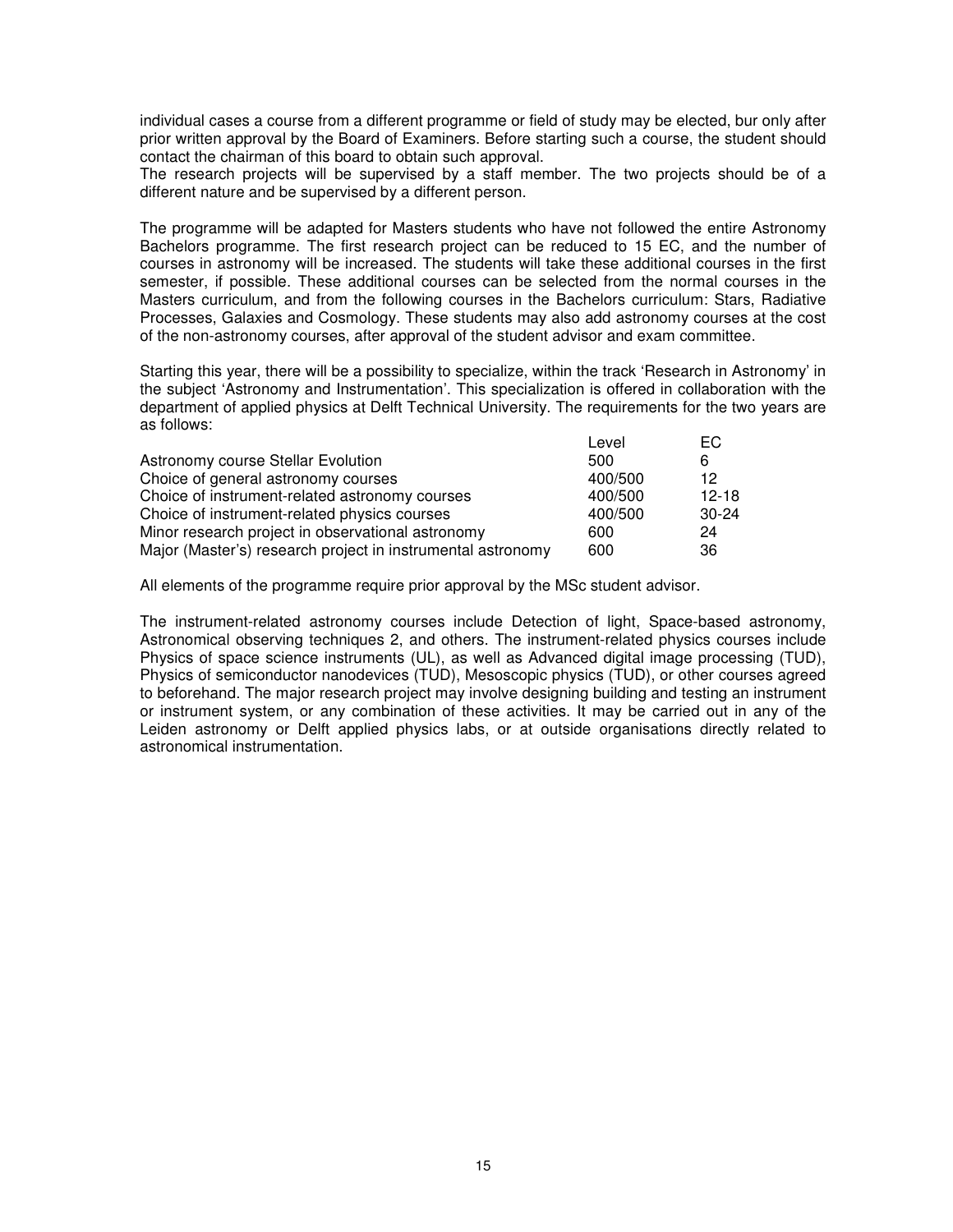# **Track Astronomy and Science-Based Business**

#### **Description**

The MSc programme Astronomy and Science-Based Business prepares students for a career in science-related business and administration and for innovation and enterprise from a physical/astronomical perspective. In addition to knowledge in astronomy and physics, students obtain competence with respect to organisations, people in organisations, and establishment and management of processes. Students with an MSc in Astronomy and Science-Based Business are also admissible to a PhD programme.

In order to get a SBB Master annotation, a minimal programme consisting of the course SBB Fundamentals and the SBB training period must be completed (see below). The course SBB Fundamentals can also be taken in the "free choice" part of the research MSc programme "Astronomy".

#### **Qualifications for admission**

Students with a BSc in Astronomy from universities who participate in the NOVA research school or with a BSc major in Astronomy will be admitted to the programme.

For all other (international) candidates, the Admission Committee will judge the equivalence to these BSc degrees of their previous training.

#### **Programme (120 EC)**

Students are required to consult the MSc student advisor on the viability of their proposed MSc programme selection, or changes therein, before embarking on it.

#### Astronomy (60-80 EC)

The astronomy component of the Science-based Business (SBB) specialization consists of a research project of 30 EC (incl. 4 EC for a thesis and 1 EC oral presentation) in one of the research groups of the Leiden Observatory, and 30 EC of courses to be selected in correspondence with the research topic. The latter courses include non-astronomy courses with 8-14 EC. The nonastronomy courses are chosen from the Leiden MSc programmes in Physics, Mathematics and Computer Science. The selection requires prior approval by the MSc student advisor. In individual cases a course from a different programme or field of study may be elected, bur only after prior written approval by the Board of Examiners. Before starting such a course, the student should contact the chairman of this board to obtain such approval.

#### Science-Based Business (60-40 EC)

The Business-related part of the complete SBB programme consists of 40 to 60 EC of the following components:

| Mandatory:<br><b>SBB Fundamentals</b>                        | level<br>400 | EC.<br>17 |
|--------------------------------------------------------------|--------------|-----------|
| SBB Internship                                               | 500          | 23-34     |
| Choice of:                                                   |              |           |
| Orientation on Technopreneurship: Entrepreneurial Management | 400          | 5         |
| Orientation on Technopreneurship: Business Planning          | 400          | 5         |
| <b>SBB</b> electives                                         | 500-600      | $0 - 20$  |
| Extension of the astronomy component                         | 400/500      | $0 - 20$  |

See for more information on Science-Based Business the following website: http:/www.sbb.leidenuniv.nl/.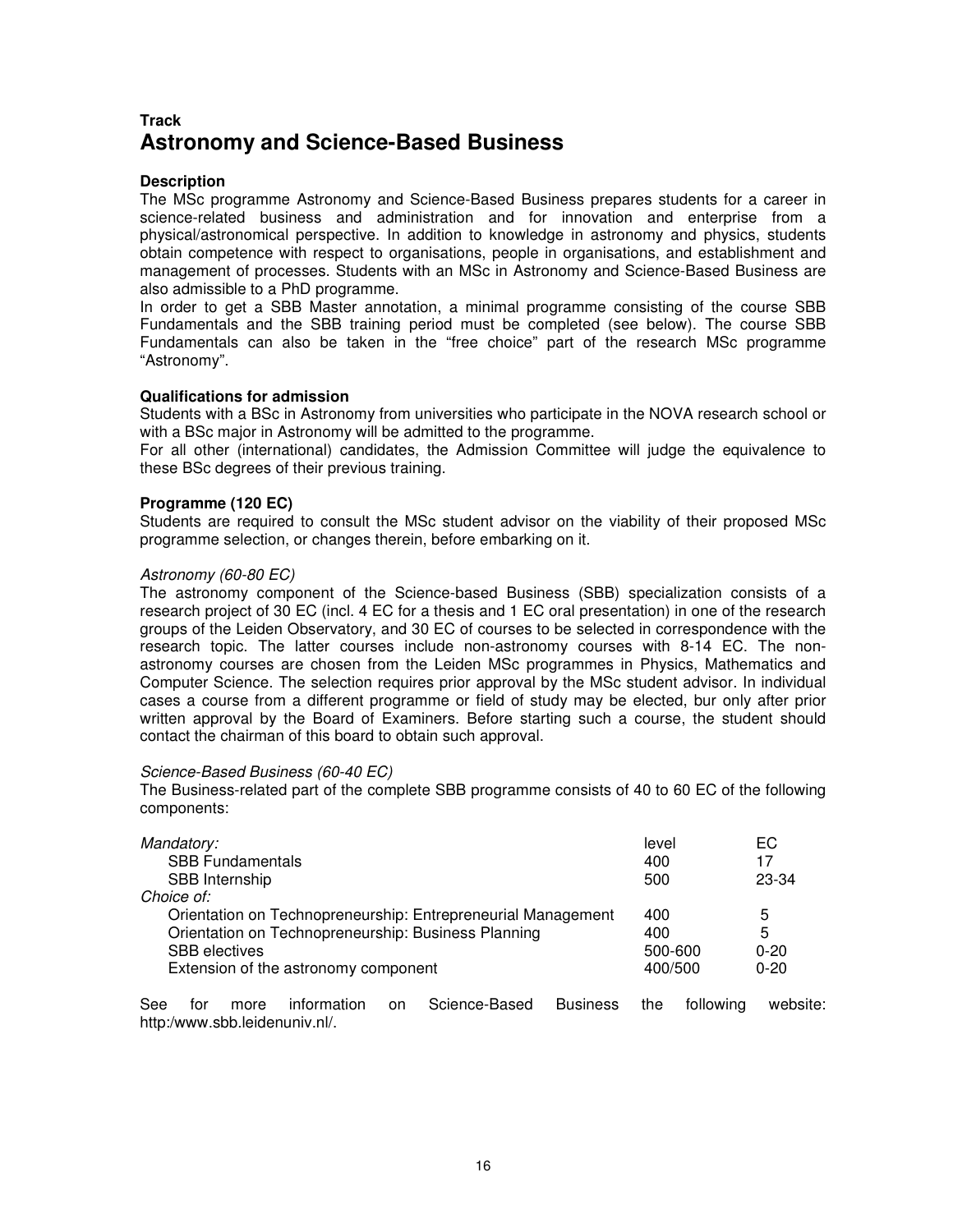# **Track Astronomy and Communication**

#### **Description**

The MSc programme Astronomy and Communication concerns science communication in a broad sense. The programme prepares students for a career in popularization of science, for example, as a science communicator, a science policymaker or a public relations officer, or for a career as a scientist with a communicating mindset. Students with an MSc in Astronomy and Communication are admissible to a PhD programme in Astronomy or in Science Communication.

#### **Qualifications for admission**

Students from any Dutch university with a BSc degree or major in Astronomy will be admitted to the programme. For all other (international) candidates, the Admission Committee will judge the equivalence to these BSc degrees of their previous training. Preferably, the BSc programme has included the 10-EC-course Learning, Presentation and Communication, offered by the Leiden Graduate School of Education (ICLON), or equivalent courses. Applicants must provide proof of proficiency in Dutch.

#### **Programme (120 EC)**

Students are required to consult the MSc student advisor on the viability of their proposed MSc programme selection, or changes therein, before embarking on it.

#### Astronomy

The research component consists of a project in astronomy of 30 EC (incl 4 EC for a thesis and 1 EC for an oral presentation) in one of the research groups of the institute, and 30 EC of courses to be selected in correspondence with the research topic. The latter includes non-astronomy courses with 8 -14 EC. The non-astronomy courses are chosen from the Leiden MSc programmes in Physics, Mathematics and Computer Science. The selection requires prior approval by the MSc student advisor. In individual cases a course from a different programme or field of study may be elected, bur only after prior written approval by the Board of Examiners. Before starting such a course, the student should contact the chairman of this board to obtain such approval.

#### **Communication**

The Communication component consists of the following components:

| Mandatory:                                          | level   | EC    |
|-----------------------------------------------------|---------|-------|
| - Fundamentals of Science Communication and Society | 400/500 |       |
| - Training period                                   | 500/600 | 23-34 |

The training period can be in the field of Journalism, Museology or New Media and includes a written report, and an oral presentation.

#### Choice of:

| - Extension of the astronomy component                           |          | $0 - 20$ |
|------------------------------------------------------------------|----------|----------|
| - Courses in Communication                                       | 2400     | 0-8      |
| - Communication Master thesis                                    | .500/600 | 5        |
| - Communication research project correlated to the Master thesis | 500/600  |          |

The choice of the training period, master thesis, and elective courses should be approved beforehand by the track coordinator and the coordinator of Astronomy.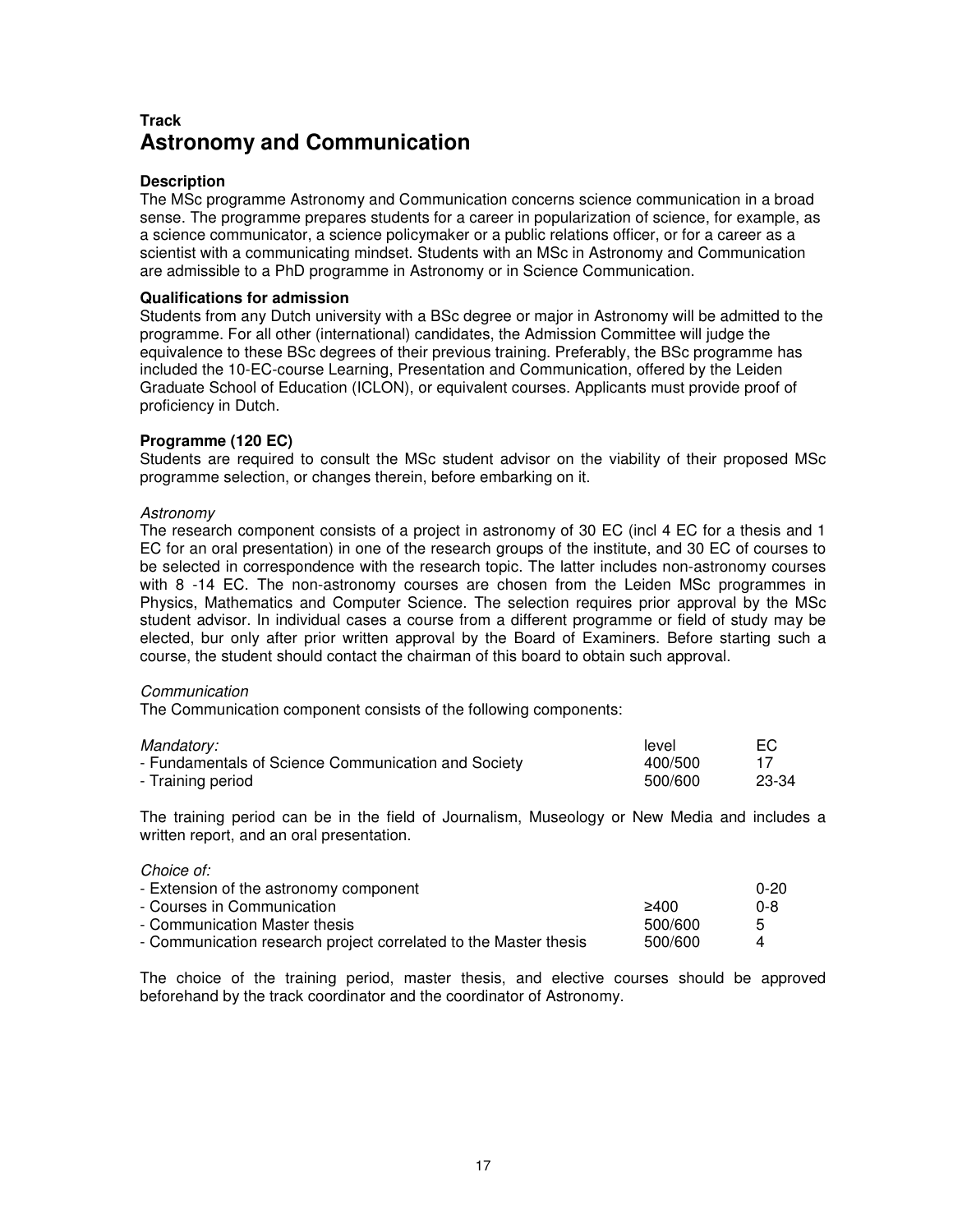# **Track Astronomy and Education**

#### **Description**

The MSc programme Astronomy and Education prepares students for a career in teaching Physics. The programme includes a 60-EC Astronomy research programme. Students with a MSc in Astronomy and Education are also admissible to a PhD programme.

#### **Qualifications for admission**

Students from any university in the Netherlands with a BSc degree in Astronomy will be admitted to the programme.

For all other (international) candidates, the Admission Committee will judge the equivalence to this BSc degree of their previous training. Notably, applicants with a major in Astronomy will be considered. It is strongly recommended that the BSc programme has included the 10-EC-course Learning, Presentation and Communication, offered by the Leiden School of Education (ICLON), or an equivalent course. Applicants must provide proof of proficiency in Dutch.

### **Programme (120 EC)**

Students are required to consult the MSc student advisor on the viability of their proposed MSc programme selection, or changes therein, before embarking on it.

#### Astronomy (60 EC)

The research component of the Astronomy and Education specialization consists of a project of 30 EC (incl. 4 EC for a thesis and 1 EC for an oral presentation) in one of the research groups of the institute, and 30 EC of courses to be selected in correspondence with the research topic. The latter includes non-astronomy courses with 8 -14 EC. The non-astronomy courses are chosen from the Leiden MSc programmes in Physics, Mathematics and Computer Science. The selection requires prior approval by the MSc student advisor. In individual cases a course from a different programme or field of study may be elected, bur only after prior written approval by the Board of Examiners. Before starting such a course, the student should contact the chairman of this board to obtain such approval.

#### Education (60 EC)

The Education option of the MSc programme Astronomy and Education is offered as a joint programme of the faculty and the Leiden School of Education (ICLON) and consists of the following components:

|                             | level | EG. |
|-----------------------------|-------|-----|
| <b>Teaching Methodology</b> | 500   | 10  |
| Professional functioning    | 300   | 12  |
| Specialisation              | 600   |     |
| School training             | 400   | 30  |

In their specialisation, student teachers develop their competences to innovate their practice (e.g., by developing and testing instruction on a specific topic). This programme is adequate to obtain the so-called "eerste graads lesbevoegdheid" in physics needed for teaching at Dutch high schools.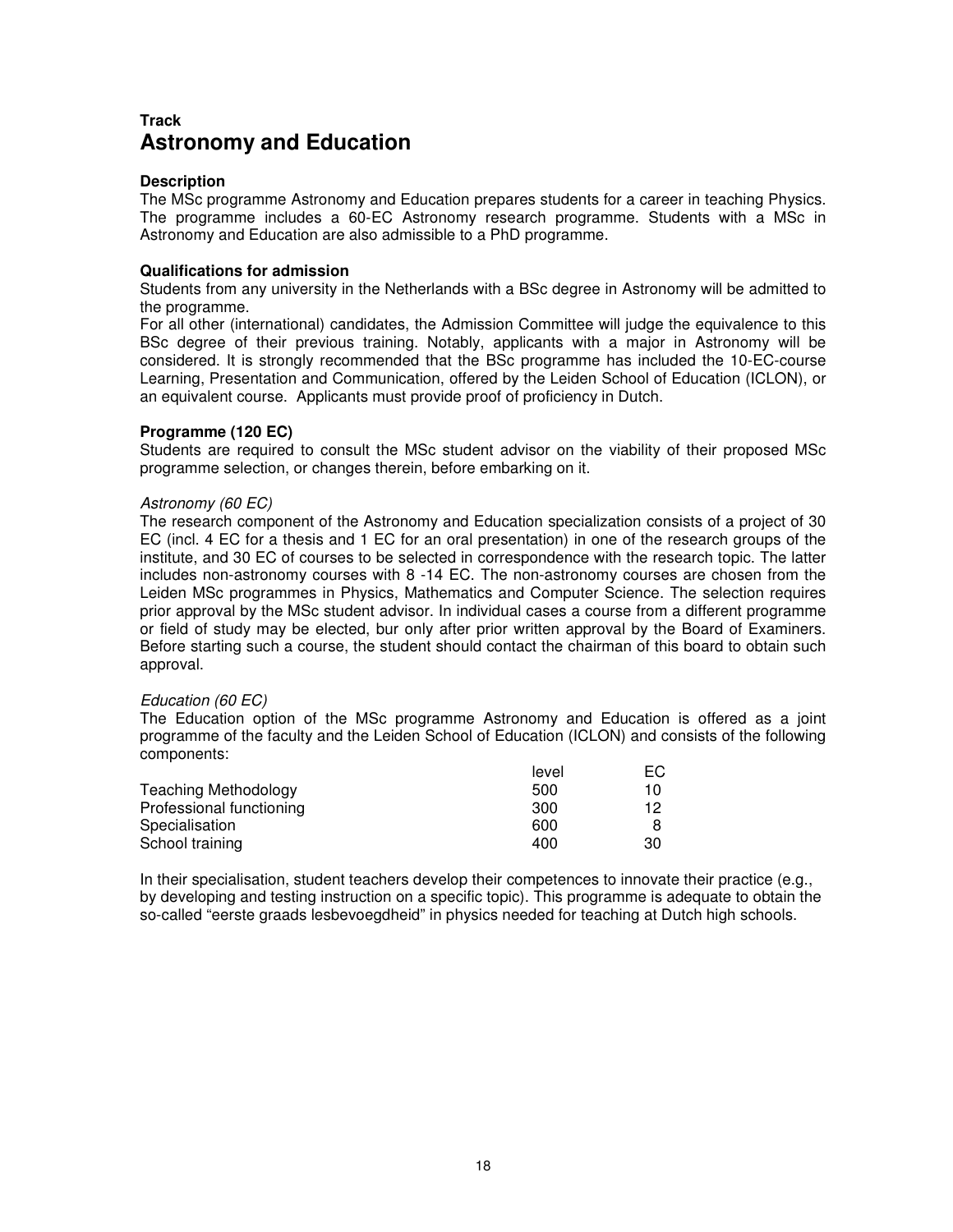# **MSc Physics** Crohonummer 60202

Leiden University offers seven tracks of an MSc programme in physics. Four of these correspond to different research groups in the Leiden Institute of Physics (LION). The remaining three are the physics track of the research MSc with Science-Based Business (SBB), and the Communication and Education specializations.

Students can start an MSc programme in Physics at any moment during the year and the duration of each programme is two years (120 EC). Students who complete the programme receive the degree Master of Science in Physics, with specification of the specialization, if applicable. Details are provided below. All tracks have the same Director, the same Exam Committee, and the same Programme Committee. An Admission Committee will advise on admissions.

Candidates with a BSc degree or equivalent can apply for admission. The admission guidelines are given below for each specialization. The admission process may include an interview with the Admission Committee. Foreign applicants must provide proof of proficiency in English (IELTS level ≥ 6.5). Admission is possible throughout the year, but we advise foreign students to start in September or February. Further information is available on the website http://www.physics.leidenuniv.nl

The goal of each programme is to train the student as an independent researcher, and to develop the necessary skills and proficiency to advance his/her career.

## **Track Quantum optics and quantum information**

## **Description**

This programme concentrates on the basic knowledge and expertise in the field of modern optics in general, in particular as it relates to the emerging field of quantum information. A student will gain experience in a variety of experimental techniques and application of light sources and optical instrumentation, in situations in which quantum coherence and entanglement is created and applied. It is also possible to work on theoretical research projects. Typically, the student will participate in two ongoing projects in the field, and thereby will be trained in the basic aspects of scientific research. A participant in this programme will spend 40 EC on following courses and preparing exams. The remaining 80 EC will be spent on research work in the group, the preparation of a master's thesis, and contributions to group seminars.

#### **Qualifications for admission**

Students from any university in the Netherlands with a BSc degree in Physics or Astronomy, including in-depth knowledge of optics, quantum physics and electrodynamics, will be admitted to the programme.

For all other (international) candidates, the Admission Committee will judge the equivalence to these BSc degrees of their previous training. The choice in elective courses in the MSc programme may be limited by the need to adapt the programme to the present knowledge of the candidate.

#### **Programme**

The programme contains two research projects in physics (40 EC each), and compulsory and optional courses (40 EC in total).

| <b>Compulsory components</b>                        | level | EC. |
|-----------------------------------------------------|-------|-----|
| Course on Quantum Optics and Quantum Information    | 500   | 10  |
| Course on Quantum Theory                            | 400   | 10  |
| Physics research project 1                          | 600   | 33  |
| Thesis (5 EC) and oral presentation (2 EC)          | 600   |     |
| Physics research project 2                          | 600   | 33  |
| Master's thesis (5 EC) and oral presentation (2 EC) | 600   |     |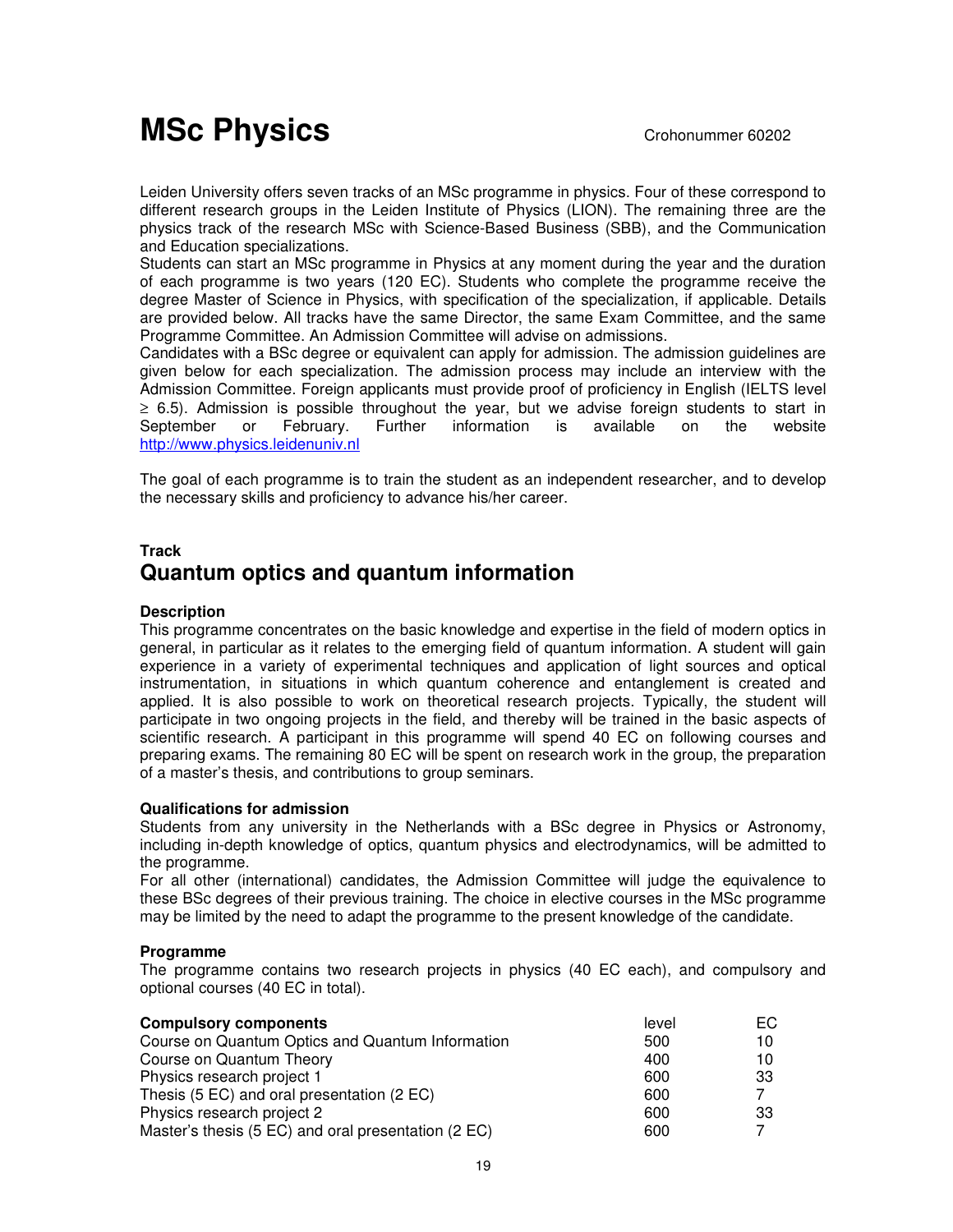#### **Optional components**

Additional courses 20 EC

These additional courses can be selected, depending on the research project, from the set of courses available in the MSc Physics Programme or related fields.

## **Track Biological and Molecular Physics**

#### **Description**

Research in the field of biological and molecular physics at the Leiden Institute of Physics (LION) is aimed at the interaction between light and matter, the photophysics of optically excited states of (bio)molecules, and the conformational dynamics of proteins. The objective of these studies is to establish at the molecular level the relationship between structure and function of biomolecules. This research involves a range of advanced methods of optical and magnetic resonance spectroscopy, and the application of state-of-the-art imaging techniques such as single-molecule fluorescence microscopy and scanning-probe imaging.

Participants in this MSc programme will join the Section of Biological and Molecular Physics, and will work under close supervision on two different, consecutive research projects of 40 EC each, to broaden the scope of their education. In addition, the student will have to acquire 40 EC in various courses specified below.

#### **Qualifications for admission**

Students from any university in the Netherlands with a BSc degree in Physics will be admitted to the programme.

For all other (international) candidates, the Admission Committee will judge the equivalence to this BSc degree of their previous training. Notably, students with a BSc degree in Chemistry or Biology are invited to apply. The choice in optional courses in the MSc programme may be limited by the need to adapt the programme to the present knowledge of the candidate.

#### **Programme**

The programme contains two research projects in physics (40 EC each), and compulsory and optional courses (40 EC in total).

| <b>Compulsory components</b>                        |         |    |
|-----------------------------------------------------|---------|----|
| At least one of the following two courses:          | level   | EC |
| <b>Quantum Theory</b>                               | 400     | 10 |
| <b>Biophysics</b>                                   | 400/500 | 6  |
| Physics research project 1                          | 600     | 33 |
| Thesis (5 EC) and oral presentation (2 EC)          | 600     | 7  |
| Physics research project 2                          | 600     | 33 |
| Master's thesis (5 EC) and oral presentation (2 EC) | 600     | 7  |
| Optional components                                 |         |    |
| <b>Advanced Biophysics</b>                          | 500     | 6  |
| <b>Laser Physics</b>                                | 400     | 6  |
| Linear and nonlinear spectroscopy                   | 500     | 6  |
| Scanning probe microscopy                           | 500     | 6  |
| Single molecule optics                              | 500     | 6  |
| Nanotechnology                                      | 400/500 | 6  |
| <b>Biomolecular Motors</b>                          | 400/500 | 6  |
| Group Theory                                        | 400/500 | 6  |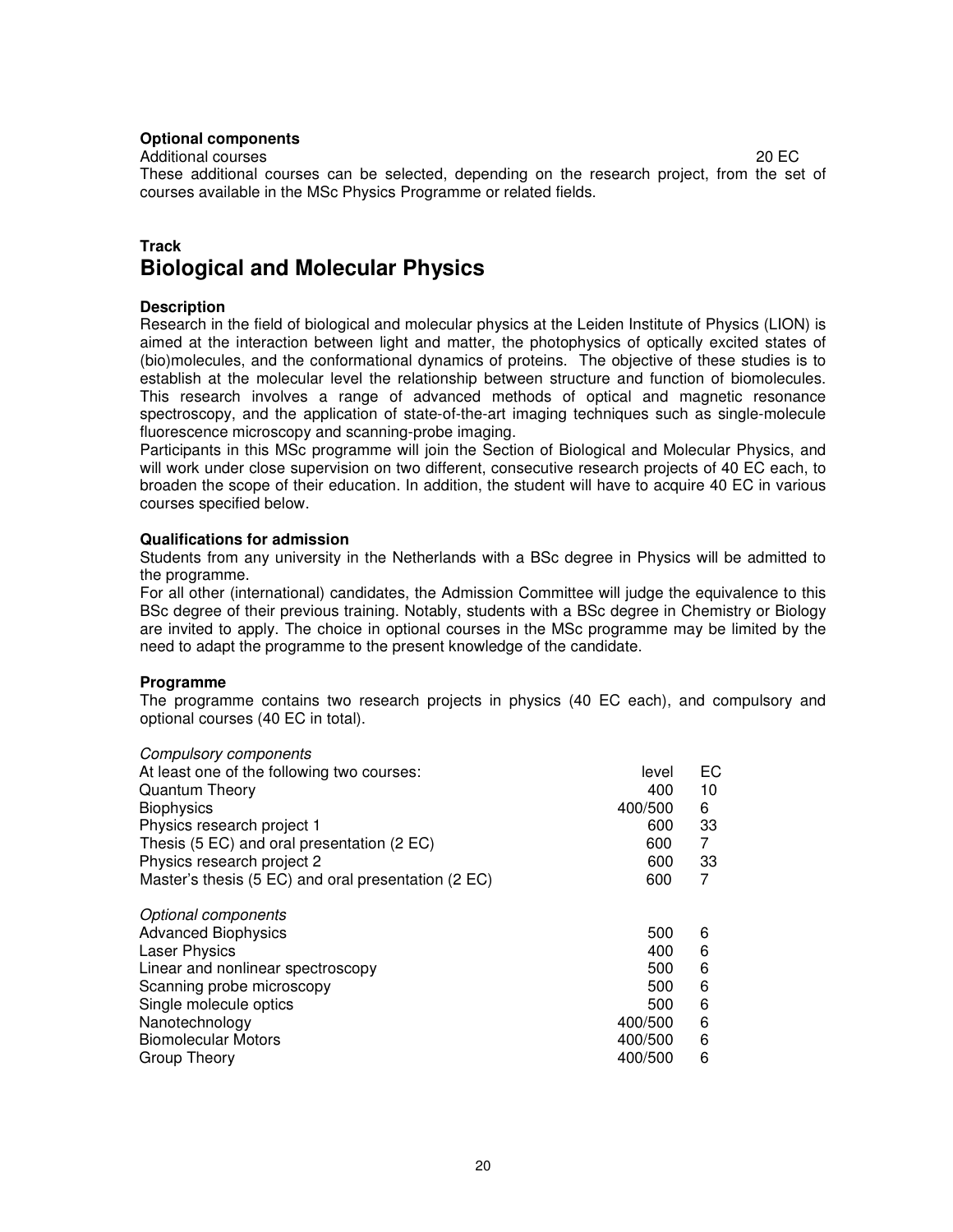## **Track Theoretical Physics**

#### **Description**

The Theoretical Physics specialization in the MSc Physics programme prepares the student for scientific research towards the PhD in a broad range of topics in Theoretical Physics. The master will also be well-equipped for industrial research or other problem-solving tasks that demand strong analytical and computational skills.

A participant in this programme will spend the first year following courses (60 EC), some in an interactive format, and the second year on a research project under supervision of one of the theoretical physicists at the Leiden Institute of Physics (LION), completed by writing a master's thesis and by giving an oral presentation (total 60 EC).

#### **Qualifications for admission**

Students from any university in the Netherlands with a BSc degree in physics, with in-depth knowledge of undergraduate courses with theoretical and mathematical emphasis: quantum physics, electrodynamics, statistical physics, and complex analysis, will be admitted to the programme.

For all other (international) candidates, the Admission Committee will judge the equivalence to this BSc degree of their previous training. The choice in elective courses in the MSc programme may be limited by the need to adapt the programme to the present knowledge of the candidate.

#### **Programme**

The first year is devoted to compulsory courses (20 EC) and optional courses (40 EC). The second year is devoted to research (60 EC).

| First year:                                                                             |       |    |
|-----------------------------------------------------------------------------------------|-------|----|
| The <i>compulsory courses</i> are:                                                      | level | EС |
| Quantum Theory                                                                          | 400   | 10 |
| Topics in Theoretical Physics                                                           | 500   | 10 |
| The content of the course `Topics in Theoretical Physics' varies from year to year, the |       |    |

he course has an interactive format in the sense that weekly meetings consist of presentations by the participating students.

The optional courses consist of at least two Theoretical Physics master courses, to be selected from the set:

| Theory of Condensed Matter                  | 400/500 | 10 |
|---------------------------------------------|---------|----|
| <b>Quantum Field Theory</b>                 | 500     | 10 |
| <b>Advanced Quantum Field Theory</b>        | 600     | 10 |
| Theory of General Relativity                | 500     | 10 |
| Quantum Optics and Quantum Information      | 500     | 10 |
| <b>Statistical Physics</b>                  | 400/500 | 10 |
| <b>Computational Physics</b>                | 400/500 | 10 |
| (Some courses are not provided every year.) |         |    |

Other optional courses can be taken in Mathematics or (General) Physics. A maximum of one master course can be taken anywhere at Leiden University.

| Second year:                            |     |     |
|-----------------------------------------|-----|-----|
| Research project in theoretical physics | 600 | 45. |
| Master's thesis                         | 600 | 10. |
| Oral presentation                       | 600 | ᄃ   |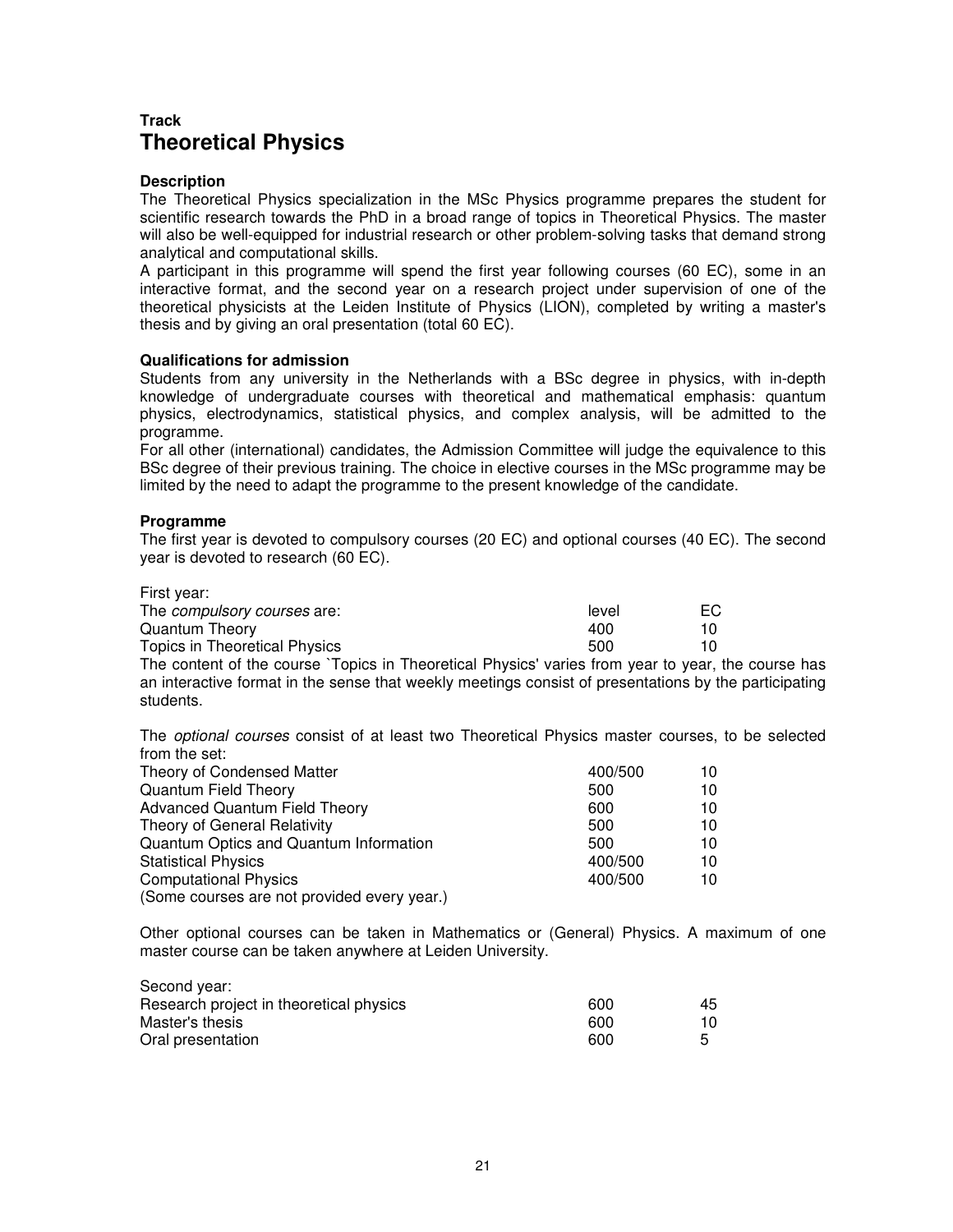# **Track Condensed Matter Physics**

### **Description**

Condensed matter physics concerns the study of the fundamental properties of solids and quantum liquids at the microscopic level, and uses the acquired understanding to develop new model systems and new materials. This often requires the development of new concepts to describe the collective behaviour of dense interacting systems. A student will gain experience in condensed matter research, which in Leiden spans a wide variety of different phenomena, different materials and different techniques. Typically a student will perform two projects (about 40 EC each) in ongoing research programmes, to be trained as an independent researcher by working in one of the groups in the Condensed Matter section (see webpage http://www.physics.leidenuniv.nl/sections/cm/welcome.htm), but in fact the research component has considerable flexibility. Timely planning with the study advisor and the supervisor is required.

#### **Qualifications for admission**

Students from all universities in the Netherlands with a BSc degree in Physics will be admitted to the programme.

For all other (international) candidates, the Admission Committee will judge the equivalence to this BSc degree of their previous training. Notably, applicants with a BSc degree with a major in a related field, such as Astronomy, Chemistry or Mathematics, and a minor in Physics will be considered. The choice in optional courses in the MSc programme may be limited by the need to adapt the programme to the present knowledge of the candidate.

#### **Programme**

| <b>Compulsory components</b>               | level   | ЕC |
|--------------------------------------------|---------|----|
| Physics research project 1                 | 600     | 33 |
| Thesis (5 EC) and oral presentation (2 EC) | 600     | 7  |
| Physics research project 2                 | 600     | 33 |
| Master's thesis and oral presentation      | 600     |    |
| At least one of the following courses      |         |    |
| Theory of Condensed Matter                 | 400/500 | 10 |
| <b>Statistical Physics</b>                 | 400/500 | 10 |
| Elective courses:                          |         |    |
| Quantum Theory                             | 400     | 10 |
| Surface physics                            | 400/500 | 6  |
| Scanning probe microscopy                  | 500     | 6  |
| Superconductivity and magnetism            | 500     | 6  |
| Nanotechnology                             | 400/500 | 6  |

Courses can also be selected from the set of courses available in the MSc Physics Programme or related fields, to be discussed with the supervisor of the research project, and subject to approval of the Exam Committee.

## **Track Physics and Science-Based Business**

## **Description**

The MSc programme Physics and Science-Based Business prepares students for a career in science-related business and administration and for innovation and enterprise from a physical perspective. In addition to knowledge in physics, students obtain competence with respect to organisations, people in organisations, and establishment and management of processes. Students with a MSc in Physics and Science-Based Business are also admissible to a PhD programme.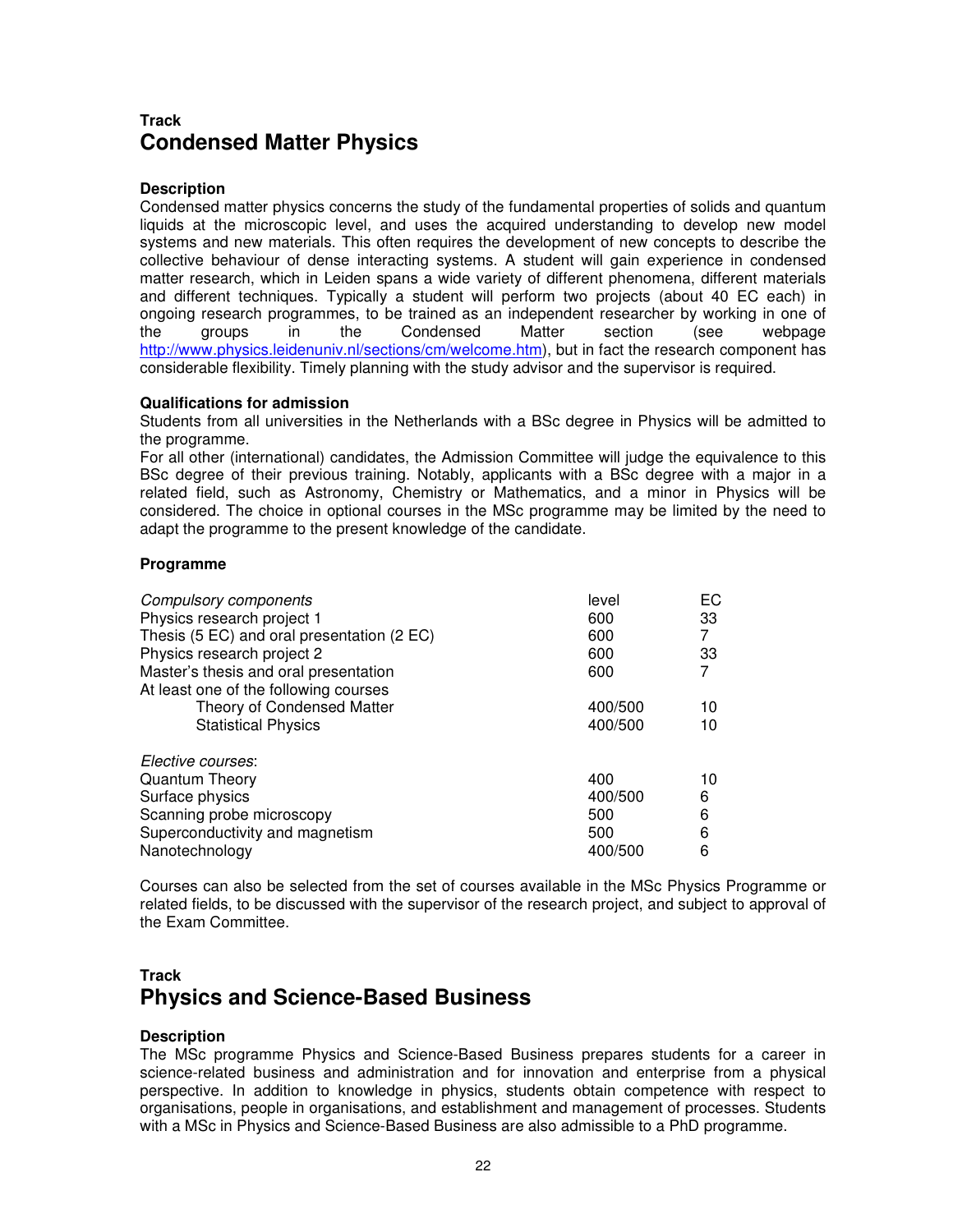In order to get a SBB Master annotation, a minimal programme consisting of the course SBB Fundamentals and the SBB training period must be completed (see below). The course SBB Fundamentals can also be taken in the "free choice" part of the research MSc programmes "Core Computer Technologies" and "Condensed Matter Physics".

#### **Qualifications for admission**

Students from any university in the Netherlands with a BSc degree in Physics will be admitted to the programme.

For all other (international) candidates, the Admission Committee will judge the equivalence to this BSc degree of their previous training. Notably, applicants with a major in Physics and a minor in a related field, such as Astronomy, Chemistry or Mathematics, will be considered.

#### **Programme**

#### Physics

The physics component of the Science-based Business (SBB) specialization consists of a research project of 33 EC in one of the research groups of the Leiden Institute of Physics (LION) and a master's thesis and an oral presentation (5+2=7 EC), together with 20 EC of courses to be selected in correspondence with the research topic.

#### Science-Based Business

The Business-related part of the complete SBB programme consists of 40 to 60 EC of the following components.

| Mandatory:                                                   | level   | EС       |
|--------------------------------------------------------------|---------|----------|
| <b>SBB Fundamentals</b>                                      | 400     | 17       |
| SBB Internship                                               | 500     | 23-34    |
| Optional:                                                    |         |          |
| Orientation on Technopreneurship: Entrepreneurial Management | 400     | 5        |
| Orientation on Technopreneurship: Business Planning          | 400     | 5        |
| <b>SBB</b> electives                                         | 500-600 | $0 - 20$ |
| Extension of the Physics component                           |         | $0 - 20$ |
|                                                              |         |          |

See for more information on Science-Based Business the following website: http:/www.sbb.leidenuniv.nl/.

## **Track Physics and Communication**

#### **Description**

The MSc programme Physics and Communication concerns science communication in a broad sense. The programme prepares students for a career in popularization of science, for example, as a science communicator, a science policymaker or a public relations officer, or for a career as a scientist with a communicating mindset. Students with an MSc in Physics and Communication are admissible to a PhD programme in Physics or in Science Communication.

#### **Qualifications for admission**

Students from any Dutch university with a BSc degree or major in Physics will be admitted to the programme. For all other (international) candidates, the Admission Committee will judge the equivalence to these BSc degrees of their previous training. Preferably, the BSc programme has included the 10-EC-course Learning, Presentation and Communication, offered by the Leiden Graduate School of Education (ICLON), or equivalent courses. Applicants must provide proof of proficiency in Dutch.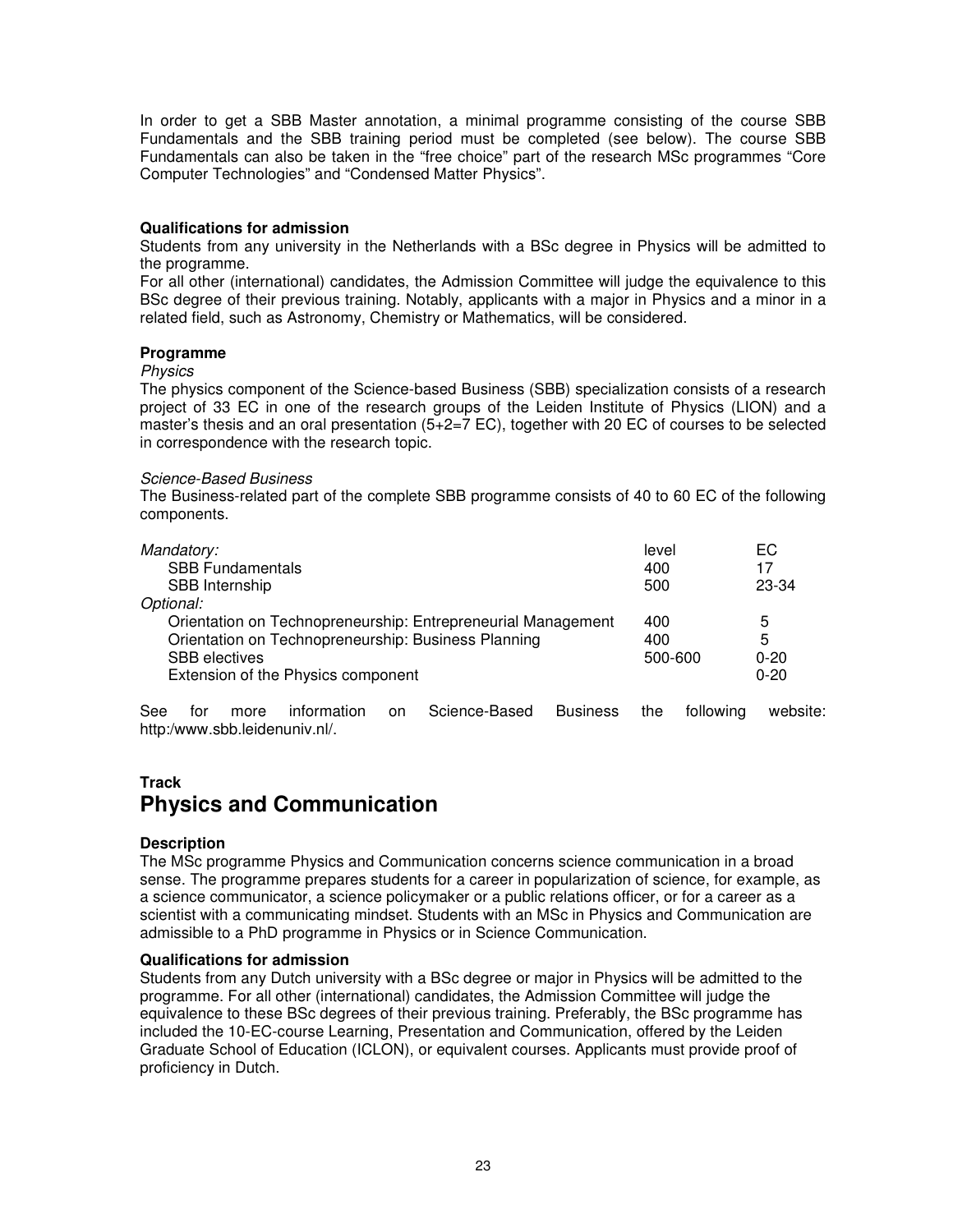#### **Programme**

#### Physics

The research component consists of a project in physics of 33 EC in one of the research groups of the institute and a master's thesis and an oral presentation (5+2=7 EC), together with 20 EC of courses to be selected in correspondence with the research topic.

#### Communication

The Communication component consists of the following:

| Mandatory:                                          | level   | EC.   |
|-----------------------------------------------------|---------|-------|
| - Fundamentals of Science Communication and Society | 400/500 |       |
| - Training period                                   | 500/600 | 23-34 |

The training period can be in the field of Journalism, Museology or New Media and includes a written report, and an oral presentation.

#### Choice of:

| - Extension of the physics component                             |         | $0 - 20$ |
|------------------------------------------------------------------|---------|----------|
| - Courses in Communication                                       | 2400    | 0-8      |
| - Communication Master thesis                                    | 500/600 | 5        |
| - Communication research project correlated to the Master thesis | 500/600 |          |

The choice of the training period, master thesis, and elective courses should be approved beforehand by the track coordinator and the coordinator of Physics.

## **Track Physics and Education**

#### **Description**

The MSc programme Physics and Education prepares students for a career in teaching Physics. The programme includes a 60-EC Physics research programme. Students with a MSc in Physics and Education are also admissible to a PhD programme.

#### **Qualifications for admission**

Students from any university in the Netherlands with a BSc degree in Physics will be admitted to the programme.

For all other (international) candidates, the Admission Committee will judge the equivalence to this BSc degree of their previous training. Notably, applicants with a major in Physics will be considered. It is strongly recommended that the BSc programme has included the 10-EC-course Learning, Presentation and Communication, offered by the Leiden School of Education (ICLON), or an equivalent course. Applicants must provide proof of proficiency in Dutch.

#### **Programme**

#### Physics (60 EC)

The research component of the Physics and Education specialization consists of a physics project of 33 EC in one of the research groups of the institute and a master's thesis and an oral presentation (5+2=7 EC), together with 20 EC of courses to be selected in correspondence with the research topic.

#### Education (60 EC)

The Education option of the MSc programme Physics and Education is offered as a joint programme of the faculty and the Leiden School of Education (ICLON) and consists of the following components:

|                             | level |  |
|-----------------------------|-------|--|
| <b>Teaching Methodology</b> | 500   |  |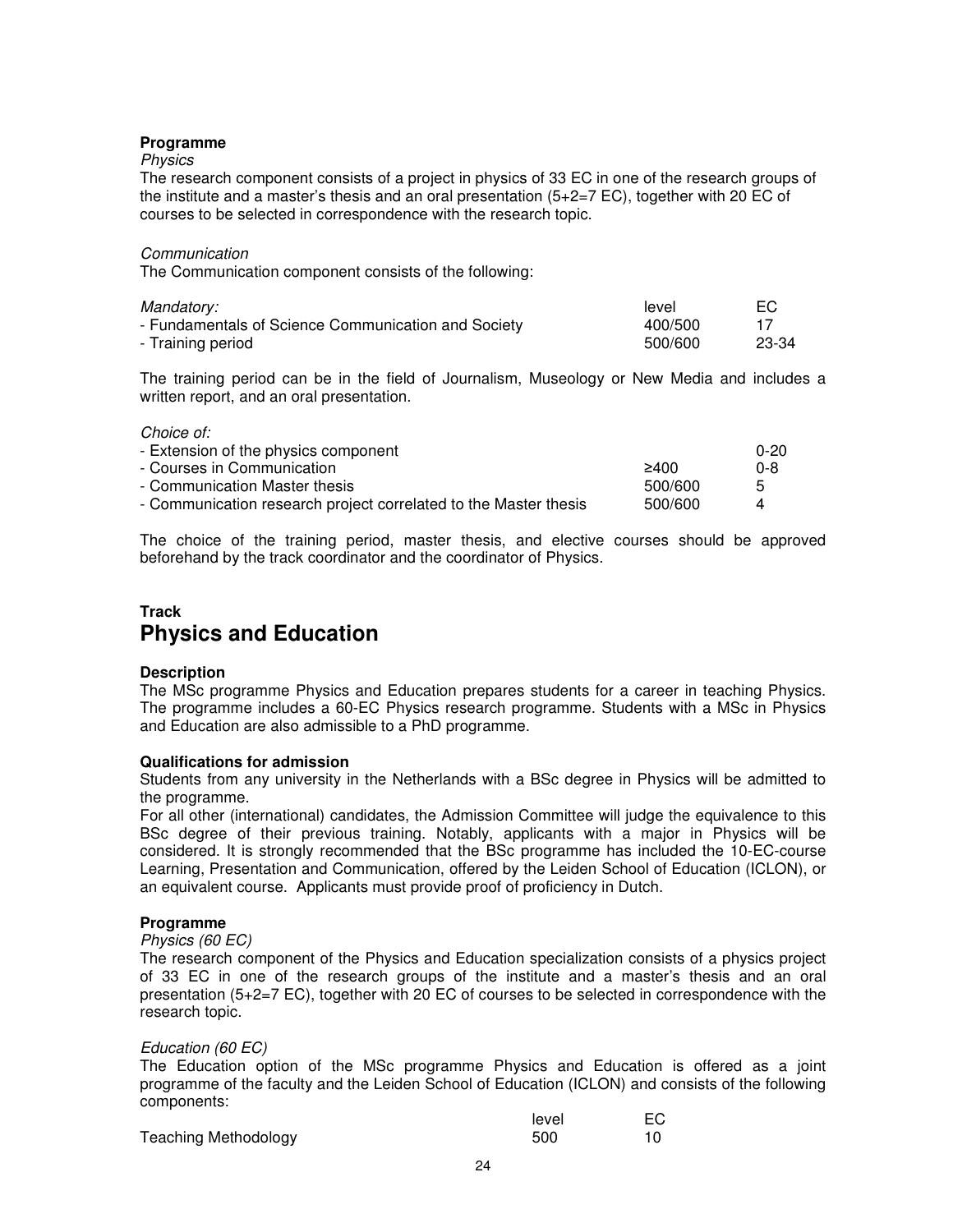| Professional functioning | 300 |    |
|--------------------------|-----|----|
| Specialisation           | 600 |    |
| School training          | 400 | 30 |

In their specialisation, student teachers develop their competences to innovate their practice (e.g., by developing and testing instruction on a specific topic). This programme is adequate to obtain the so-called "eerste graads lesbevoegdheid" in physics needed for teaching at Dutch high schools.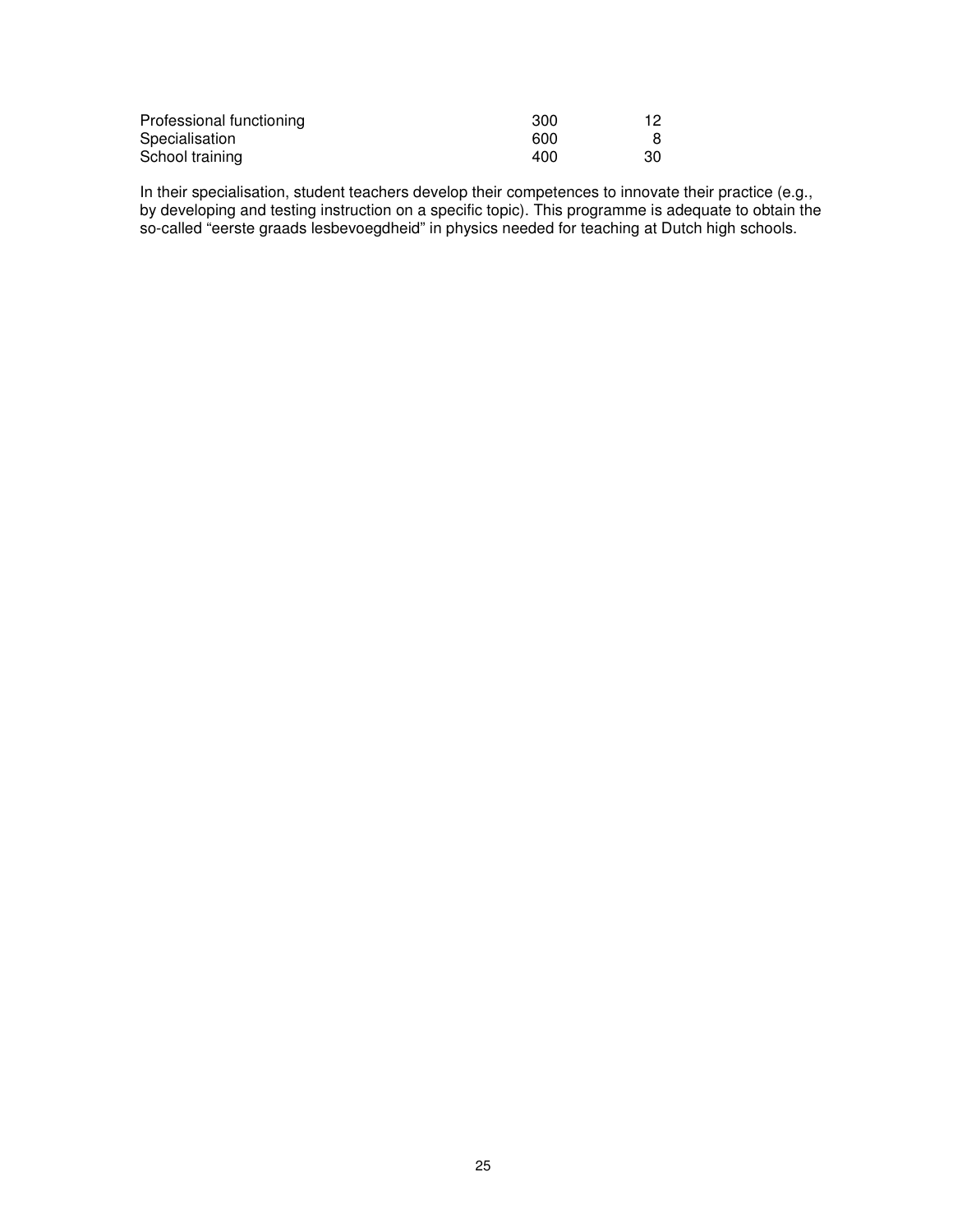# **MSc NanoScience** Crohonummer 60618

### **Description**

The ability to construct tiny objects atom-by-atom and molecule-by-molecule forms one of the exciting prospects of the emerging research field of NanoScience. This highly cross-disciplinary research area, which is expected to play a crucial role in future scientific discoveries and new technologies, combines a number of key elements from modern physics and chemistry, materials science and molecular biology.

Leiden University and Delft University of Technology have been pioneers in the field of NanoScience, and now join forces to offer students their renowned expertise in a unique, two-year MSc programme in NanoScience. The programme is especially aimed at students who are eager to transcend the traditional borders between scientific disciplines.

The aim of this programme is to educate the student in both science and technology of nanometerscale phenomena. Students will benefit from the academic climate and infrastructure of both universities by taking courses from and participating in the research activities of the foremost experts in NanoScience.

The MSc programme in NanoScience is attractive to those students who wish to gain the skills and experience required to join the new generation of researchers in NanoScience. Being at the crossroads of a broad range of research fields, it provides students with an excellent opportunity to discover the most appealing aspects. It opens the door to a career in industry and is a steppingstone for those graduates with the ambition and aspiration to pursue a PhD degree. The programme is starting preferably in September.

#### **Qualifications for admission**

Students from any university in the Netherlands with a BSc degree in Physics will be admitted to the programme.

For all other (international) candidates, the Admission Committee will judge the equivalence to this BSc degree of their previous training. Notably, applicants with a minor in Physics and a BSc in biochemistry, chemistry, molecular biology or materials science are encouraged to apply. The choice in elective courses in the MSc programme may be limited by the need to adapt the programme to the present knowledge of the candidate.

## **Programme (120 EC)**

The programme consists of course modules (60 EC), an industrial training period (12 EC) and a Master thesis research project (48 EC).

#### Introductory courses

 $\blacksquare$  provided work works

| Introduction Quantum Mechanics, and/or                                       |                |
|------------------------------------------------------------------------------|----------------|
| Introduction in Biochemistry, and/or Introduction Statistical Thermodynamics | $0 - 6$ EC     |
| Core courses                                                                 |                |
| Nanotechnologies                                                             | 6 EC           |
| Biophysics and/or Supramolecular Chemistry                                   | $6 - 12$ EC    |
| Mesoscopic Physics and/or                                                    |                |
| <b>Molecular Electronics</b>                                                 | $6 - 18$ EC    |
| Elective courses                                                             |                |
| Electives                                                                    | 18 - 42 $EC^*$ |

The total EC weight of the introductory- , core- and the electives courses should be 60 EC.

| Practical work                                                                     |         |
|------------------------------------------------------------------------------------|---------|
| Industrial Training Period                                                         | 12 EC 1 |
| Master's research project                                                          | 48 EC   |
| (including the thesis $(5 \text{ EC})$ and an oral presentation $(2 \text{ EC})$ ) |         |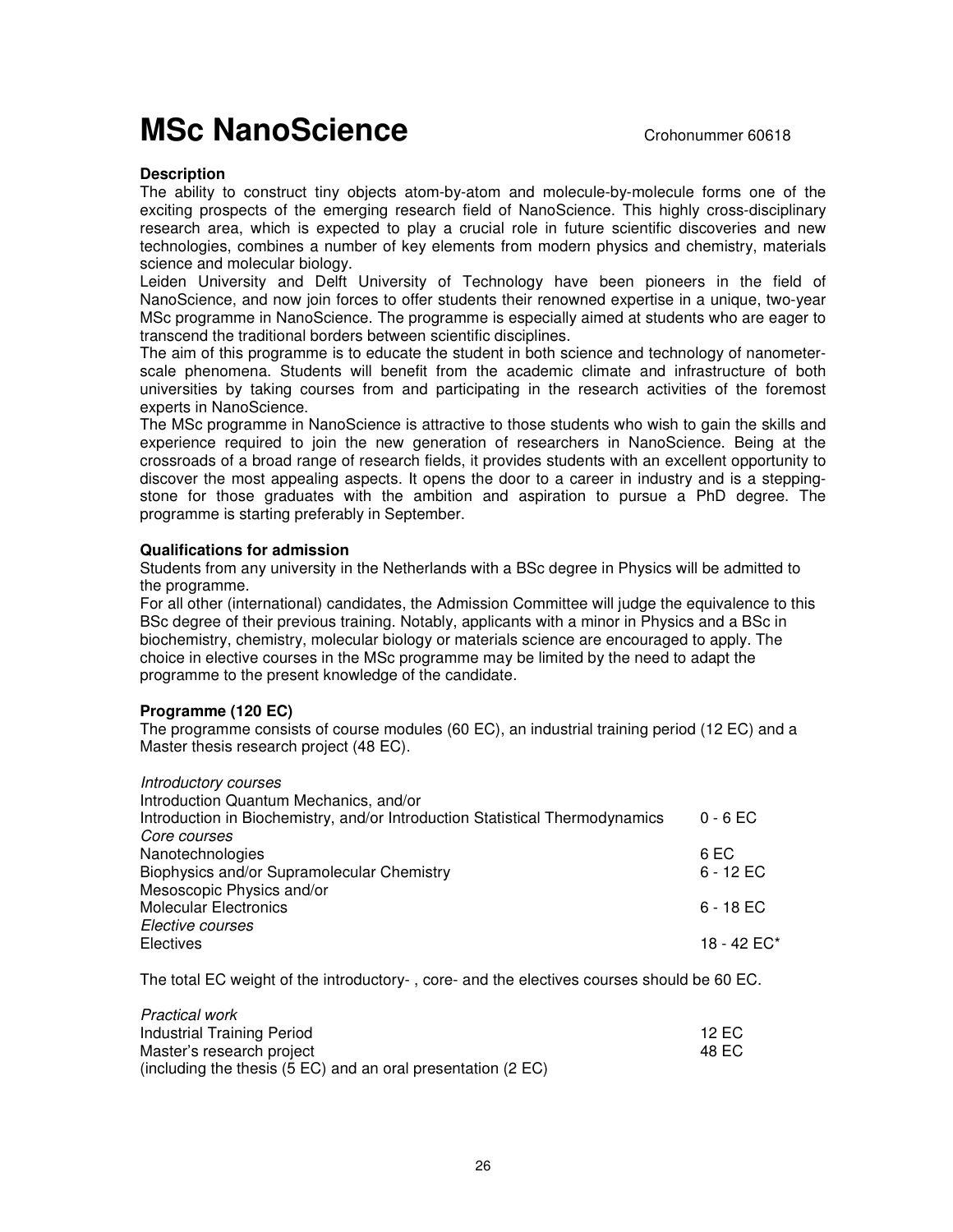# **MSc Chemistry** Crohonummer 66857

The Leiden Institute of Chemistry (LIC) is the basis for research and collaborations of the Leiden chemistry groups. LIC offers seven tracks of an MSc program in chemistry. Three of these correspond to major research themes in LIC. Another three are the chemistry track of the research MSc combined with Science-Based Business (SBB), or the Communication and Education specializations. A seventh track concentrates on Industrial Ecology, a joint program of Leiden University, Delft University of Technology and Erasmus University.

The duration of each program is two years (120 EC). Students who complete the program receive the degree Master of Science in Chemistry, with specification of the specialization, if applicable. Details are provided below. All tracks have the same Director, the same Exam Committee, and the same Program Committee. An Admission Committee will advise on admissions and all programs will be made in consent with an advisor and must be submitted for approval to the Exam Committee before the start of the program.

Candidates with a BSc degree or equivalent can apply for admission. The admission guidelines are given below for each specialization. The admission process may include an interview with the Admission Committee. Foreign applicants must provide proof of proficiency in English (IELTS level ≥ 6.5). Admission is possible throughout the year, but we advise foreign students to start in September of February. The programme in Industrial Ecology is starting preferably in September. Further information is available on the website http://wwwchem.leidenuniv.nl.

Aim of each programme is to train the student as an independent researcher, and to develop the necessary skills and proficiency to advance his/her career.

## **Qualifications for admission**

Students from any university in The Netherlands with a BSc degree in Chemistry or with a BSc Major in Chemistry will be admitted to the programme. The choice in elective courses in the MSc programme may be limited by the need to adapt the programme to the present knowledge of the candidate. For all other (international) candidates, such as students with a degree related to Chemistry, HBO Bachelors and foreign students, the Admission Committee will judge the equivalence to these BSc degrees of their previous training.

# **Track Biological Chemistry**

## **Description**

In the Master programme Biological Chemistry, students are trained in understanding and application of the chemistry of biomacromolecules. After successful completion of the programme, the students have extensive knowledge at the molecular level of structure and interactions of biomacromolecules, and master the skills to obtain this knowledge. Furthermore, they have insight in biochemical processes at the cellular level and at the level of the organism. They can communicate with cell biologists and biotechnologists in a multidisciplinary (and, if appropriate, industrial) team. The programme is internationally oriented, and students are stimulated to take courses abroad.

#### **Programme**

The program contains two research periods (35 and 21 EC) – including a written report and an oral presentation – compulsory courses and electives (64 EC). It is mandatory that the major and minor research projects are carried out in different specializations. Electives consist of a free choice of theoretical courses or an extension of the research period. Students can choose their electives within or outside their specialization. Students are allowed to choose electives from bachelor or non-chemistry courses if allowed by the exam committee.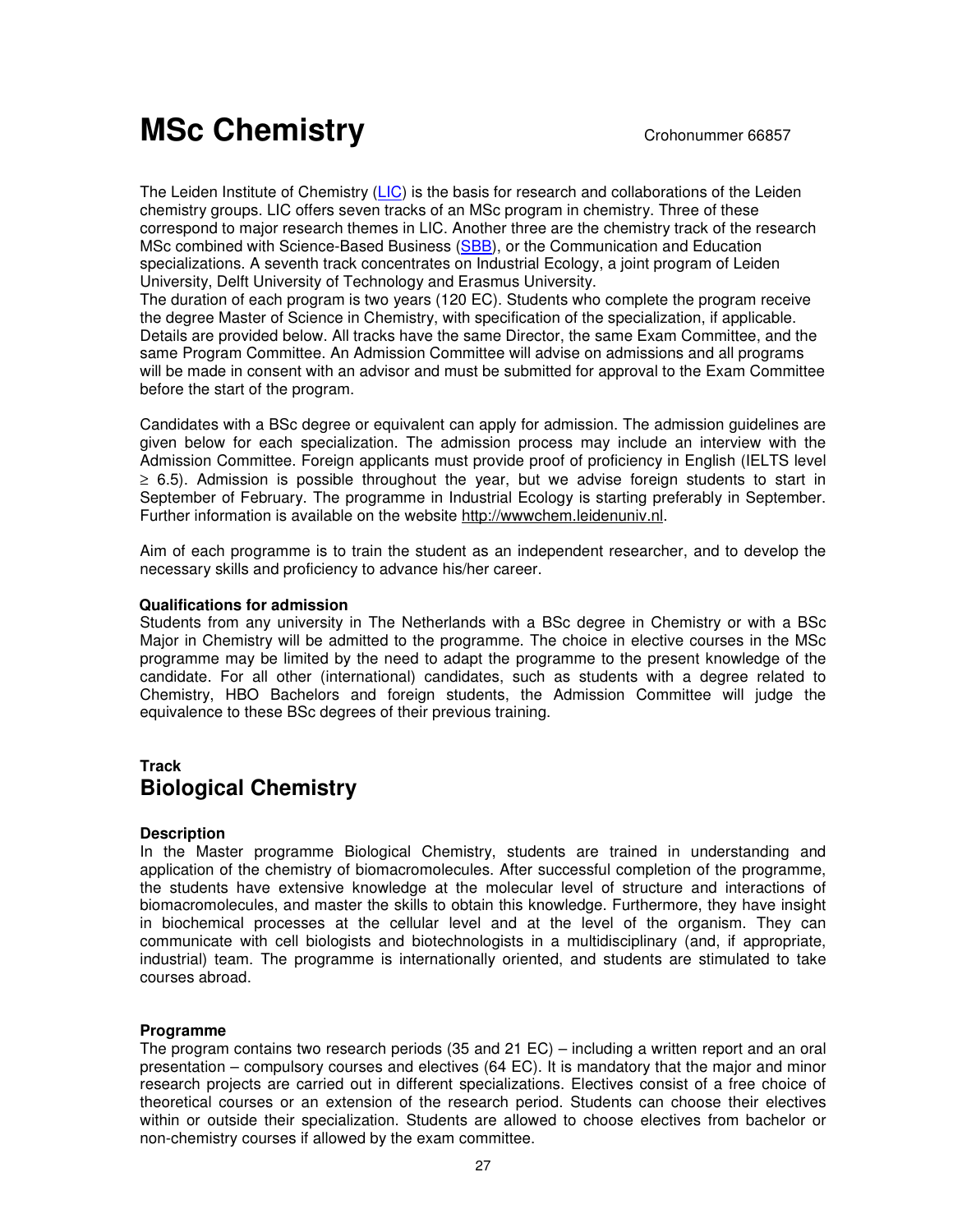| <b>Compulsory components</b>                                  |       |
|---------------------------------------------------------------|-------|
| <b>Biophysical Structure Chemistry</b>                        | 6 EC  |
| <b>Bioinformatics II</b>                                      | 4 EC  |
| In-vivio biomolecular interactions                            | 4 EC  |
| Chemistry research project 1,                                 | 35 EC |
| (incl. a thesis (2 EC) and oral presentation (1 EC))          |       |
| Chemistry research project 2 (preferably abroad), incl.report | 21 EC |
| Colloquium                                                    | 6 EC  |
| Optional components                                           |       |
| A selection of courses within specialization                  | 6 EC  |
| A selection of courses outside specialization                 | 6 EC  |
| Free choice or extension of research                          | 32 EC |

# **Track Physical and Theoretical Chemistry**

#### **Description**

In the Master programme Physical and Theoretical Chemistry, students are trained in a quantitative description of nature, with a focus on "understanding" rather than on "making". Dependent on the subject of choice, ranging from a quantum-mechanical description of chemical reactions to "mimicking" the origin of life, the students gains extensive knowledge of experimental research, theoretical research and/or computer calculations.

#### **Programme**

The program contains two research periods (35 and 21 EC) – including a written report and an oral presentation – compulsory courses and electives (64 EC). It is mandatory that the major and minor research projects are carried out in different specializations. Electives consist of a free choice of theoretical courses or an extension of the research period. Students can choose their electives within or outside their specialization. Students are allowed to choose electives from bachelor or non-chemistry courses if allowed by the exam committee.

| <b>Compulsory components</b><br><b>Advanced Soft Matter</b><br>Modern Quantum Chemistry<br>Colloid and Interface Science             | 5 EC<br>6 EC<br>6 EC |
|--------------------------------------------------------------------------------------------------------------------------------------|----------------------|
| Chemistry research project 1,                                                                                                        | 35 EC                |
| (incl. thesis (2 EC) and oral presentation (1 EC)<br>Chemistry research project 2 (preferably abroad), including repor<br>Colloquium | 21 EC<br>6 EC        |
| Optional components<br>A selection of courses within specialization<br>A selection of courses outside specialization                 | 6 EC<br>6 EC         |
| Free choice or extension of research                                                                                                 | 29 EC                |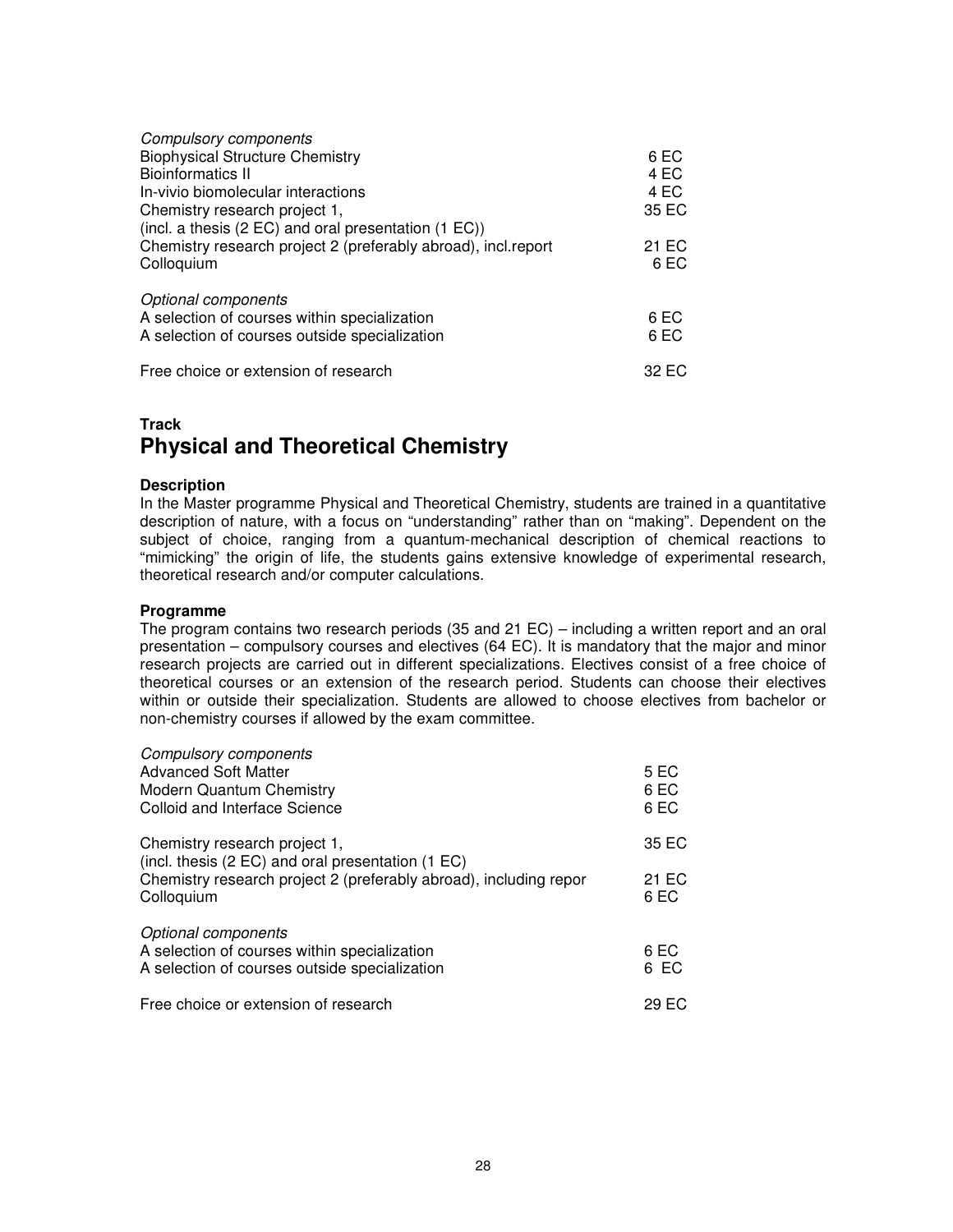# **Track Design and synthesis**

#### **Description**

After successful completion of the Master programme Design and Synthesis, students have extensive knowledge of the structure of molecules, reactivity of molecules, the course of biological processes and design and synthesis of molecules.

#### **Programme**

The program contains two research periods (35 and 21 EC) – including a written report and an oral presentation – compulsory courses and electives (64 EC). It is mandatory that the major and minor research projects are carried out in different specializations. Electives consist of a free choice of theoretical courses or an extension of the research period. Students can choose their electives within or outside their specialization. Students are allowed to choose electives from bachelor or non-chemistry courses if allowed by the exam committee.

| <b>Compulsory components</b>                      |       |
|---------------------------------------------------|-------|
| <b>Advanced Organic Chemistry</b>                 | 11 EC |
| Organometallic chemistry & homogeneous catalysis  | 6 EC  |
| Chemistry research project 1,                     | 35 EC |
| (incl. thesis (2 EC) and oral presentation (1 EC) |       |
| Chemistry research project 2, including report    | 21 EC |
| Colloquium                                        | 6 EC  |
| Optional components                               |       |
| A selection of courses within specialization      | 6 EC  |
| A selection of courses outside specialization     | 6 EC  |
| Free choice or extension of research              | 29 EC |

# **Track Industrial Ecology**

#### **Description**

The Track Industrial Ecology is the result of a cooperation agreement between the Faculty of Mathematics and Natural Sciences of Leiden University, the Faculty of Applied Sciences of Delft University of Technology, and the Faculty of Social Sciences of Erasmus University. All three universities deliver the same amount of educational effort.

The Track Industrial Ecology starts for the first time in September 2004 as a track in the MSc Programmes Chemistry (University of Leiden, Faculty of Mathematics and Natural Sciences) and Chemical Engineering (Delft University of Technology, Faculty of Applied Sciences). The Students will receive a degree in either Chemistry or Chemical Engineering with a specialisation to Industrial Ecology.

#### **Qualifications for admission**

Students with a bachelor's degree in any of the Natural sciences, Technical sciences and Social sciences with good results from a recognised university, and with a thorough proficiency in written and spoken English (IELTS level  $\geq 6.5$ ), can apply for admission to the two-year programme starting in September 2005. Admission is subject to the approval of the department's selection committee.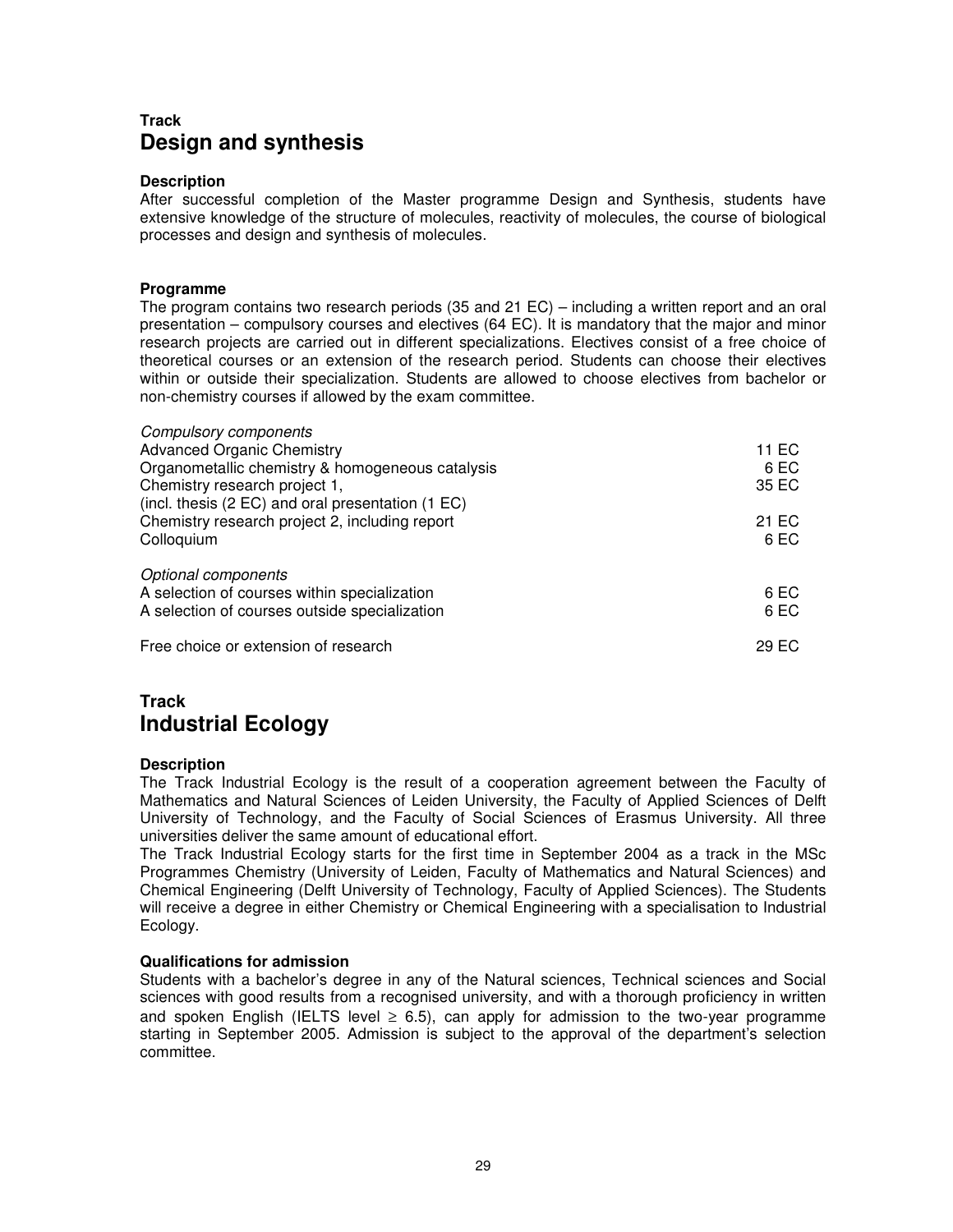#### **Overview of the Programme**

The MSc programme Industrial Ecology consists of the following components:

| First year  | <b>Introduction Modules</b>                                | 13 EC |
|-------------|------------------------------------------------------------|-------|
|             | Core Modules                                               | 35 EC |
|             | <b>Elective Modules</b>                                    | 12 EC |
| Second year | <b>Interdisciplinary Project Groups</b>                    | 12 EC |
|             | <b>Specialization Modules</b>                              | 12 EC |
|             | Master's Thesis Research Project                           | 36 EC |
|             | (including the thesis (2 EC) and oral presentation (1 EC)) |       |

Detailed information about the modules for the first year can be found on the website www.industrialecology.nl, or obtained from the study advisor or Programme Coordinator. The information about the second year will be announced in the course of the first year.

# **Track Chemistry and Science-Based Business**

#### **Description**

The MSc programme Chemistry and Science-Based Business prepares students for a career in science-related business and administration and for innovation and enterprise from a chemical perspective. In addition to knowledge in Biological Chemistry, Physical and Theoretical Chemistry or Design and Synthesis, students obtain competence with respect to organisations, people in organisations, and establishment and management of processes. Students with an MSc in Chemistry and Science-Based Business are also admissible to a PhD programme.

In order to get an SBB Master annotation, a minimal programme consisting of the course SBB Fundamentals and the SBB training period must be completed (see below). The course SBB Fundamentals can also be taken in the "free choice" part of the research MSc programmes "Biological Chemistry", "Physical and Theoretical Chemistry" and "Design and Synthesis".

#### **Programme**

#### **Chemistry**

The Chemistry component of the Science-based Business (SBB) specialization consists of a chemistry research project of 20 EC (incl thesis and oral presentation) in one of the research groups of LIC, and 34-54 EC of courses in Biological Chemistry, Physical and Theoretical Chemistry and/or Design and Synthesis, to be selected in correspondence with the research topic, and a general colloquium (6 EC). The choices for courses and research project will be made in concert with an advisor.

#### Science-Based Business

The Business-related part of the complete SBB programme consists of 40 to 60 EC of the following components.

| Mandatory:                                                   | level   | EС       |
|--------------------------------------------------------------|---------|----------|
| <b>SBB Fundamentals</b>                                      | 400     | 17       |
| SBB Internship                                               | 500     | 23-34    |
| Optional:                                                    |         |          |
| Orientation on Technopreneurship: Entrepreneurial Management | 400     | 5        |
| Orientation on Technopreneurship: Business Planning          | 400     | 5        |
| <b>SBB</b> electives                                         | 500-600 | $0 - 20$ |
| Extension of the Chemistry component                         |         | $0 - 20$ |

See for more information on Science-Based Business the following website: http:/www.sbb.leidenuniv.nl/.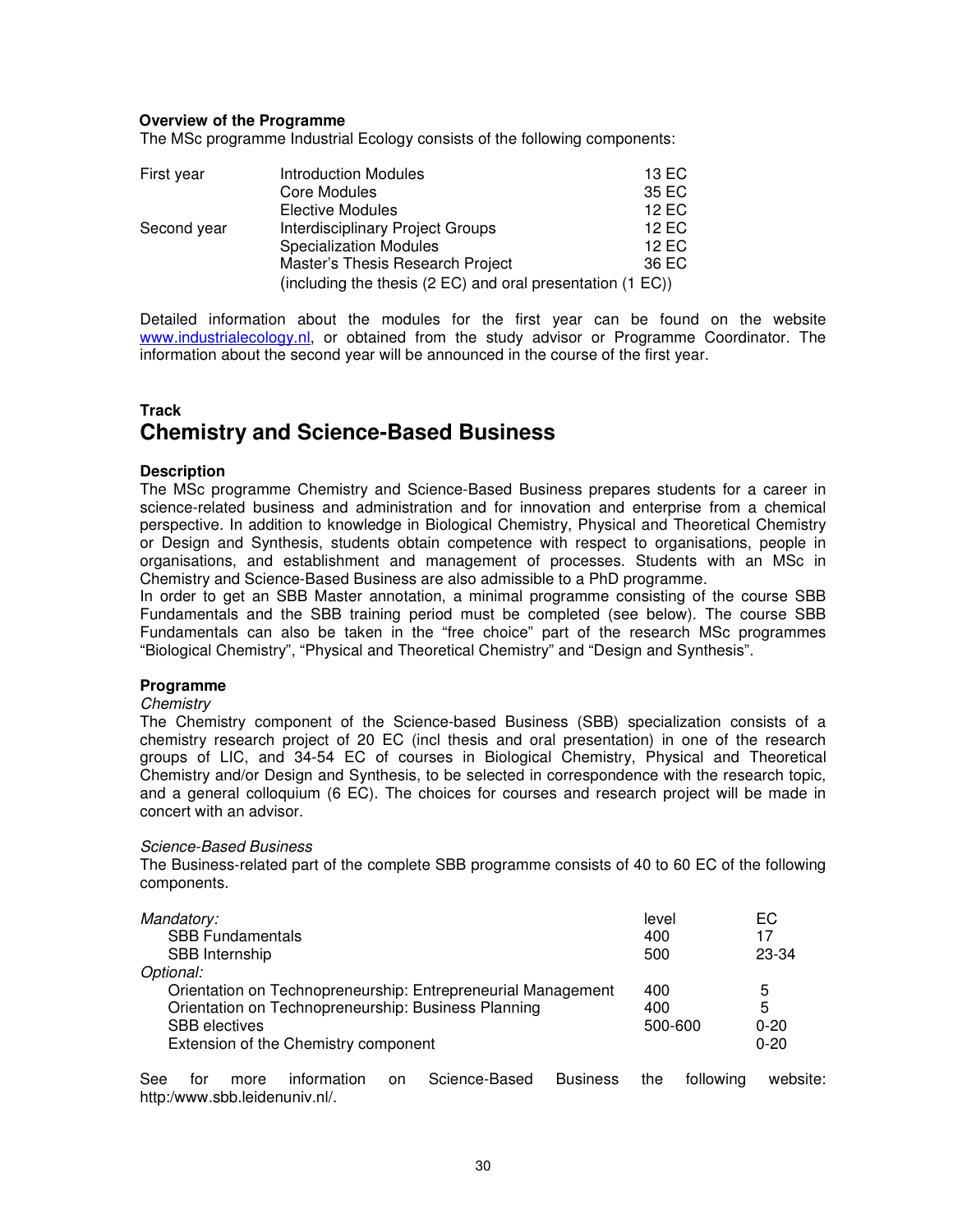# **Track Chemistry and Communication**

#### **Description**

The MSc programme Chemistry and Communication concerns science communication in a broad sense. The programme prepares students for a career in popularization of science, for example, as a science communicator, a science policymaker or a public relations officer, or for a career as a scientist with a communicating mindset. Students with an MSc in Chemistry and Communication are admissible to a PhD programme in Chemistry or in Science Communication.

#### **Qualifications for admission**

Students from any Dutch university with a BSc degree or major in Chemistry will be admitted to the programme. For all other (international) candidates, the Admission Committee will judge the equivalence to these BSc degrees of their previous training. Preferably, the BSc programme has included the 10-EC-course Learning, Presentation and Communication, offered by the Leiden Graduate School of Education (ICLON), or equivalent courses. Applicants must provide proof of proficiency in Dutch.

#### **Programme**

#### **Chemistry**

The research component consists of a chemistry project of 40 EC (incl 3 EC for a thesis and an oral presentation) in one of the research groups of the institute, and 20 EC of courses to be selected in correspondence with the research topic.

#### **Communication**

The Communication component consists of the following:

| Mandatory:                                          | level   | EC.   |
|-----------------------------------------------------|---------|-------|
| - Fundamentals of Science Communication and Society | 400/500 |       |
| - Training period                                   | 500/600 | 23-34 |

The training period can be in the field of Journalism, Museology or New Media and includes a written report, and an oral presentation.

Choice of:

| - Extension of the chemistry component                           |         | $0 - 20$      |
|------------------------------------------------------------------|---------|---------------|
| - Courses in Communication .                                     | 2400    | 0-8           |
| - Communication Master thesis                                    | 500/600 | $\mathcal{L}$ |
| - Communication research project correlated to the Master thesis | 500/600 |               |

The choice of the training period, master thesis, and elective courses should be approved beforehand by the track coordinator and the coordinator of Chemistry.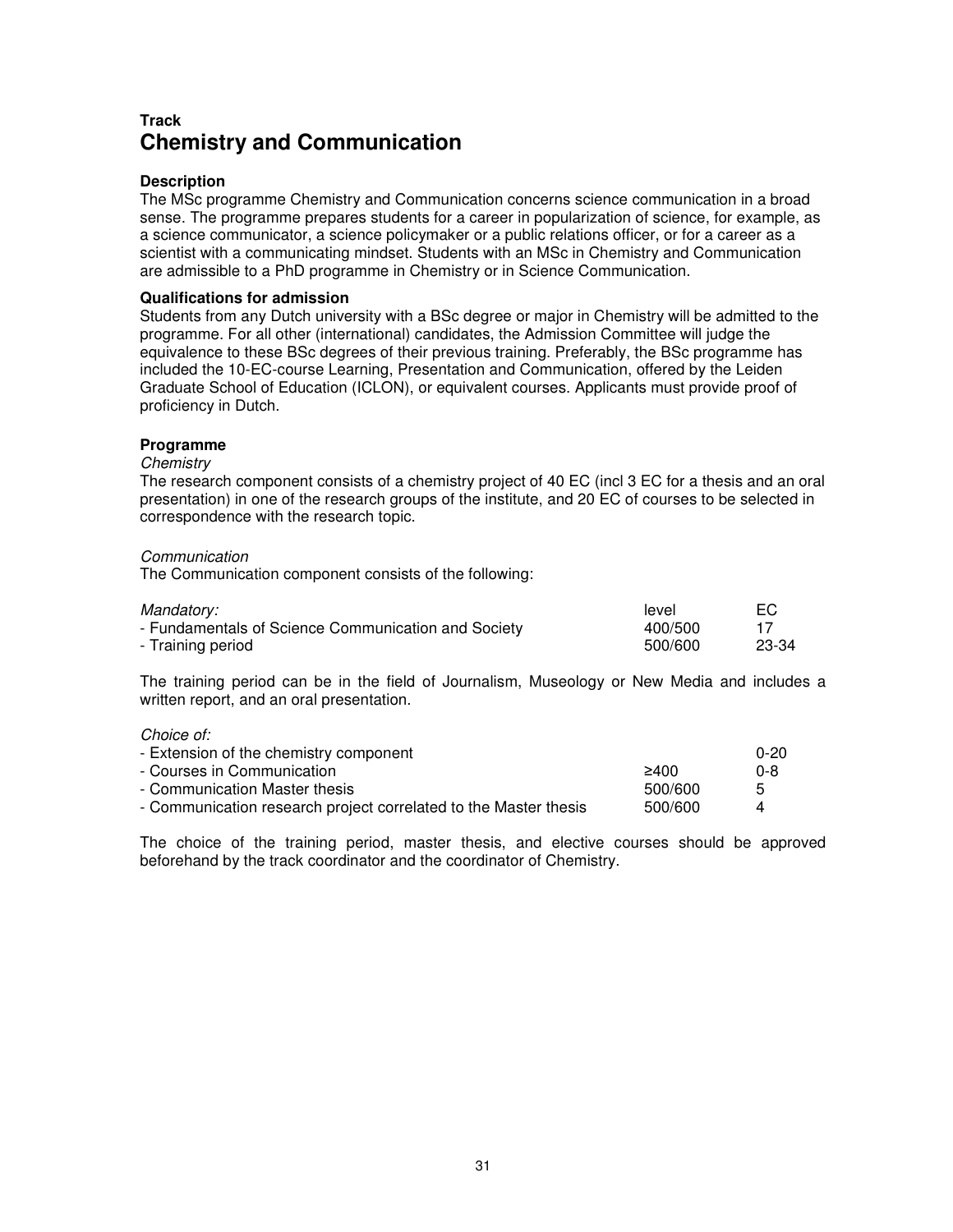## **Track Chemistry and Education**

#### **Description**

The MSc programme Chemistry and Education prepares students for a career in teaching Chemistry. The programme includes a 60-EC Chemistry research programme. Students with a MSc in Chemistry and Education are also admissible to a PhD programme.

#### **Qualifications for admission**

Students from any university in the Netherlands with a BSc degree in Chemistry will be admitted to the programme.

For all other (international) candidates, the Admission Committee will judge the equivalence to this BSc degree of their previous training. Notably, applicants with a major in Chemistry will be considered. It is strongly recommended that the BSc programme has included the 10-EC-course Learning, Presentation and Communication, offered by the Leiden School of Education (ICLON), or an equivalent course. Applicants must provide proof of proficiency in Dutch.

#### **Programme**

#### Chemistry (60 EC)

The research component of the Chemistry and Education specialization consists of a chemistry project of 40 EC (incl 3 EC for the thesis and an oral presentation) in one of the research groups of the institute, and 20 EC of courses to be selected in correspondence with the research topic.

#### Education (60 EC)

The Education option of the MSc programme Chemistry and Education is offered as a joint programme of the faculty and the Leiden School of Education (ICLON) and consists of the following components:

|                             | level | EC. |
|-----------------------------|-------|-----|
| <b>Teaching Methodology</b> | 500   | 10  |
| Professional functioning    | 300   | 12  |
| Specialisation              | 600   |     |
| School training             | 400   | 30  |

In their specialisation, student teachers develop their competences to innovate their practice (e.g., by developing and testing instruction on a specific topic). This programme is adequate to obtain the so-called "eerste graads lesbevoegdheid" in chemistry needed for teaching at Dutch high schools.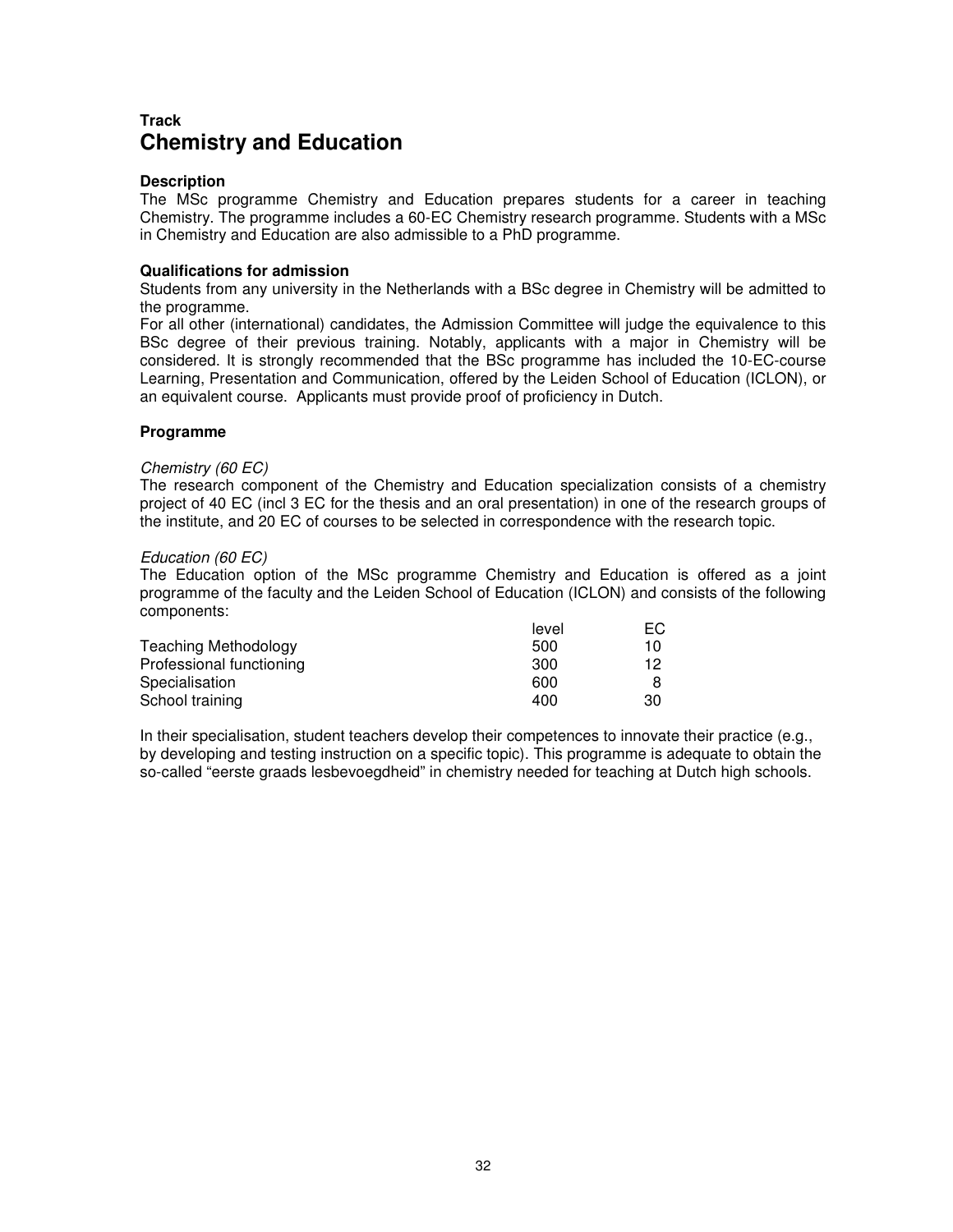**MSc Life Science and Technology** Crohonummer 66286

The living cell is central in Life Science and Technology. Life Science & Technology offers five tracks of an MSc programme, resulting from the collaboration of Leiden University and the Technical University of Delft. Each of four tracks corresponds to a research area in the field of life sciences and technology. The fifth track consists of the combination of a research programme with a specialization in Science-Based Business.

The duration of each programme is two years (120 EC). Students receive the degree Master of Science in Life Science & Technology after completion of the programme, with specification of the specialization, if applicable. Details are provided below. All tracks have the same Director, the same Exam Committee, and the same Programme Committee. An Admission Committee will advise on admissions.

Candidates with an BSc degree or equivalent can apply for admission. The admission guidelines are given below for each specialization. The admission process may include an interview with the Admission Committee. Foreign applicants must provide proof of proficiency in English (IELTS level ≥ 6.5). The programmes are starting preferably in September. Further information is available on the website www.lst.leidenuniv.nl or www.lst.tudelft.nl

Aim of the programmes is to train the student as an independent researcher and to develop the necessary skills and proficiency to advance his/her career.

# **Track Cell Factory**

#### **Description**

Cell factory is the most process-oriented track of the MSc programme. It concerns cells operating as factories as well as in factories. The student focuses on gaining all information and skills necessary for the industrial application of (parts of) living organisms in the production of valuable components. Consequently, this educational programme focuses strongly on technological aspect such as fermentation technology, as well as on purification and formulation aspects of a biotechnological product on its way to the end consumer, in addition to modern molecular biology with its basis in genomics and physiology.

#### **Qualifications for admission**

Students from any university in the Netherlands with a BSc degree in Life Science & Technology will be admitted to the programme.

For all other (international) candidates, the Admission Committee will judge the applications. Applicants with a BSc or HBO degree in a related field of science will be considered. In general, the committee will compare the BSc, HBO etc. programme of the candidate with the BSc-LS&T programme. The choice in elective courses in the MSc programme may be limited by the need to adapt the programme to the present knowledge of the candidate.

#### **Programme**

The programme consists of a Cell factory research project (45 EC), and compulsory and optional programme components (75 EC). The programme has two variants, one of which can be chosen.

| <b>Compulsory components</b>   |       |     |
|--------------------------------|-------|-----|
| (i) Profile courses            | level | EC. |
| Analysis of metabolic networks | 500   | 5   |
| Metabolic reprogramming        | 500   | 5   |
| Bioprocess integration         | 500   | 5   |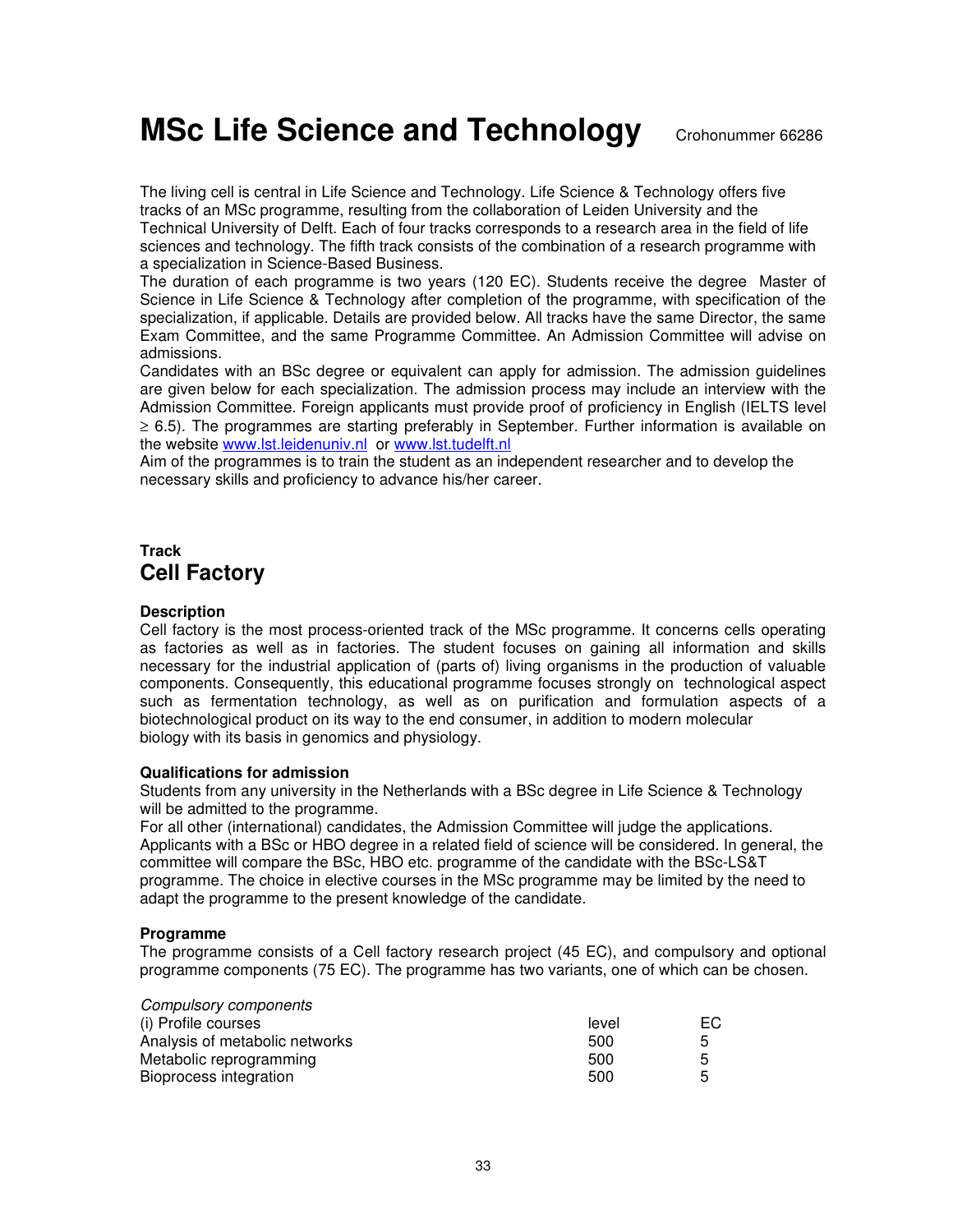| Variant "Cells in factories"                                                               |     |           |
|--------------------------------------------------------------------------------------------|-----|-----------|
| -Fermentation technology                                                                   | 500 | 3         |
| -Bioseparations                                                                            | 500 | 3         |
| -Bioconversion technology                                                                  | 500 | 3         |
| Variant "Cells as factories"                                                               |     |           |
| - Metabolic diversity                                                                      | 500 | 3         |
| - Industrial genomics                                                                      | 500 | 3         |
| - Molecular biotechnology                                                                  | 500 | 3         |
| (ii) General courses                                                                       |     |           |
| - Ethics and technology                                                                    | 400 | 6         |
| - Literature study (colloquium)                                                            | 600 | 4         |
| - Design project                                                                           | 400 | 11        |
| - Company traineeship                                                                      | 400 | $13 - 18$ |
| (iii) Researchproject in Cell Factory<br>incl.4 EC for the thesis and an oral presentation | 600 | 45        |
| Optional courses                                                                           |     | 17-12     |

Note that sum of EC for the Company traineeship and the Optional courses must equal 30 EC.

# **Track Cell Diagnostics**

## **Description**

This programme focuses on development and implementation of methods, techniques and instruments in order to obtain the maximum of information about the living cell. This applies to all organizational levels, from molecule through subcellular structure to the whole cell, in vitro and in situ. In addition to acquiring new fundamental knowledge, the development of new medicines is one of the most important applications. Cell diagnostics is absolutely a bio-instrumentational track in which the definition 'Biorecognition' - the detailed specificity of binding, interaction and biocatalysis through biomolecules -is central. A well-grounded knowledge of biological systems is essential in protein chemistry and protein technology, cell biology, immunobiology, bio -organic and bioanorganic chemistry. In addition, the student is introduced to new developments in physics, spectroscopy, electron microscopy, (micro)electronics, micro array techniques, image processing and image interpretation as well as in bio-informatics.

#### **Qualifications for admission**

Students from any university in the Netherlands with a BSc degree in Life Science & Technology will be admitted to the programme.

For all other (international) candidates, the Admission Committee will judge the applications. Applicants with a BSc or HBO degree in a related field of science will be considered. In general, the committee will compare the BSc, HBO etc. programme of the candidate with the BSc-LS&T programme. The choice in elective courses in the MSc programme may be limited by the need to adapt the programme to the present knowledge of the candidate.

#### **Programme**

The programme consists of a research project (45 EC), and compulsory and optional programme components (75 EC).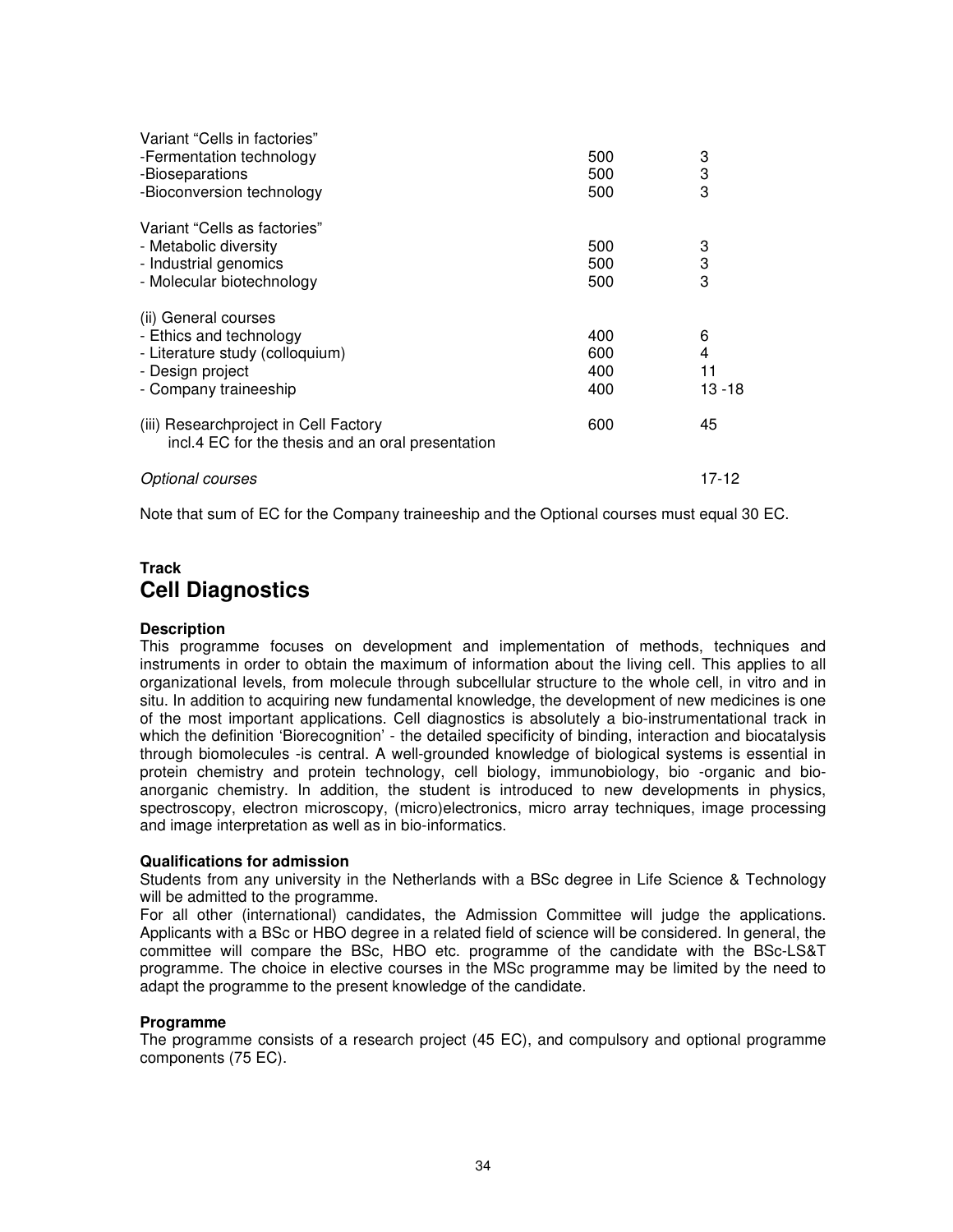#### Compulsory components

| (i) Profile courses (24 EC from the following courses)<br>Microbiology of man, animals, food and environment | level<br>500 | EC<br>3   |
|--------------------------------------------------------------------------------------------------------------|--------------|-----------|
| Modern drug development technology                                                                           | 500          | 3         |
| Advanced bioinformatics                                                                                      | 500          | 4         |
| <b>Biophysics</b>                                                                                            | 500          | 6         |
| Metals in biology and medicine                                                                               | 500          | 3         |
| Proteomics: capita selecta                                                                                   | 500          | 3         |
| New course to be determined                                                                                  | 500          | 3         |
| (ii) General courses                                                                                         |              |           |
| - Ethics and technology                                                                                      | 400          | 6         |
| - Literature study (colloquium)                                                                              | 600          | 4         |
| - Design project                                                                                             | 400          | 11        |
| - Company traineeship                                                                                        | 400          | $13 - 18$ |
| (iii) Researchproject in Cell Diagnostics<br>incl.4 EC for the thesis and an oral presentation               | 600          | 45        |

Optional courses 17-12

Note that sum of EC for the Company traineeship and the Optional courses must equal 30 EC.

## **Track Functional Genomics**

#### **Description**

This programme is characterised by the in-depth study of molecular genetics and cell biology with emphasis on those processes which play a role in regulation of information transport in the cell. In addition, the student gains insight and skills in modern analysis (genomics, proteomics, single cell/single molecule spectroscopy) and recombinant DNA/PCR technologies. A thorough understanding of Bioinformatics is essential in view of the complexity and enormity of the data sets which are generated.

#### **Qualifications for admission**

Students from any university in the Netherlands with a BSc degree in Life Science & Technology will be admitted to the programme.

For all other (international) candidates, the Admission Committee will judge the applications. Applicants with a BSc or HBO degree in a related field of science will be considered. In general, the committee will compare the BSc, HBO etc. programme of the candidate with the BSc-LS&T programme. The choice in elective courses in the MSc programme may be limited by the need to adapt the programme to the present knowledge of the candidate.

#### **Programme**

The programme consists of a research project (46 EC), and compulsory and optional programme components (74 EC).

| <b>Compulsory components</b><br>(i) Profile courses<br>- Bioinformatics 2<br>- Bioinformatics 3<br>- Transcriptome & proteome analysis<br>- Biophysical structure determination<br>- Gene expression | level<br>500<br>500<br>500<br>500<br>500 | EC.<br>4<br>4<br>5<br>6<br>5 |
|------------------------------------------------------------------------------------------------------------------------------------------------------------------------------------------------------|------------------------------------------|------------------------------|
| (ii) General courses<br>- Ethics and technology<br>- Literature study (colloquium)                                                                                                                   | 400<br>600                               | 6<br>4                       |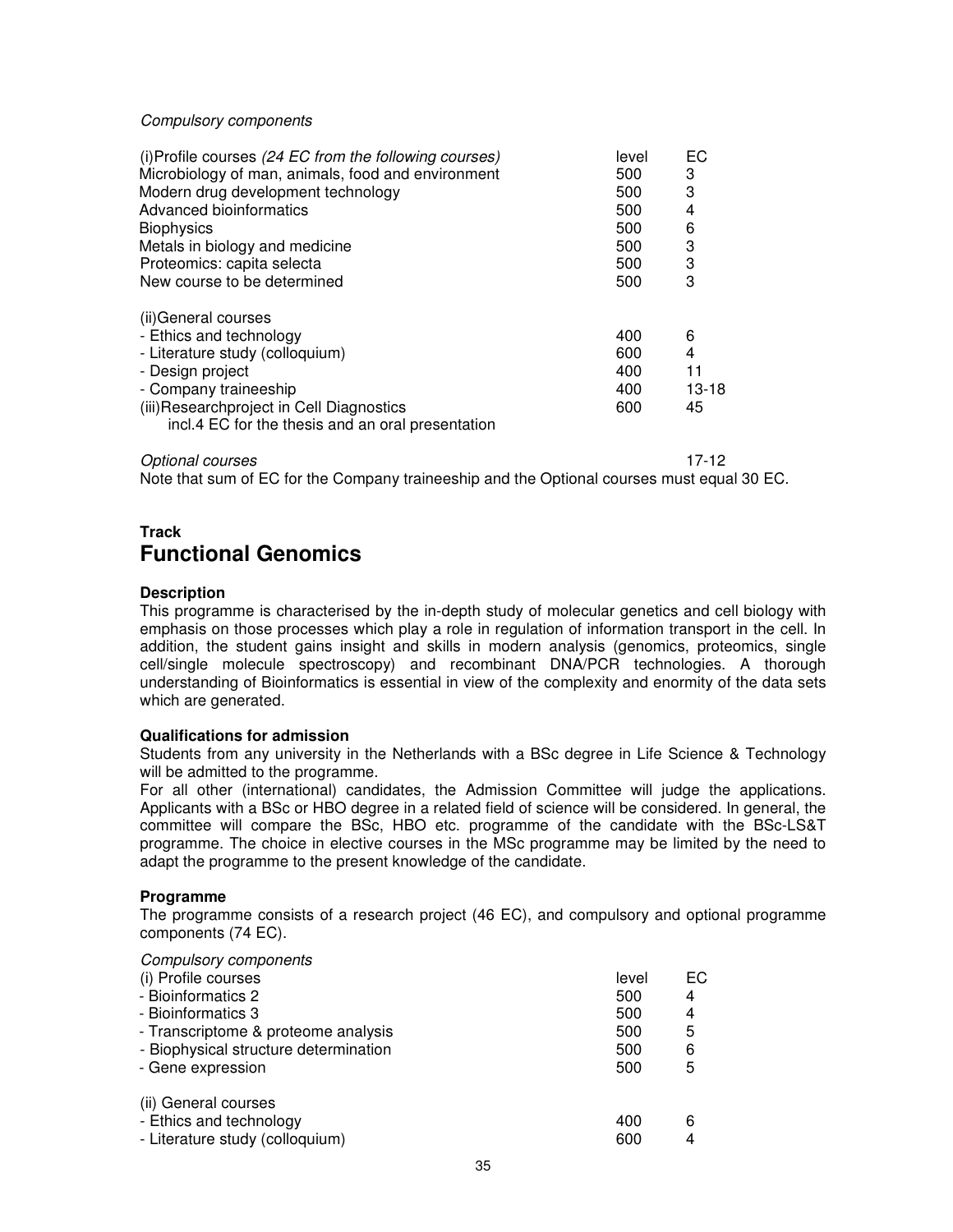| - Design project<br>- Company traineeship                                                         | 400<br>400 | 11<br>$13-18$ |
|---------------------------------------------------------------------------------------------------|------------|---------------|
| (iii) Researchproject in Functional Genomics<br>incl.4 EC for the thesis and an oral presentation | 600        | 45            |
| Optional courses                                                                                  |            | 17-12         |

Note that sum of EC for the Company traineeship and the Optional courses must equal 30 EC.

## **Track Living Matter**

## **Description**

This programme concerns the identification of molecular structures and mechanisms and research of the physical principles underlying cellular organisation. This is the most fundamental track, literally focused on the 'Science of Life'. Students will learn to understand living processes in terms of models, rules, laws and theories. Currently, a fundamental, theoretical description of the majority of biological processes is unknown. In order to arrive at a meaningful understanding of nature, it is important to discover regularities or laws in nature. This approach is evident in the Systems Biology where biological processes are described in model form without knowledge of the underlying theory.Graduates with the Living Matter profile will have accumulated in-depth knowledge stretching from physics and chemistry through mathematics and informatics to molecular biology. Whilst mathematical skills are important for a more quantitative description, the emphasis in these modules lies more on the application rather than the precise definition of mathematical rules. The interdisciplinary nature of the Living Matter profile means that both theoretical and experimental internship positions are possible in both Leiden University and TU Delft within a large number of research groups, in particular chemistry, biochemistry, biophysics, theoretical biology, mathematics and informatics.

## **Qualifications for admission**

Students from any university in the Netherlands with a BSc degree in Life Science & Technology will be admitted to the programme.

For all other (international) candidates, the Admission Committee will judge the applications. Applicants with a BSc or HBO degree in a related field of science will be considered. In general, the committee will compare the BSc, HBO etc. programme of the candidate with the BSc-LS&T programme. The choice in elective courses in the MSc programme may be limited by the need to adapt the programme to the present knowledge of the candidate.

## **Programme**

The programme consists of a research project (46 EC), and compulsory and optional programme components (74 EC).

## Compulsory components

(i) Profile courses (besides Mathematical modeling 18 EC from the other courses)

|                                                                  | level | ЕC |
|------------------------------------------------------------------|-------|----|
| - Systems Biology                                                | 500   | 6  |
| - Dynamic energy budgets                                         | 500   | 4  |
| - Mathematical modelling in development and evolutionary biology | 500   | 6  |
| - Bioinformatics 2                                               | 500   | 4  |
| - Bioinformatics 3                                               | 500   | 4  |
| - Biophysical structure determination                            | 500   | 6  |
| (ii) General courses                                             |       |    |
| - Ethics and technology                                          | 400   | 6  |
| - Literature study (colloquium)                                  | 600   | 4  |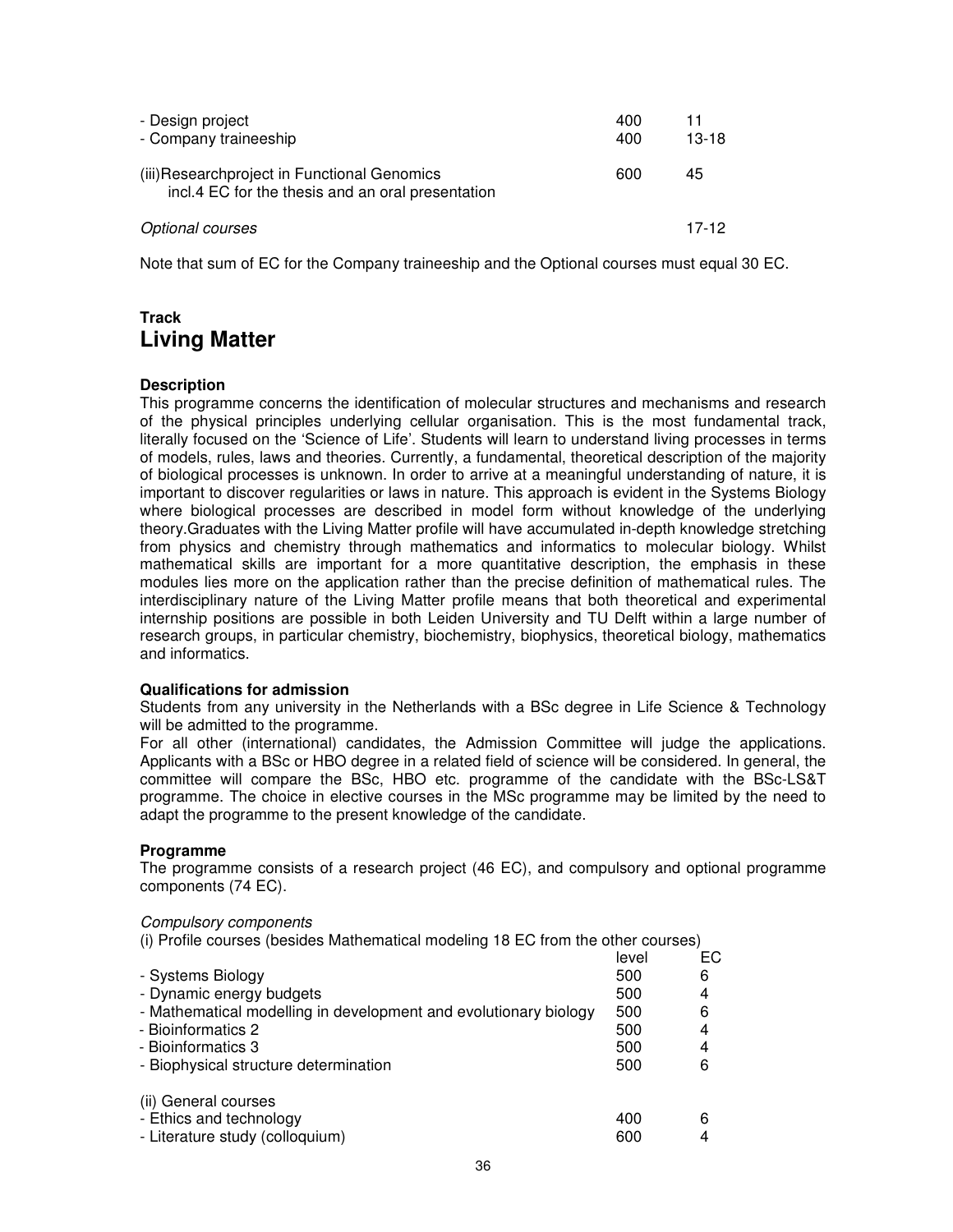| - Design project<br>- Company traineeship                                                          | 400<br>400 | 11<br>$13-18$ |
|----------------------------------------------------------------------------------------------------|------------|---------------|
| (iii) Research project in Functional Genomics<br>incl.4 EC for the thesis and an oral presentation | 600        | 45            |
| Optional courses                                                                                   |            | 17-12         |

Note that sum of EC for the Company traineeship and the Optional courses must equal 30 EC.

## **Track Life Science & Technology and Science-Based Business**

#### **Description**

This MSc programme prepares students for a career in science-related business and administration and for innovation and enterprise from an LS&T perspective. In addition to knowledge obtained from one of the above mentioned programmes, students obtain competence with respect to organisation, people in organisations and establishment and management of processes.

Students with a MSc in Life Science & Technology and Science-Based Business are also admissible to a PhD programme.

In order to get a SBB Master annotation, the minimal programme consisting of the course SBB Fundamentals and the SBB training period must be completed (see below). The course SBB Fundamentals can also be taken in the "free choice" part of the research MSc programmes mentioned above.

| Programme                                                |       |    |
|----------------------------------------------------------|-------|----|
|                                                          | level | EC |
| Compulsory courses of the chosen profile (Cell Factory,  |       |    |
| Cell Diagnostics, Functional Genomics or Living Matter). |       | 24 |
| Compulsory general courses:                              |       |    |
| - Ethics & technology                                    | 400   | 6  |
| - Literature study                                       | 600   | 4  |
| - Design project                                         | 400   | 11 |
| - Research project in the chosen profile                 | 600   | 35 |
| Science-based business                                   |       |    |
| <b>SBB</b> fundamentals                                  | 400   | 17 |
| SBB internship                                           | 500   | 23 |

See for more information on Science-Based Business the following website: http:/www.sbb.leidenuniv.nl.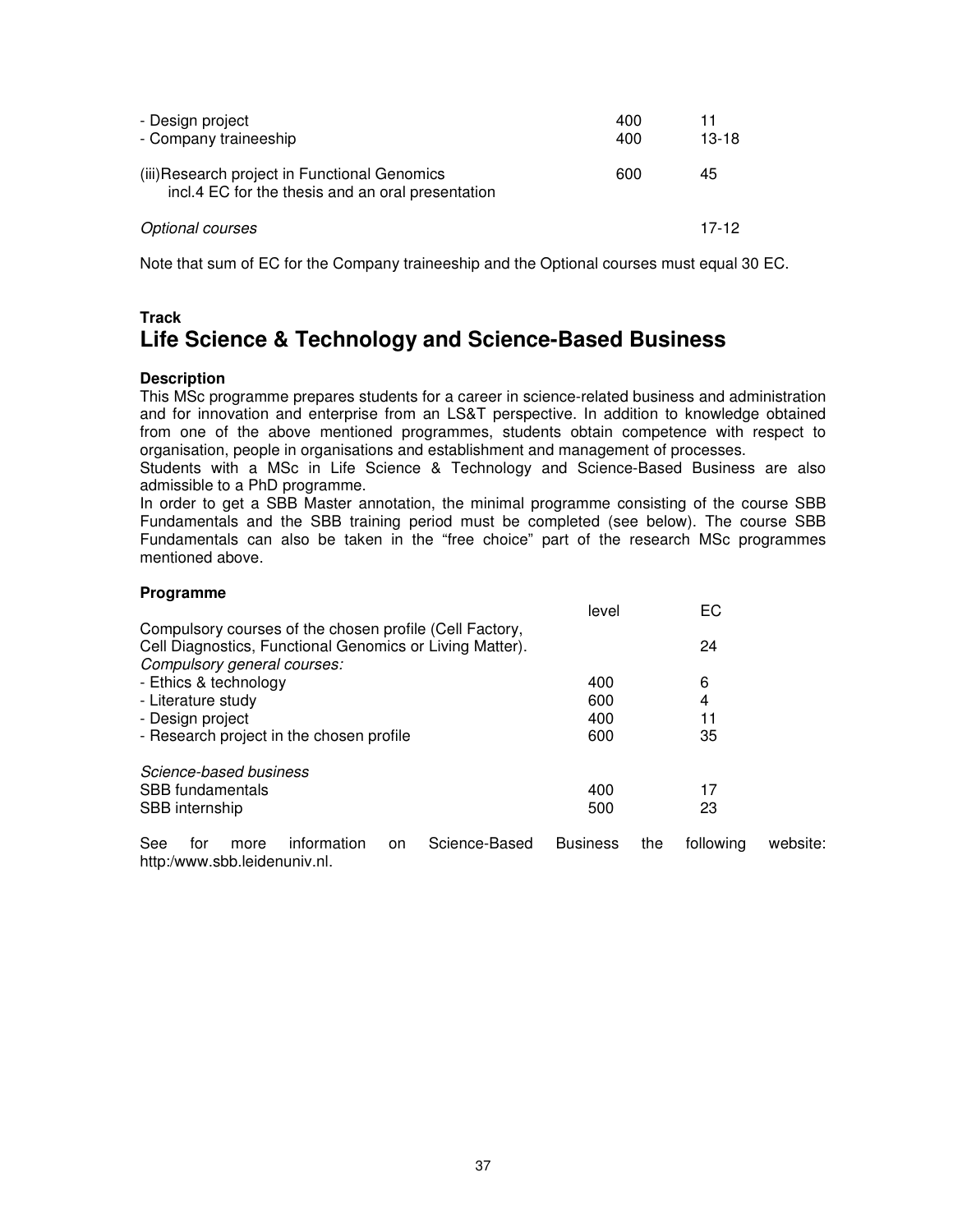# **MSc Bio-Pharmaceutical Sciences** Crohonummer 60207

Students in the Center for Bio-Pharmaceutical Sciences (CBPS) of Leiden University are trained for a research career in drug research and development, not for a career as a (public) pharmacist. The CBPS offers eight tracks of an MSc programme in Bio-Pharmaceutical Sciences (BPS). Five of these correspond to major research themes in the CBPS. The remaining three are the BPS tracks of the research MSc with Science-Based Business (SBB), and the Communication and Education specializations.

The duration of each programme is two years (120 EC). Students who complete the programme receive the degree Master of Science in Bio-Pharmaceutical Sciences, with specification of the specialization, if applicable. Details are provided below. All tracks have the same Director, the same Exam Committee, and the same Programme Committee. An Admission Committee will advise on admissions.

Candidates with a BSc degree or equivalent can apply for admission. The admission guidelines are given below for each specialization. The admission process may include an interview with the Admission Committee. Foreign applicants must provide proof of proficiency in English (IELTS level ≥ 6.5). Admission is possible throughout the year, but we advise foreign students to start in September or February. Further information is available on the website www.bfw.leidenuniv.nl

Aim of each programme is to train the student as an independent researcher, and to develop the necessary skills and proficiency to advance his/her career.

## **Track Medicinal Chemistry**

#### **Description**

The MSc programme Medicinal Chemistry (drug design and molecular modelling) trains for junior drug researchers, and prepares students for a career in medicinal chemistry.

#### **Qualifications for admission**

Students from any university in the Netherlands with a BSc degree in Bio-Pharmaceutical Sciences, Pharmaceutical Sciences, or Pharmacy will be admitted to the programme.

For all other (international) candidates, the Admission Committee will judge the equivalence to this BSc degree of their previous training. Notably, applicants with a BSc (or equivalent) in Chemistry, Life Science and Technology, as well as HBO Bachelors in Chemistry with an equivalent BSc will be considered. The choice in optional courses in the MSc programme may be limited by the need to adapt the programme to the present knowledge of the candidate.

## **Programme**

The programme contains two research periods (52 and 30 or 37 EC), and compulsory and optional programme components (31 or 38 EC):

| Level | EС                    |
|-------|-----------------------|
| 500   | 4                     |
| 500   | 4                     |
| 600   | 45                    |
| 600   | 5                     |
| 500   | 2                     |
|       |                       |
|       |                       |
| 600   | 25                    |
| 600   | 32                    |
| 600   | 5                     |
| 500   |                       |
| 500   |                       |
| 500   |                       |
|       | 14 or 21              |
|       | ≥400 (max 12 ec <400) |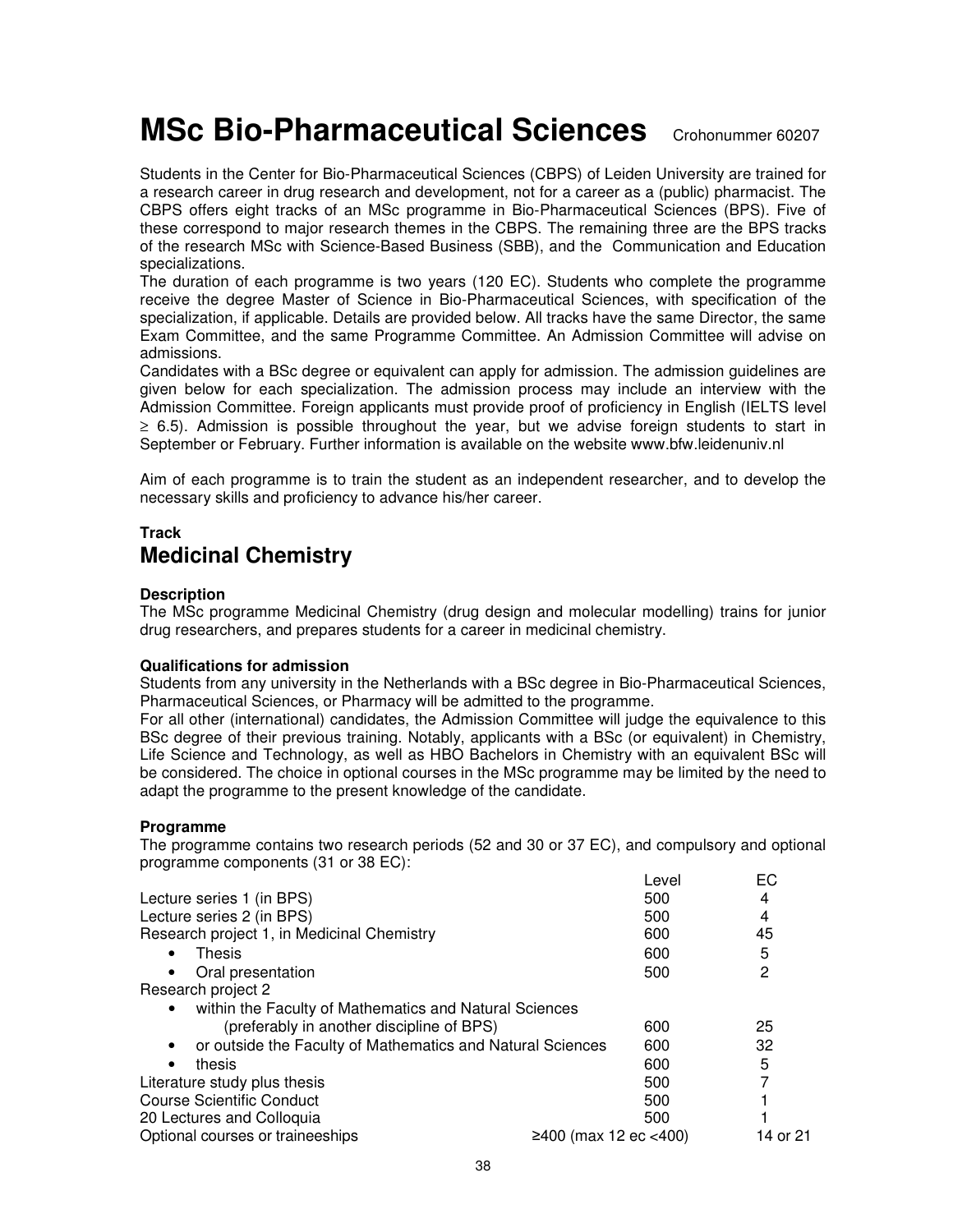# **Track Analytical Biosciences**

### **Description**

The MSc programme Analytical Biosciences (analytical chemistry focussing on hyphenated bioanalytical strategies including proteomics) trains for junior drug researchers, and prepares students for a career in analytical chemistry.

### **Qualifications for admission**

Students from any university in the Netherlands with a BSc degree in Bio-Pharmaceutical Sciences, Pharmaceutical Sciences, or Pharmacy will be admitted to the programme.

For all other (international) candidates, the Admission Committee will judge the equivalence to this BSc degree of their previous training. Notably, applicants with a BSc (or equivalent) in Chemistry, Life Science and Technology, as well as HBO Bachelors in Chemistry with an equivalent BSc will be considered. The choice in optional courses in the MSc programme may be limited by the need to adapt the programme to the present knowledge of the candidate.

#### **Programme**

The programme contains two research periods (52 and 30 or 37 EC), and compulsory and optional programme components (31 or 38 EC):

|                                                            | Level                 | EC       |
|------------------------------------------------------------|-----------------------|----------|
| Lecture series 1 (in BPS)                                  | 500                   | 4        |
| Lecture series 2 (in BPS)                                  | 500                   | 4        |
| Research project 1, in Analytical Biosciences              | 600                   | 45       |
| Thesis<br>$\bullet$                                        | 600                   | 5        |
| Oral presentation<br>$\bullet$                             | 500                   | 2        |
| Research project 2                                         |                       |          |
| within the Faculty of Mathematics and Natural Sciences     |                       |          |
| (preferably in another discipline of BPS)                  | 600                   | 25       |
| or outside the Faculty of Mathematics and Natural Sciences | 600                   | 32       |
| thesis<br>$\bullet$                                        | 600                   | 5        |
| Literature study plus thesis                               | 500                   |          |
| Course Scientific Conduct                                  | 500                   |          |
| 20 Lectures and Colloquia                                  | 500                   |          |
| Optional courses or traineeships                           | ≥400 (max 12 ec <400) | 14 or 21 |
|                                                            |                       |          |

# **Track Pharmacology**

#### **Description**

The MSc programme Pharmacology (drug transport and disposition; pharmacokinetics/pharmacodynamics; hormones in neurosciences; clinical pharmacology) trains for junior drug researchers, and prepares students for a career in pharmacology.

#### **Qualifications for admission**

Students from any university in the Netherlands with a BSc degree in Bio-Pharmaceutical Sciences, Pharmaceutical Sciences, or Pharmacy will be admitted to the programme.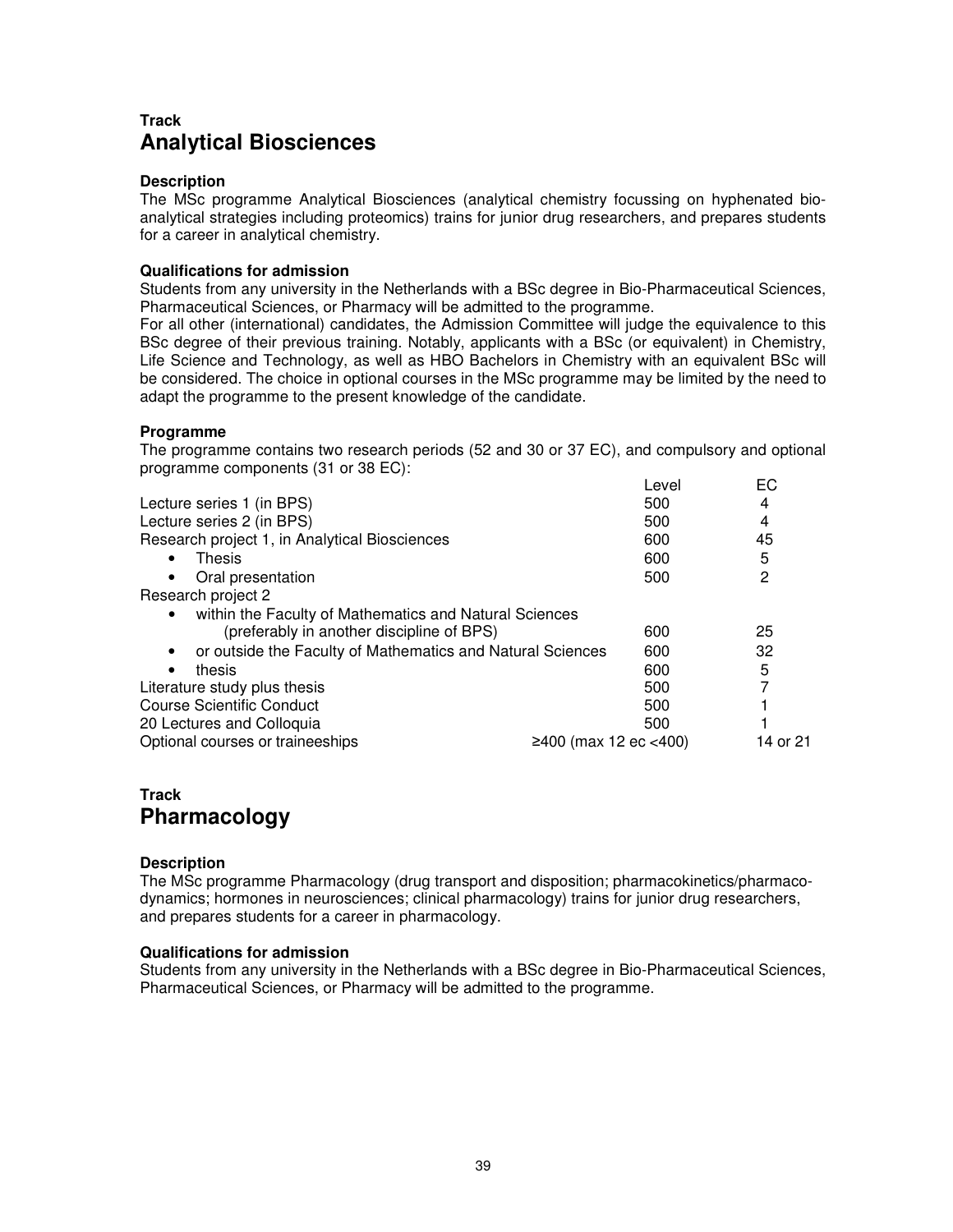For all other (international) candidates, the Admission Committee will judge the equivalence to this BSc degree of their previous training. Notably, applicants with a BSc (or equivalent) in Biology or Biomedical Sciences, as well as HBO Bachelors in Biomedical Sciences with an equivalent BSc will be considered. The choice in optional courses in the MSc programme may be limited by the need to adapt the programme to the present knowledge of the candidate.

## **Programme**

The programme contains two research periods (52 and 30 or 37 EC), and compulsory and optional programme components (31 or 38 EC):

|                                                                         | Level                 | EС       |
|-------------------------------------------------------------------------|-----------------------|----------|
| Lecture series 1 (in BPS)                                               | 500                   | 4        |
| Lecture series 2 (in BPS)                                               | 500                   | 4        |
| Research project 1, in Pharmacology, Medical Pharmacology, or           |                       |          |
| <b>Clinical Pharmacology</b>                                            | 600                   | 45       |
| Thesis<br>$\bullet$                                                     | 600                   | 5        |
| Oral presentation<br>$\bullet$                                          | 500                   | 2        |
| Research project 2                                                      |                       |          |
| within the Faculty of Mathematics and Natural Sciences<br>٠             |                       |          |
| (preferably in another discipline of BPS)                               | 600                   | 25       |
| or outside the Faculty of Mathematics and Natural Sciences<br>$\bullet$ | 600                   | 32       |
| thesis                                                                  | 600                   | 5        |
| Literature study plus thesis                                            | 500                   |          |
| Course Scientific Conduct                                               | 500                   |          |
| 20 Lectures and Colloquia                                               | 500                   |          |
| Optional courses or traineeships                                        | ≥400 (max 12 ec <400) | 14 or 21 |
|                                                                         |                       |          |

# **Track Drug Delivery Technology and Biopharmaceutics**

## **Description**

The MSc programme Drug Delivery Technology and Biopharmaceutics (drug delivery and formulation research; drug target finding and gene modulation in cardiovascular disease) trains for junior drug researchers, and prepares students for a career in drug delivery technology and/or drug target finding and therapeutic gene modulation.

## **Qualifications for admission**

Students from any university in the Netherlands with a BSc degree in Bio-Pharmaceutical Sciences, Pharmaceutical Sciences, or Pharmacy will be admitted to the programme.

For all other (international) candidates, the Admission Committee will judge the equivalence to this BSc degree of their previous training. Notably, applicants with a BSc (or equivalent) in Biology, Biomedical Sciences, Chemistry, Life Science and Technology, as well as HBO Bachelors in Chemistry or Biomedical Sciences with an equivalent BSc will be considered. The choice in optional courses in the MSc programme may be limited by the need to adapt the programme to the present knowledge of the candidate.

## **Programme**

The programme contains two research periods (52 and 30 or 37 EC), and compulsory and optional programme components (31 or 38 EC):

|                                                                     | Level | ЕC |
|---------------------------------------------------------------------|-------|----|
| Lecture series 1 (in BPS)                                           | 500   | 4  |
| Lecture series 2 (in BPS)                                           | 500   | 4  |
| Research project 1, in Drug Delivery Technology or Biopharmaceutics | 600   | 45 |
| Thesis                                                              | 600   | ᄃ  |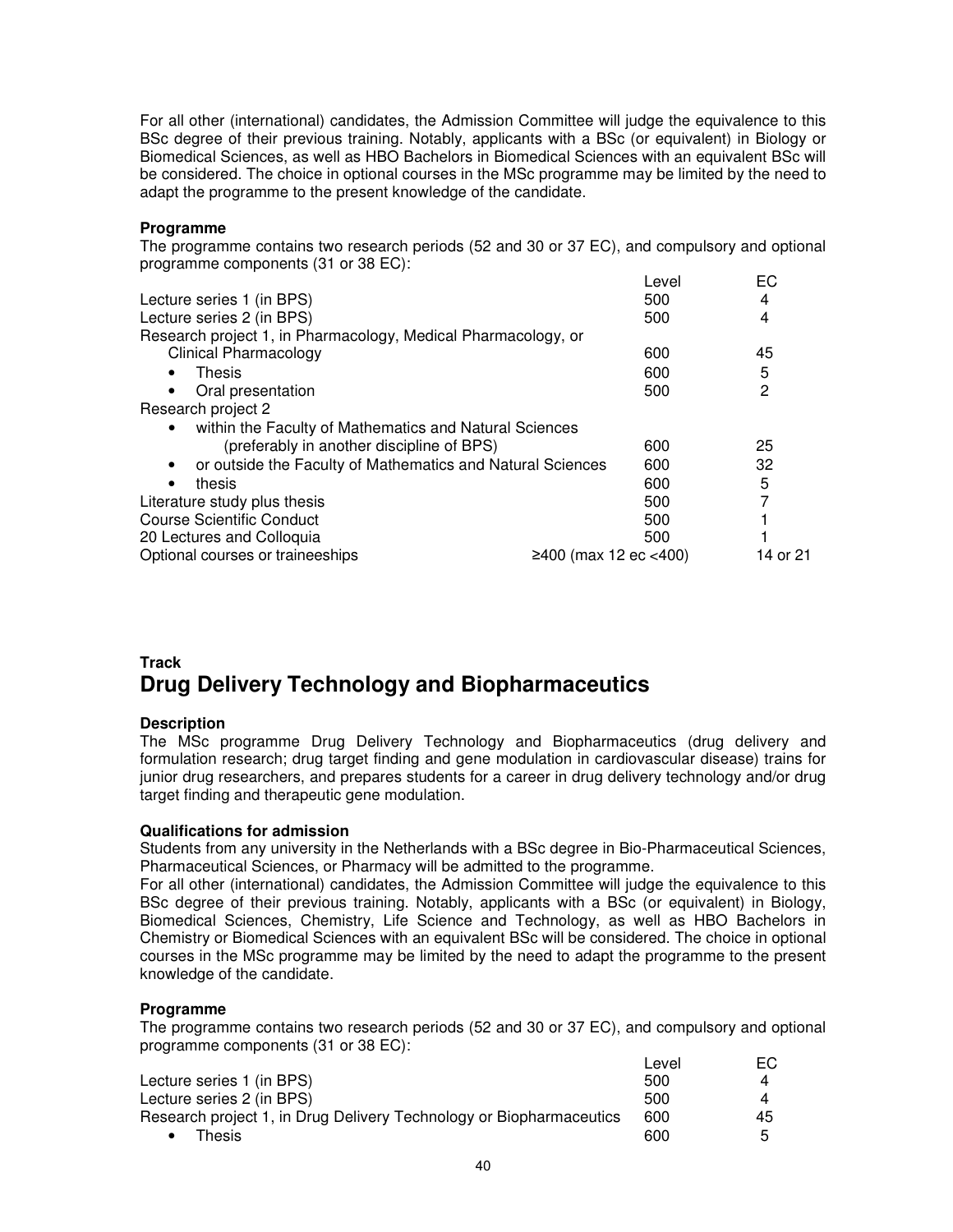| Oral presentation<br>$\bullet$                                          | 500                   |          |
|-------------------------------------------------------------------------|-----------------------|----------|
| Research project 2                                                      |                       |          |
| within the Faculty of Mathematics and Natural Sciences<br>$\bullet$     |                       |          |
| (preferably in another discipline of BPS)                               | 600                   | 25       |
| or outside the Faculty of Mathematics and Natural Sciences<br>$\bullet$ | 600                   | 32       |
| thesis<br>$\bullet$                                                     | 600                   | 5        |
| Literature study plus thesis                                            | 500                   |          |
| <b>Course Scientific Conduct</b>                                        | 500                   |          |
| 20 Lectures and Colloquia                                               | 500                   |          |
| Optional courses or traineeships                                        | ≥400 (max 12 ec <400) | 14 or 21 |

# **Track Toxicology**

#### **Description**

The MSc programme Toxicology (cellular and molecular mechanisms of toxicity) trains for junior drug researchers, and prepares students for a career in toxicology.

#### **Qualifications for admission**

Students from any university in the Netherlands with a BSc degree in Bio-Pharmaceutical Sciences, Pharmaceutical Sciences, or Pharmacy will be admitted to the programme.

For all other (international) candidates, the Admission Committee will judge the equivalence to this BSc degree of their previous training. Notably, applicants with a BSc (or equivalent) in Biomedical Sciences, Chemistry, Life Science and Technology, as well as HBO Bachelors in Chemistry or Biomedical Sciences with an equivalent BSc will be considered. The choice in optional courses in the MSc programme may be limited by the need to adapt the programme to the present knowledge of the candidate.

#### **Programme**

The programme contains two research periods (52 and 30 or 37 EC), and compulsory and optional programme components (31 or 38 EC):

| Level | EС                    |
|-------|-----------------------|
| 500   | 4                     |
| 500   | 4                     |
| 600   | 45                    |
| 600   | 5                     |
| 500   | 2                     |
|       |                       |
|       |                       |
| 600   | 25                    |
| 600   | 32                    |
| 600   | 5                     |
| 500   |                       |
| 500   |                       |
| 500   |                       |
|       | 14 or 21              |
|       | ≥400 (max 12 ec <400) |

## **Track Bio-Pharmaceutical Sciences and Science-Based Business**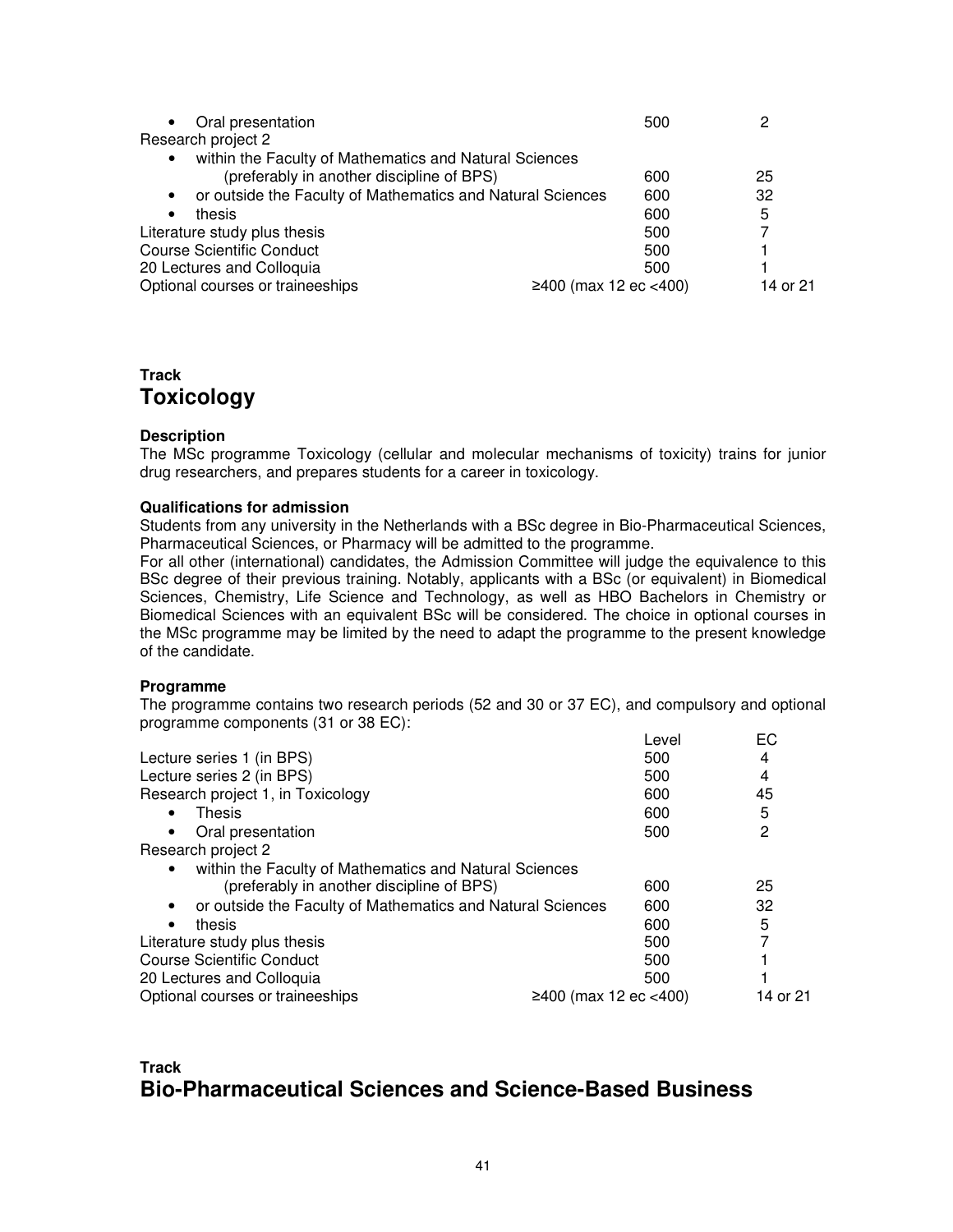#### **Description**

The MSc programme Bio-Pharmaceutical Sciences and Science-Based Business trains for junior drug researchers, who consider a career in science-related business and administration, preparing for innovation and enterprise from a bio-pharmaceutical perspective. In addition to knowledge in Bio-Pharmaceutical Sciences, students obtain competence with respect to organisations, people in organisations, and establishment and management of processes. Students with an MSc in Bio-Pharmaceutical Sciences and Science-Based Business are also admissible to a PhD programme. In order to get an SBB Master annotation, a minimal programme consisting of the course SBB Fundamentals and the SBB training period must be completed (see below). The course SBB Fundamentals can also be taken in the optional part of the research MSc programmes "Medicinal Chemistry", "Analytical Biosciences", "Pharmacology", "Drug Delivery Technology and Biopharmaceutics" and "Toxicology".

#### **Qualifications for admission**

Students from any university in the Netherlands with a BSc degree in Bio-Pharmaceutical Sciences, Pharmaceutical Sciences, or Pharmacy will be admitted to the programme. For all other (international) candidates, the Admission Committee will judge the equivalence to these BSc degrees of their previous training.

#### **Programme**

#### Bio-Pharmaceutical Sciences

The BPS research component of the Science-Based Business (SBB) specialization consists of a research project of 50 EC in one of the research groups of CBPS, including 5 EC for a thesis and 2 EC for an oral presentation, two lecture series of 4 EC each, the course Scientific Conduct of 1 EC and attendance of at least 20 colloquia or seminars (1 EC). The choices for lecture series and research project will be made in concert with an advisor.

#### Science-Based Business

The Business-related part of the complete SBB programme consists of 40 to 60 EC of the following components.

| Mandatory:                                                   | level   | EC       |
|--------------------------------------------------------------|---------|----------|
| <b>SBB Fundamentals</b>                                      | 400     | 17       |
| SBB Internship                                               | 500     | 23-34    |
| Optional:                                                    |         |          |
| Orientation on Technopreneurship: Entrepreneurial Management | 400     | 5        |
| Orientation on Technopreneurship: Business Planning          | 400     | 5        |
| <b>SBB</b> electives                                         | 500-600 | $0 - 20$ |
| Extension of the BPS component                               |         | $0 - 20$ |
|                                                              |         |          |

See for more information on Science-Based Business the following website: http:/www.sbb.leidenuniv.nl/.

# **Track Bio-Pharmaceutical Sciences and Communication**

#### **Description**

The MSc programme Bio-Pharmaceutical Sciences and Communication concerns science communication in a broad sense. The programme prepares students for a career in popularization of science, for example, as a science communicator, a science policymaker or a public relations officer, or for a career as a scientist with a communicating mindset. Students with an MSc in Bio-Pharmaceutical Sciences and Communication are admissible to a PhD programme in Bio-Pharmaceutical Sciences or in Science Communication.

#### **Qualifications for admission**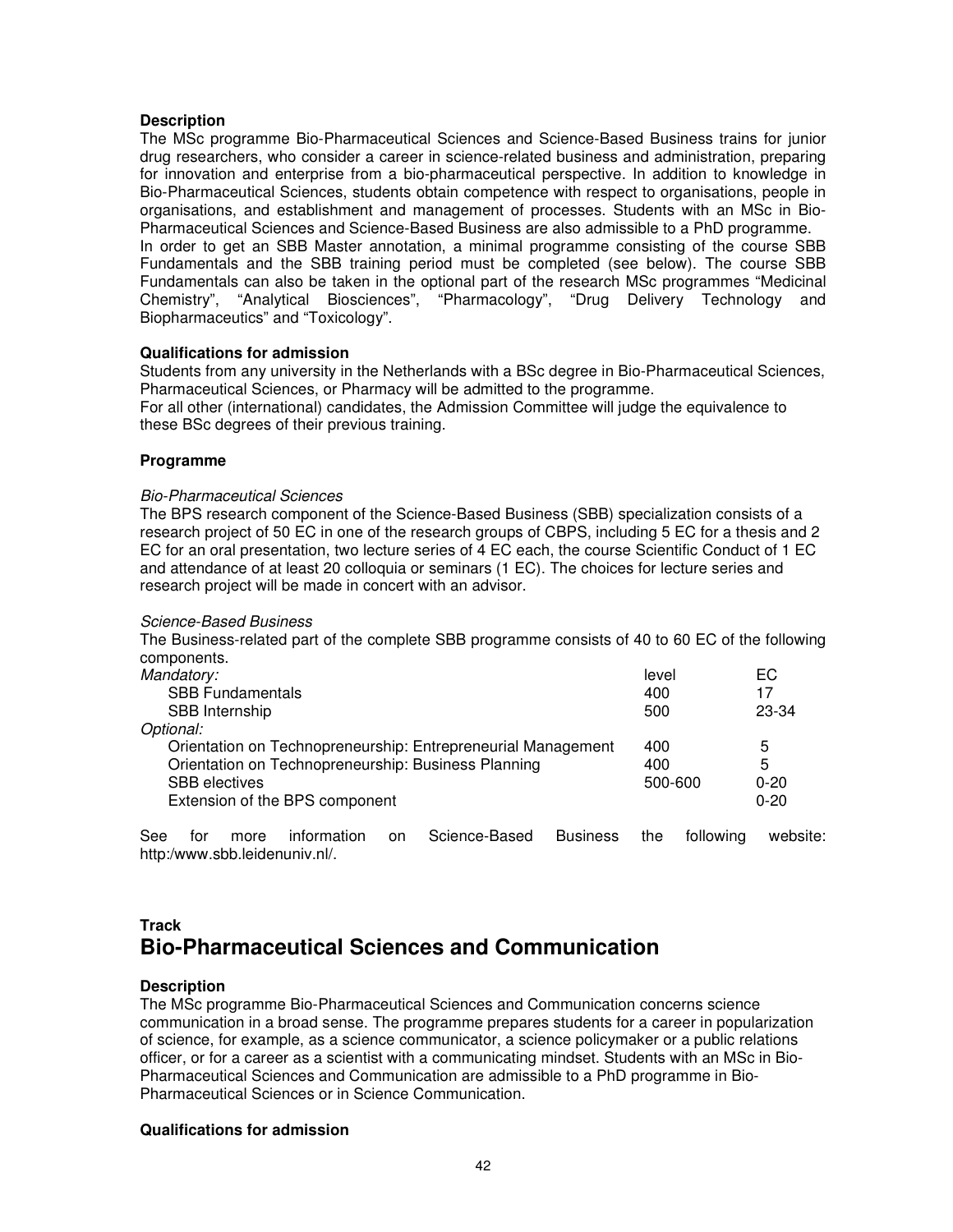Students from any university in the Netherlands with a BSc degree in Bio-Pharmaceutical Sciences, Pharmaceutical Sciences, or Pharmacy will be admitted to the programme.

For all other (international) candidates, the Admission Committee will judge the equivalence to these BSc degrees of their previous training. Preferably, the BSc programme has included the 10- EC-course Learning, Presentation and Communication, offered by the Leiden Graduate School of Education (ICLON), or equivalent courses. Applicants must provide proof of proficiency in Dutch.

## **Programme** (120 EC)

### Bio-Pharmaceutical Sciences

The BPS research component of the Bio-Pharmaceutical Sciences and Communication specialization consists of a research project of 50 EC in one of the research groups of CBPS, including 5 EC for a thesis and 2 EC for an oral presentation, two lecture series of 4 EC each, the course Scientific Conduct of 1 EC and attendance of at least 20 colloquia or seminars (1 EC). The choices for lecture series and research project will be made in concert with an advisor.

#### Communication

The Communication component consists of the following:

| Mandatory:                                          | level   | EC.   |
|-----------------------------------------------------|---------|-------|
| - Fundamentals of Science Communication and Society | 400/500 |       |
| - Training period                                   | 500/600 | 23-34 |

The training period can be in the field of Journalism, Museology or New Media and includes a written report, and an oral presentation.

#### Choice of:

| - Extension of the BPS component                                 |         | $0 - 20$ |
|------------------------------------------------------------------|---------|----------|
| - Courses in Communication                                       | 2400    | 0-8      |
| - Communication Master thesis                                    | 500/600 | 5        |
| - Communication research project correlated to the Master thesis | 500/600 |          |

The choice of the training period, master thesis, and elective courses should be approved beforehand by the track coordinator and the coordinator of BPS.

## **Track Bio-Pharmaceutical Sciences and Education**

#### **Description**

The MSc programme Bio-Pharmaceutical Sciences and Education prepares students for a career in Bio-Pharmaceutical Sciences or in teaching. The programme includes a 60-EC Bio-Pharmaceutical Sciences research programme. Students with a MSc in Bio-Pharmaceutical Sciences and Education are also admissible to a PhD programme.

#### **Qualifications for admission**

Students from any university in the Netherlands with a BSc degree in Bio-Pharmaceutical Sciences, Pharmaceutical Sciences, or Pharmacy will be admitted to the programme.

For all other (international) candidates, the Admission Committee will judge the equivalence to these BSc degrees of their previous training. It is strongly recommended that the BSc programme has included the 10-EC-course Learning, Presentation and Communication, offered by the Leiden School of Education (ICLON), or an equivalent course. Applicants must provide proof of proficiency in Dutch.

#### **Programme**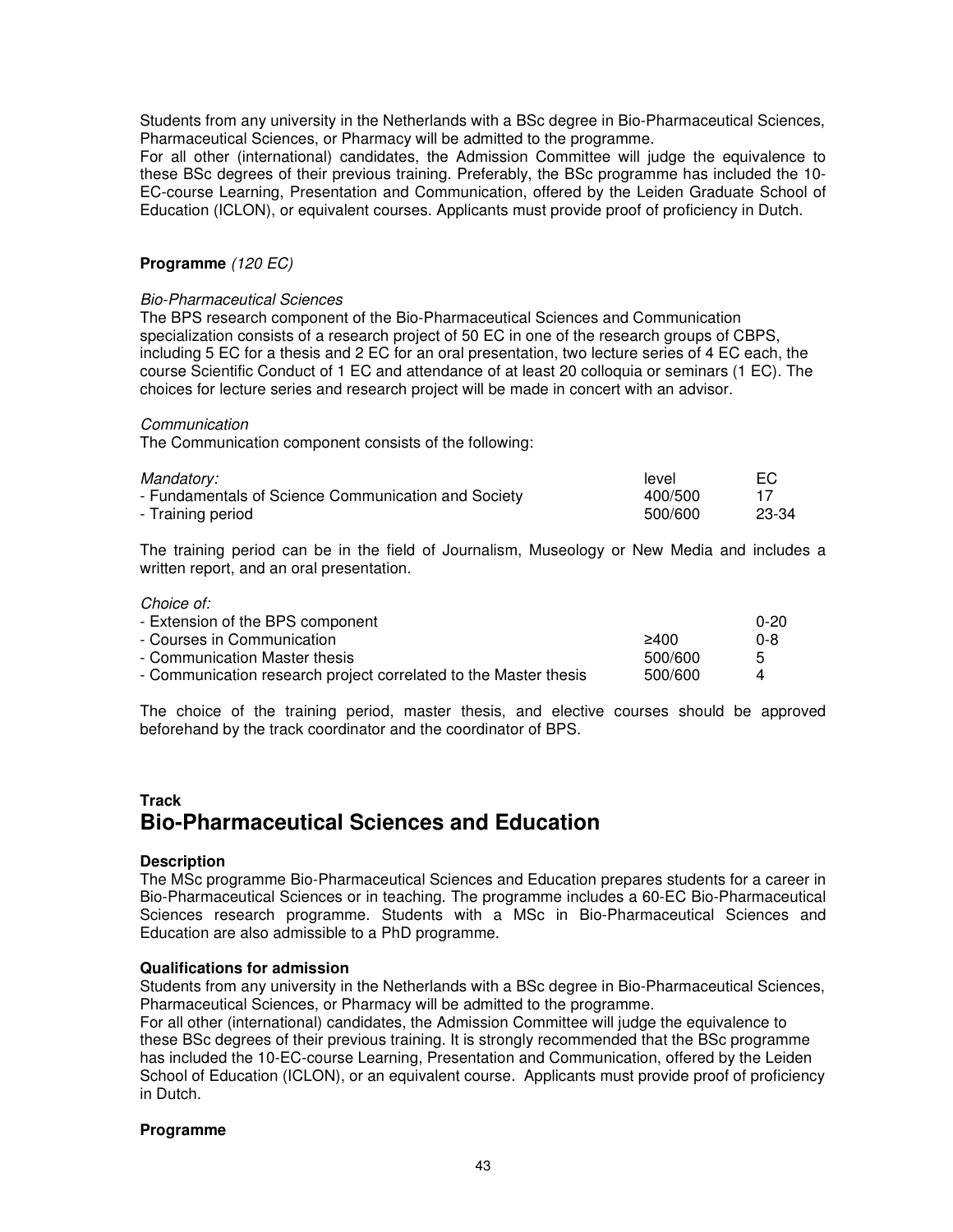#### Bio-Pharmaceutical Sciences (60 EC)

The BPS research component of the Bio-Pharmaceutical Sciences and Education specialization consists of a research project of 50 EC in one of the research groups of CBPS, including 5 EC for a thesis and 2 EC for an oral presentation, two lecture series of 4 EC each, the course Scientific Conduct of 1 EC and attendance of at least 20 colloquia or seminars (1 EC). The choices for lecture series and research project will be made in concert with an advisor.

#### Education (60 EC)

The Education option of the MSc programme Bio-Pharmaceutical Sciences and Education is offered as a joint programme of the faculty and the Leiden School of Education (ICLON) and consists of the following components:

|                          | level | EG. |
|--------------------------|-------|-----|
| Teaching Methodology     | 500   | 10  |
| Professional functioning | 300   | 12  |
| Specialisation           | 600   |     |
| School training          | 400   | 30  |

In their specialisation, student teachers develop their competences to innovate their practice (e.g., by developing and testing instruction on a specific topic). If the student meets the basic

qualifications for the knowledge of a discipline at Dutch high schools (e.g. chemistry or biology), this programme is adequate to obtain the so-called "eerste graads lesbevoegdheid" needed for teaching at these schools.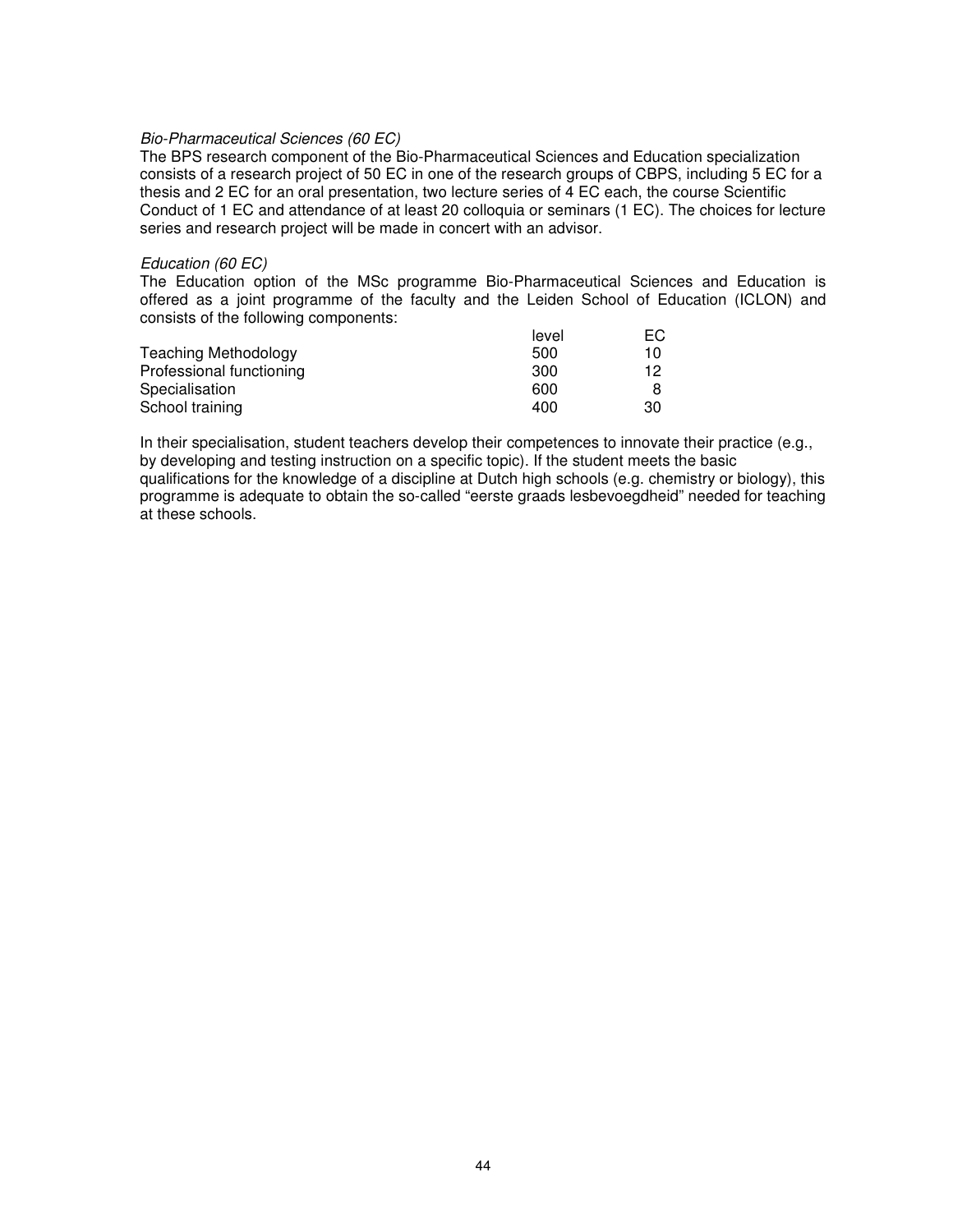# **MSc Biology** Crohonummer 66860

Leiden University offers a MSc programme in Biology of nine different tracks. Specializations range from the molecular to the population level and from fundamental to applied research. The tracks reflect the two major themes of biological research at Leiden University: Life Science and Biodiversity. All tracks are organized around specialized state-of-the-art courses and research training provided by leading research groups within an international, academic setting. Four tracks are linked with research programmes within the Institute of Biology (IBL), one is a joint programme of the IBL with the Institute of Environmental Sciences (CML) and another one is a joint programme between the Leiden branch of the National Herbarium of the Netherlands (NHN), the Hortus botanicus and the Dutch National Museum of Natural History ('Naturalis'). In the remaining three tracks, research programmes are combined with training in science-based business, communication and education, respectively.

The duration of each programme is two years (120 EC). Students who complete the programme receive the degree Master of Science in Biology (MSc in Biology), with specification of the specialization, if applicable. The MSc degree guarantees thorough training in performing academic research completed with an MSc thesis and it is founded on a firm theoretical basis that students will be able to function in an international science environment. Details are provided below. All tracks have the same Director and the same Exam Committee. An Admission Committee will advise on admissions, and all programmes will be made in concert with the track coordinator.

Most-updated information can be found on the website following the following links: www.biologie.leidenuniv.nl > Master programme. A detailed description of the theoretical elements can be found on www.studiegids.leidenuniv.nl/index.php3?m=32&c=974.

#### **Qualifications for admission**

Students from any university in the Netherlands with a BSc degree in Biology will be admitted to the programme without restriction. The choice in elective courses in the MSc programme may be limited by the need to adapt the programme to the present knowledge of the candidate. For all other (international) candidates, such as BSc graduates from other universities, graduates with a BSc in other natural sciences, life sciences, mathematics or biomedical sciences and specific HBO Bachelors as well as for foreign students, the Admission Committee will judge the equivalence of the previous training to the Dutch BSc in Biology which may result in additional coursework. The admission process may include an interview with the Admission Committee. The admission guidelines are given below for each specific track if they differ from these general admission qualifications. Foreign applicants must provide proof of proficiency in English.

#### **Start of the programme**

Students may enter the programme throughout the year. However, they are encouraged to start in either September or February when a general introduction into the master programme and theoretical courses are scheduled. Courses starting in either the first or the second semester are not identical. Often, the first semester course starts with an introduction to the specified track.

## **Track Animal Biology**

## **Description**

This MSc track provides students with knowledge about organism-level processes in a range of animal species. Emphasis will be on developing critical skills and judgment necessary for planning and executing experiments, and for analyzing data. The subject areas covered include physiology, neurobiology, evolution and development (evo-devo), morphology, behavioural biology, (molecular) developmental biology, including normal and abnormal development, and human diseases. Students will learn scientific methods and selected laboratory techniques by carrying out an in-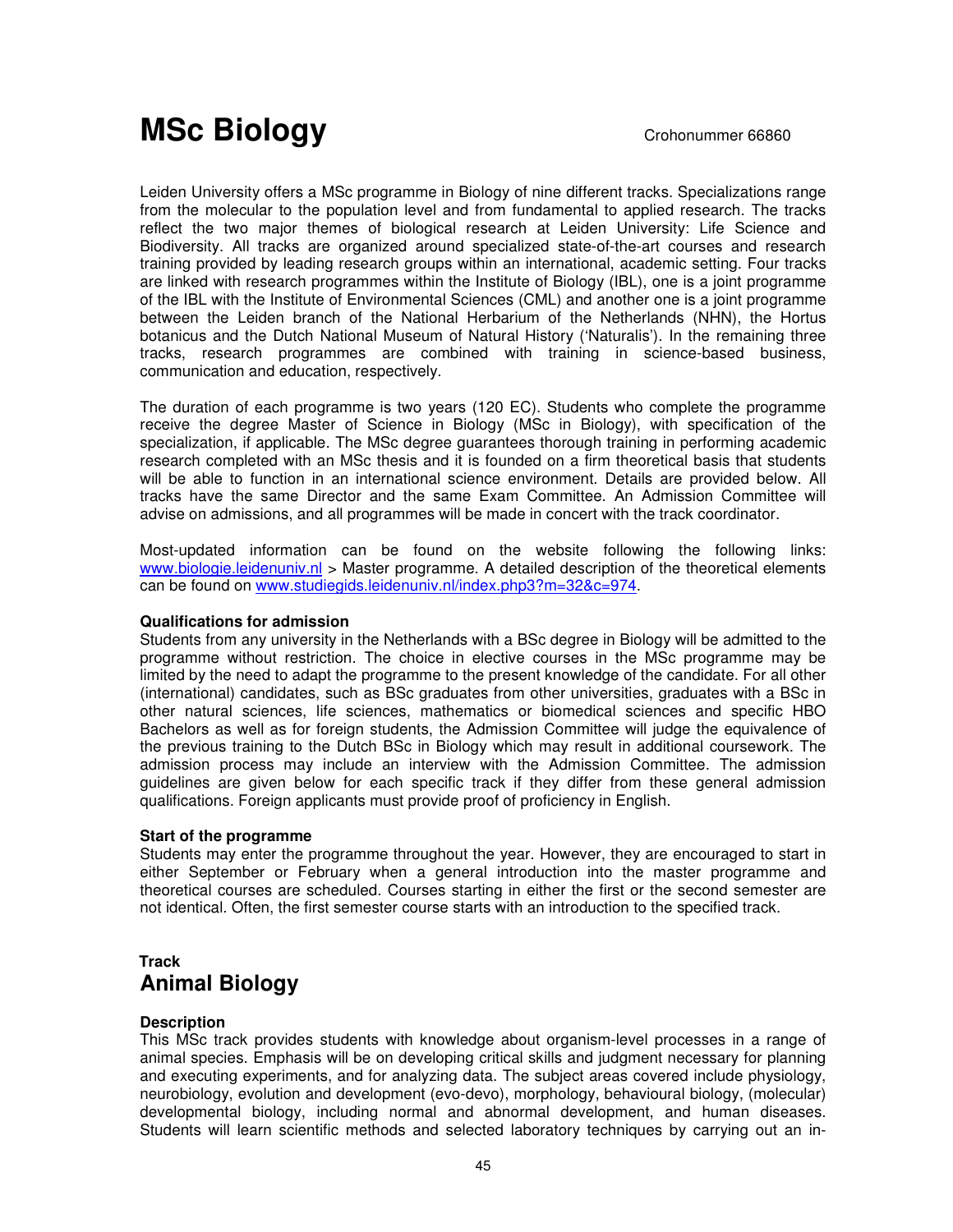depth research project in one of the participating groups: Integrative Zoology, Behavioural Biology, Evolutionary Biology or Molecular Cellular Biology.

This course will form an ideal foundation for students who want to pursue a career in zoological or biomedical research. Students will also be given the opportunity to gain a certificate in animal care. This qualification is required for the handling of experimental animals. Vertebrates, in particular fish and birds, are emphasised as main model systems.

#### **Programme (120 EC)**

The programme consists of compulsory components and electives. Mandatory are both profile courses to cover the methodological and theoretical aspects, a seminar, and at least one, extensive research project including an MSc thesis and a colloquium.

The mandatory introductory profile courses include guided self-study in the basic underlying facts and principles of experimental animal sciences. In some cases, the course 'Basic Statistics' is compulsory. Compulsory is, preferably one research project of at least 9 months (54 EC), or two research projects each of at least 6 months (36 EC). The compulsory MSc thesis research project, or at least one of them, is in any of the research groups of Integrative Zoology, Behavioural Biology, Evolutionary Biology or Molecular Cellular Biology. In some cases and after approval by the track coordinator, it is possible that a medically-orientated research project is performed at the Leiden University Medical Centre (LUMC). For students following the 'Animal Biology' track, a research project at the LUMC may count as an internal research project if minimally 20 EC on Biomedical courses have been concluded during the bachelor programme. For all research projects, a priori approval by the track coordinator is obliged. The course "Animal care" (4 EC) is strongly recommended as an additional course.

Additional EC can be obtained by following optional courses or advanced lecture series, by doing a minor research project or by extending a research project.

| Compulsory:                                 | level | EС                |  |
|---------------------------------------------|-------|-------------------|--|
| Profile course 1 Animal Biology             |       |                   |  |
| General Research Skills for Animal Biology  | 400   | 6                 |  |
| (Scientific Writing Skills, Bio-statistics) |       |                   |  |
| Theory of Animal Biology                    | 500   | 8                 |  |
| Profile course 2 Animal Biology             |       |                   |  |
| Advanced Animal Biology textbook            | 500   | 6                 |  |
| Seminar                                     | 500   | 4                 |  |
| Biology research project                    | 600   | 54 - 72 (or 2x36) |  |
|                                             |       |                   |  |

The research project includes a Master's thesis and a colloquium (5+2 EC for a long and 4+1 EC for the short research project)

Optional:

 Elective courses, lectures, minor research project or extension research project  $400/500$   $42 - 24$ Note: maximally 12 EC of optional theoretical programme elements of a level < 400 are permitted

## **Track**

# **Biodiversity in Time and Space**

#### **Description**

This integrated track is the unique combination of the National Herbarium Netherlands (NHN), the Dutch National Museum of Natural History ('Naturalis'), the Hortus botanicus, collections of the Institute of Biology (IBL) and specializations in the field of evolutionary patterns, zoological, botanical and mycological biodiversity studies.

The prime aim of this MSc track is to provide the students with a broad theoretical background to comparative research in biodiversity (i.e. theory, methodology and practice of systematics and taxonomic biodiversity studies). The students will obtain in depth knowledge about the various research tools (descriptive, observation, experimental, computer algorithmic) and will apply this during a minor and a major research project utilizing state-of-the-art equipment and under two different supervisors.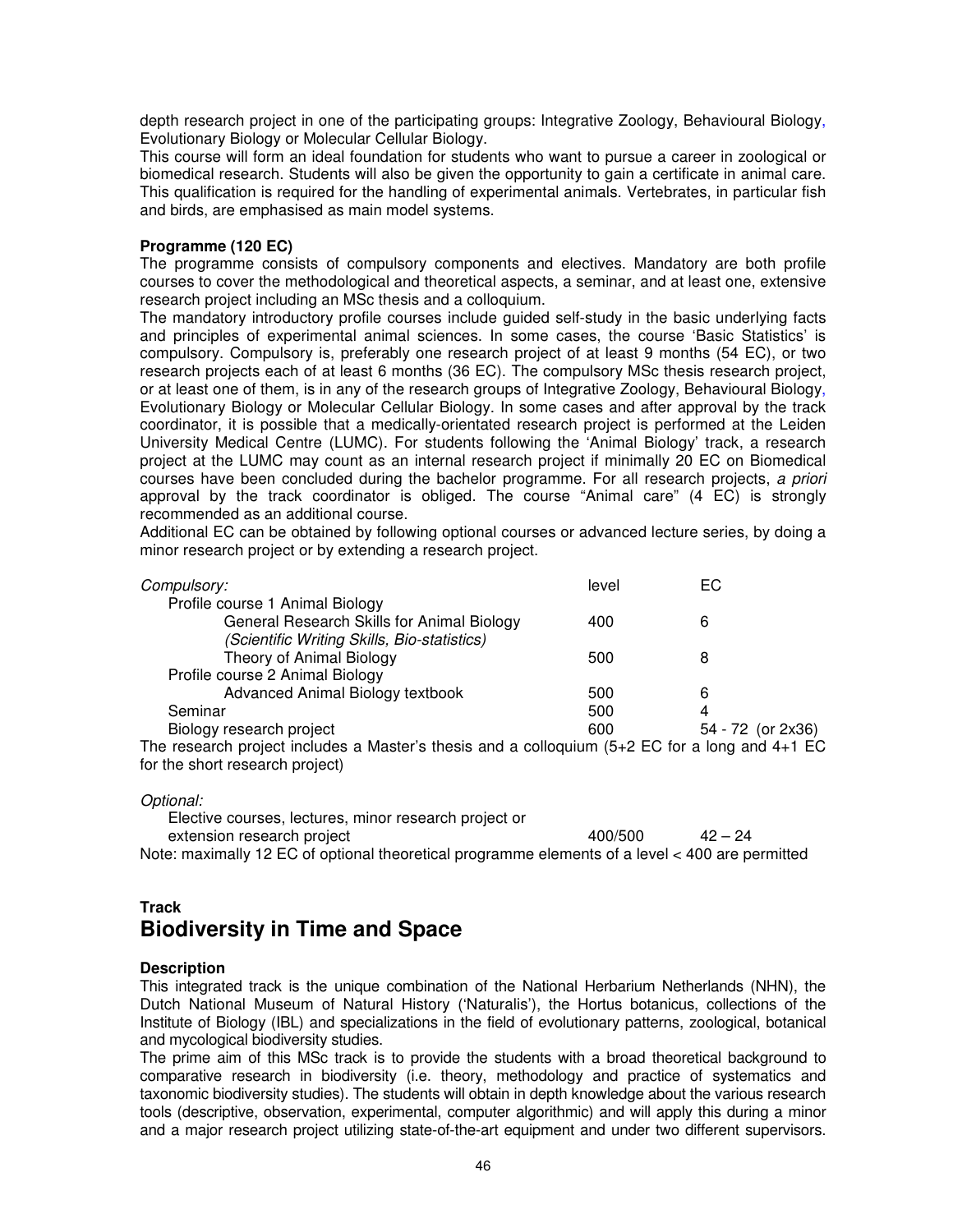Several specialized programs can be chosen: plant diversity (mainly NHN-based), animal diversity (mainly 'Naturalis' and IBL-based), marine diversity (both 'Naturalis' and NHN) or fungal diversity (mainly NHN-based).

Key fields of study for research projects include: Alpha-taxonomy; phylogeny reconstruction; morphological character analyses; molecular systematics and total evidence analyses; historical biogeography; quantitative spatial pattern analysis, range modelling and GIS applications; multimedia identification tools and biodiversity assessments.

#### **Qualifications for admission**

The track is open for students with at least a BSc degree in biology or forestry. This track is also excellently suited for students from  $2^{nd}$  and  $3^{rd}$  world countries. Besides the necessary academic diplomas, important criteria for the latter applicants can be that they already hold positions that are connected with the field of research, or have shown to have been active in this field of research, i.e. have professional credits. For all other (inter)national candidates, the Admission Committee will judge the equivalence to these BSc degrees of their previous training. The choice in elective courses in the MSc track may be limited by the need to adapt the programme to the fore-knowledge of the candidate.

#### **Programme (120 EC)**

The programme consists of compulsory components and electives. Mandatory are both profile courses, to cover the methodological and theoretical aspects, a seminar, and two research projects including an MSc thesis and a colloquium.

The first semester, as envisaged, comprises profile course 1 and profile course 2. The specialized courses are being decided upon yet. In some cases, the course 'Basic Statistics' is compulsory. Compulsory is one major research project of at least 8 months (48 EC) and a minor research project of at least 4 months (24 EC). The major research project is performed within either of the research groups of NHN or 'Naturalis'. The minor research project can be performed within either research group of NHN, 'Naturalis' or IBL or outside Leiden University. For all research projects, a priori approval by the track coordinator is obliged.

If appropriate, additional EC can be obtained by following optional courses or advanced lecture series, a second seminar or a literature review might be written.

| Compulsory:                                                     | level   | ЕC        |
|-----------------------------------------------------------------|---------|-----------|
| Profile course 1 Biodiversity in Time and Space:                |         |           |
| General research skills for Biodiversity Research               | 400     |           |
| (Scientific Writing Skills, Bio-statistics, Methods and Models) |         |           |
| Specialized courses                                             | 400/500 | 12        |
| Profile course 2 Biodiversity in Time and Space:                |         |           |
| Advanced BTS textbook                                           | 500     |           |
| Seminar                                                         | 500     | 4         |
| Biology major research project                                  | 600     | $48 - 59$ |
| Biology minor research project                                  | 500     | $24 - 30$ |

Both research projects include a Master's thesis and a colloquium (5+2 EC for the major and 3+1 for the minor project).

#### Optional:

 Elective courses, seminar or literature review 400/500 0 - 17 Note: maximally 12 EC of optional programme elements of a level < 400 are permitted.

## **Track Evolutionary and Ecological Sciences**

#### **Description**

This MSc track provides students with a general understanding of the research field of Evolutionary and Ecological Sciences, including the latest scientific developments. The students will be able to analyze scientific literature and recognize relevant and interesting scientific problems on the basis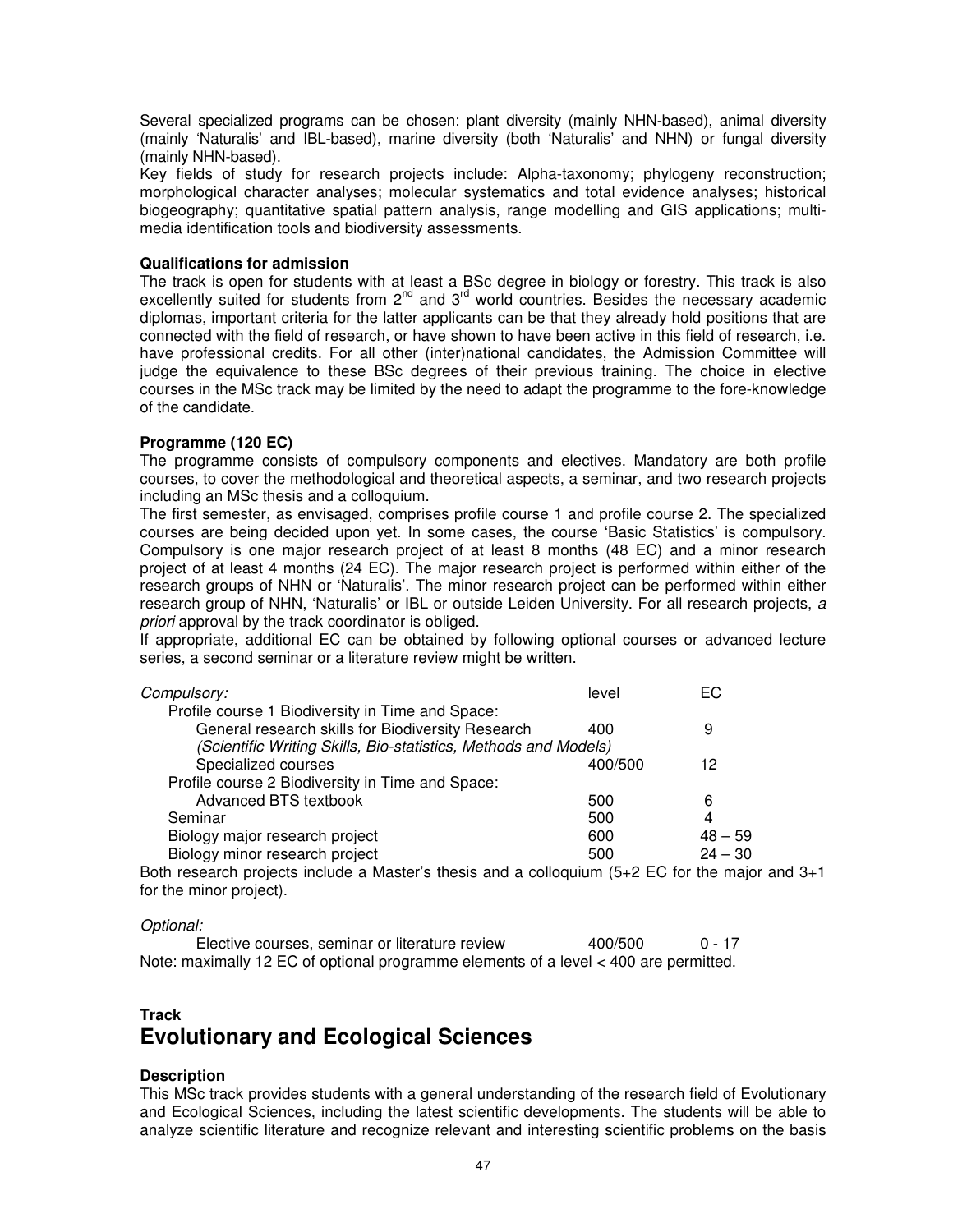of scientific and social developments and practical situations. The students will be able to translate these problems into scientifically testable hypotheses and to design an adequate research strategy. They will be able to formulate problems in the form of mathematical formulas or simulation models in such a way that these problems are accessible for analysis. They are able to analyze scientific data and formulate scientific conclusions on the basis of these data. They will be able to deliver adequate oral and written presentations of their research projects.

With this Master track completed, the students are well equipped to start a PhD-project in one or more of the following disciplines: evolutionary biology, (plant- and animal) ecology, behavioural biology, and theoretical biology or to function in a position in which evaluation or commission of research projects is an important element.

#### **Programme (120 EC)**

The programme consists of compulsory and optional components. Mandatory are both profile courses, to cover the methodological and theoretical aspects, a seminar, and at least one, extensive research project including an MSc thesis and a colloquium.

The mandatory profile course 1 includes the following elements: statistics, English scientific writing, modelling, genetics and a general overview of (theoretical) evolutionary ecology. In some cases, the course 'Basic Statistics' is compulsory. The mandatory profile course 2 is individual deepening of knowledge. Compulsory is one research project of at least 9 months (54 EC) or two research projects each of at least 6 months (36 EC). The compulsory research project, or at least one of them, is in one of the IBL research groups on Plant Ecology, Animal Ecology, Theoretical Biology, Evolutionary Biology or Behavioural Biology. In some cases and after approval by the track coordinator, it is possible that the compulsory research project is carried out at a research institute outside the IBL under responsible supervision of a teacher participating in the Evolutionary and Ecological Sciences track.

Additional EC can be obtained by following optional courses or advanced lecture series, by doing a minor research project, by extending a research project or a literature review might be written.

| EC.       |    |
|-----------|----|
|           |    |
| 9         |    |
|           |    |
| 13        |    |
|           |    |
| 6         |    |
| 4         |    |
| $54 - 72$ | 2x |
|           |    |

#### 36)

The research project includes a Master's thesis and a colloquium (5+2 EC for a long and 4+1 EC for the short research project)

#### Optional:

 Elective courses, lectures, minor research project, extension research project or literature review 400/500 16 - 34 Note: maximally 12 EC of optional theoretical programme elements of a level < 400 are permitted.

## **Track Molecular and Cellular Biology**

#### **Description**

This MSc track provides students with knowledge about all basic aspects of genetics and molecular and cellular biology of prokaryotes and eukaryotes. Attention is given to genetic, microbiological, cellular and physiological approaches to understand the functioning of uni- and multicellular organisms at the molecular level. Training in functional genomics, transcriptomics, proteomics and metabolomics will provides essential knowledge and skills to apply these powerful techniques in the broad fields of biological and medical research. The implication of these techniques for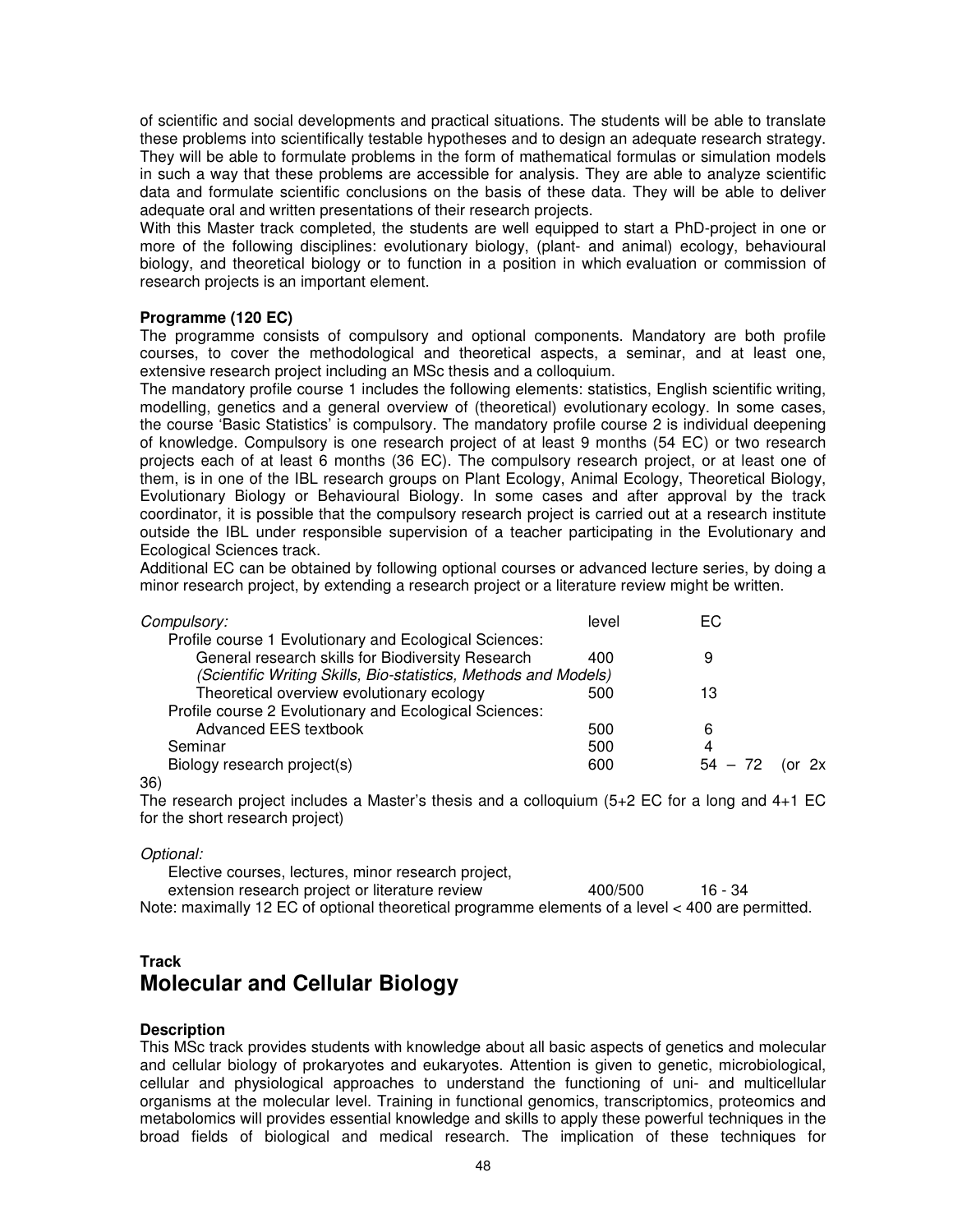biotechnology and the understanding of development and diseases of animals and plants are highlighted.

Students are trained in general academic skills and to understand and critically evaluate specialized scientific literature. They are equipped with the necessary practical skills to outline, plan and execute experiments. They are able to critically assess recent developments in the field. Based on this, they can discover, describe and analyse new scientific questions and design creative approaches to tackle these questions via experimentation. They will be able to use state of the art technology in at least one of the major sub disciplines genetics, microbiology, cell biology or microbial and plant biotechnology. They are trained to present scientific results in oral presentations and in writing.

This master track is optimally suited as a basis for starting a career in experimental molecularbiological or biomedical research. As the students will be provided the option to do a project at the interface of fundamental and applied science, this will also qualify them for positions at commercial companies.

#### **Programme (120 EC)**

The programme consists of compulsory components and electives. Mandatory are both profile courses, to cover the theoretical aspects, a seminar, and at least one, extensive research project including an MSc thesis and a colloquium.

In the profile courses, students are trained in critical reading and writing about recent scientific literature. A major part of the master training is actively taking part in a running research project. Compulsory is, preferably one research project of at least 9 months (54 EC), or two research projects each with a minimum duration of 6 months (36 EC). The compulsory research project(s), or at least one of them, is in either of the research groups of Molecular Developmental Genetics, Molecular Microbiology, Molecular Cell Biology, Plant Cell Physiology or other departments of the Faculty of Sciences or LUMC (Leiden University Medical Centre). For students following this track, a research project within one of the LIC 'Life Science' research groups or at the Leiden-Amsterdam Centre of Drug Research (LACDR) may substitute for the mandatory research project within the IBL (meaning that it may count as an internal research project). Even so, a research project at the LUMC may substitute for this when minimally 20 EC on biomedical courses have been concluded during the bachelor programme. For all research projects, a priori approval by the track coordinator is obliged.

Emphasis will be put on model organisms such as zebra fish, Arabidopsis, yeast, and on the filamentous fungus Aspergillus niger and Pseudomonas species or on their interactions.

Additional EC can be obtained by following optional courses or advanced lectures, by doing a minor research project or by extending a research project.

| Compulsory:                                      | level | EC.       |          |
|--------------------------------------------------|-------|-----------|----------|
| Profile course 1 Molecular and Cellular Biology: |       |           |          |
| - Theoretical overview mol. & cellular biology   | 400   | 9         |          |
| - Orientation on MCB research                    | 400   | 2         |          |
| - Proof of practical skills                      | 400   |           |          |
| Profile course 2 Molecular and Cellular Biology: |       |           |          |
| - Advanced MCB textbook                          | 500   | 6         |          |
| - Condensed literature survey (thesis)           | 500   |           |          |
| - Ph.D. Research project proposal                | 500   | 2         |          |
| Seminar                                          | 500   | 4         |          |
| Biology research project                         | 600   | $54 - 72$ | (or $2x$ |

36)

The research project includes a Master's thesis and a colloquium (5+2 EC for a long and 4+1 EC for the short research project)

Optional:

| Elective courses, lectures, minor research project or                                            |         |           |
|--------------------------------------------------------------------------------------------------|---------|-----------|
| extension research project                                                                       | 400/500 | $23 - 41$ |
| Note: maximally 12 EC of optional theoretical programme elements of a level < 400 are permitted. |         |           |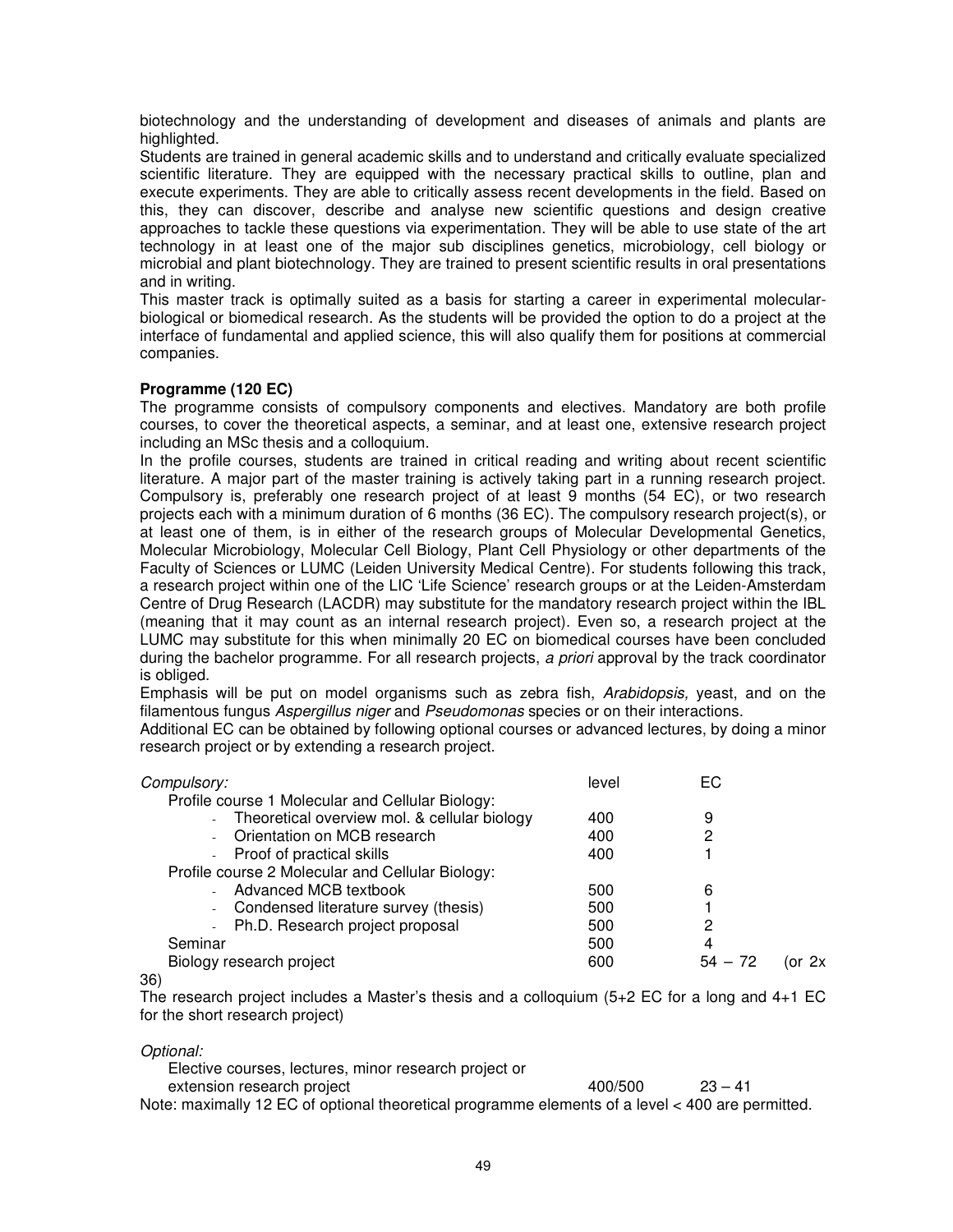## **Track Natural Products**

#### **Description**

The major aim of this MSc track is to provide the students with a broad theoretical background to multidisciplinary research in natural products and plant cell biotechnology, to obtain in depth knowledge about the various experimental tools, and the application of these during a research project utilizing state-of-the-art equipment. The students should be able to collect scientific information and assess this in terms of possible applications, and identify and develop strategies to overcome potential scientific bottlenecks for realization of these applications. The students should be able to communicate scientific results in the oral and written form, including posters. The students should develop into independent researchers which are able to continue for a PhD programme, or take the responsibility for projects in an industrial or institutional research environment.

#### **Qualifications for admission**

The track is open for students with at least a BSc degree in biology, forestry, (bio)chemistry, pharmacy or medicine. Special target groups for this MSc track are students from  $2^{nd}$  and  $3^{rd}$  world countries. Besides the necessary academic diplomas, important criteria for the latter applicants can be that they already hold positions that are connected with the field of research, or have shown to have been active in this field of research, i.e. have professional credits. For all other (inter)national candidates, the Admission Committee will judge the equivalence to these BSc degrees of their previous training. The choice in elective courses in the MSc track may be limited by the need to adapt the programme to the fore-knowledge of the candidate.

#### **Programme (120 EC)**

The programme consists of compulsory components and electives and is built of two parts. Mandatory is the profile course, to cover the theoretical aspects, a seminar and at least one, extensive research project including an MSc thesis and a colloquium.

The first part of the programme is a series of short courses (together indicated as the profile course) of at least 28 EC, and a maximum of 42 EC, depending on the level of the student. In some cases, the course 'Basic Molecular Biological Techniques' is compulsory. Methods for phytochemical screening and testing of biological activity of plant extracts will be dealt with, as well as the isolation and identification of natural products, including structure elucidation. It will provide knowledge about chemotaxonomy and the role of secondary metabolism. Basic knowledge on plant cell culture as a tool for biosynthetic studies and plant cell biotechnology is included in the programme. "Natural products" is dealing with aspects of the production and quality control of drugs from natural origin. The use of chromatographic methods is an important aspect of this. It will also include courses on drug discovery. "Plant Cell Biotechnology" as a method for studying biosynthesis and for the production of secondary metabolites. Strategies to improve production such as metabolic engineering will be dealt with. Also plant tissue culture as method for micro propagation will be learned.

The second part concerns participation in the research of the department. The research project should last 9-12 months (54-72 EC). In addition, the student should participate in an international scientific meeting and present a poster on his/her research. A seminar should be followed as well.

Additional EC can be obtained by following optional courses, advanced lectures or seminars. It is also possible to earn EC credits by writing a literature review or by doing a minor research project (minimally 24 EC). Based on the information on the educational background of the applicant, a tailor-made programme will be made. The individual study programme will be discussed with the student by the track coordinator and should be approved by the board of examiners.

| <i>Compulsory:</i>                     | level   | EC.     |
|----------------------------------------|---------|---------|
| <b>Profile course Natural Products</b> | 400/500 | 28 - 42 |
| To choose from                         |         |         |
| Biosynthesis secondary metabolites     | 400     |         |
| <b>Bioprospecting</b>                  | 400     | Δ       |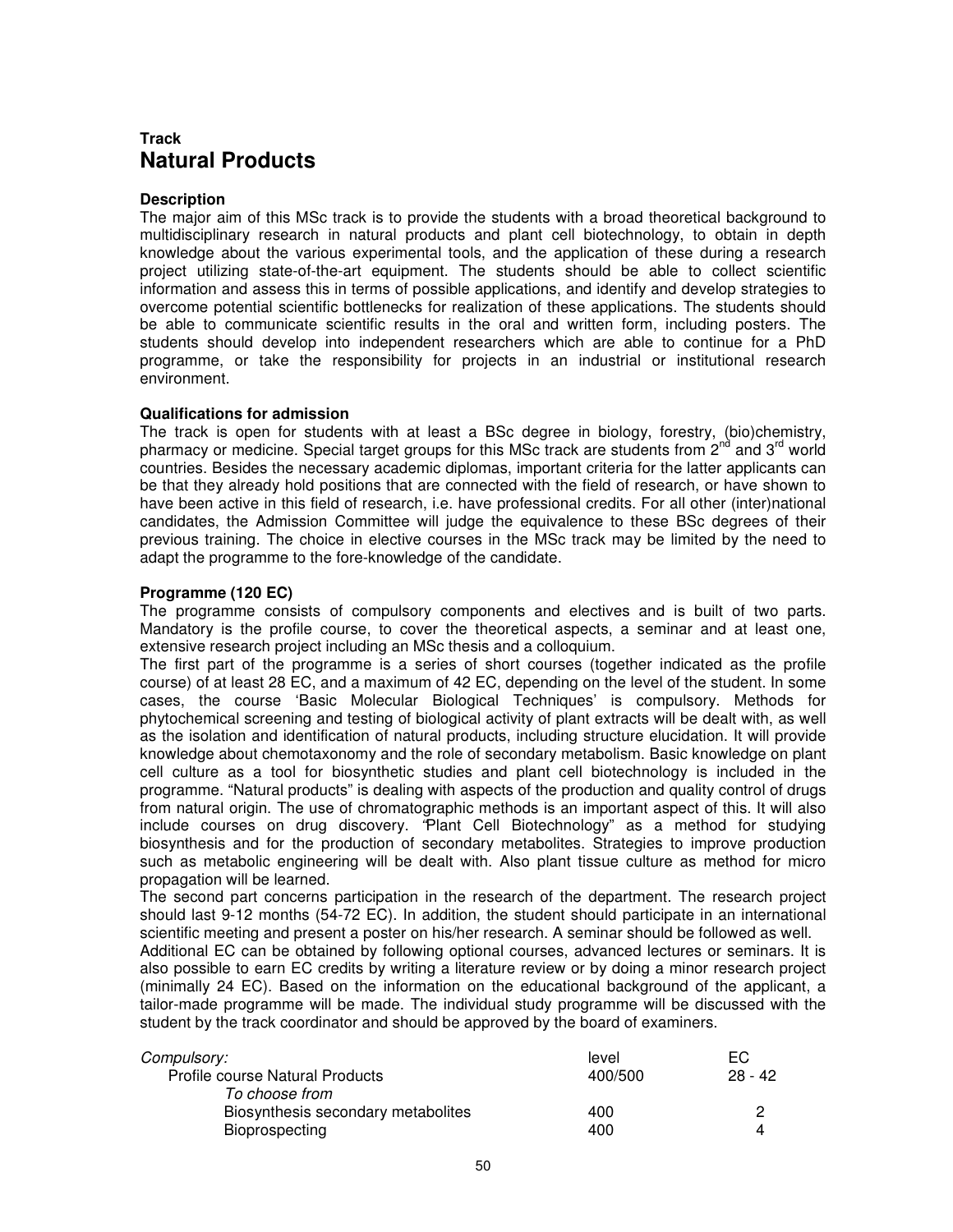| Natural products I                                                             | 400 |           |
|--------------------------------------------------------------------------------|-----|-----------|
|                                                                                |     |           |
| Natural products II                                                            | 500 | 9         |
| <b>Metabolomics</b>                                                            | 400 | 4         |
| Plant cell biotechnology                                                       | 500 | 4         |
| Chromatography course                                                          | 500 | 4         |
| Structure elucidation                                                          | 500 | 4         |
| Science communication                                                          | 500 | 2         |
| Additional suggested courses offered by the Master programme Biology           |     |           |
| Seminar                                                                        | 500 |           |
| Biology research project                                                       | 600 | $54 - 72$ |
| The research project includes a Master's thesis (5 EC) and a colloquium (2 EC) |     |           |

Optional:

| Elective courses, lectures, seminars, minor research                                 |         |          |
|--------------------------------------------------------------------------------------|---------|----------|
| project or literature review                                                         | 400/500 | $2 - 34$ |
| Note: maximally 12 EC of optional programme elements of a level < 400 are permitted. |         |          |

# **Track Sustainability and Biodiversity**

#### **Description**

This MSc track offers knowledge of and insight in the conservation and management of biodiversity from a local to a global scale. By using 'sustainability' as a guiding principle, the programme not only takes into account ecological but also economical and social aspects of biodiversity and conservation. The programme provides students with an academic attitude by stimulating reflective, independent and creative thinking. It prepares students for a PhD programme and/or for research positions at universities, research institutes, government organisations and consult agencies.

## **Programme (120 EC)**

The programme consists of compulsory components and electives. Mandatory are two profile courses, to cover the methodological and theoretical aspects, one of the two CML-seminar ("Biodiversity" or "Sustainability"), and two extensive research projects, both including an MSc thesis and a colloquium.

In the first profile course, students are trained in basic knowledge and skills required for environmental research. In some case, the course 'Basic Statistics' is compulsory. Profile course 2 offers deepening of knowledge in a specialized topic. Both seminars are re-occurring every two years, alternating "Biodiversity" in one year and "Sustainability" the next year. One of them is mandatory, the other is optional. Compulsory are two research projects each with a minimum duration of 24 EC and total duration for both of at least 72 EC. At least one of the research projects should be carried out within CML. The other can also be in the IBL research groups on Plant Ecology, Animal Ecology, Theoretical Biology, Evolutionary Biology or Behavioural Biology, at the NHN, or at 'Naturalis'. Also, external internships are possible. For all projects carried out outside of CML, a priori approval by the track coordinator, and responsible supervision of a teacher of CML is obliged.

Additional time might be spent on courses, advanced lectures, seminars, a literature review or extra research project time to be performed outside the Institute of Environmental Sciences (CML). Alternative suggestions might be considered and should be discussed with the coordinator who should approve on them before the actual start. Optional courses provided by CML are planned for marine biodiversity conservation and management (4 EC), spatial modelling (4 EC), and sustainable wildlife management (6 EC).

| <i>Compulsory:</i>                                              | level | EC |
|-----------------------------------------------------------------|-------|----|
| Profile course 1 Sustainability and Biodiversity:               |       |    |
| General research skills for Biodiversity Research               | 400   | 9  |
| (Scientific Writing Skills, Bio-statistics, Methods and Models) |       |    |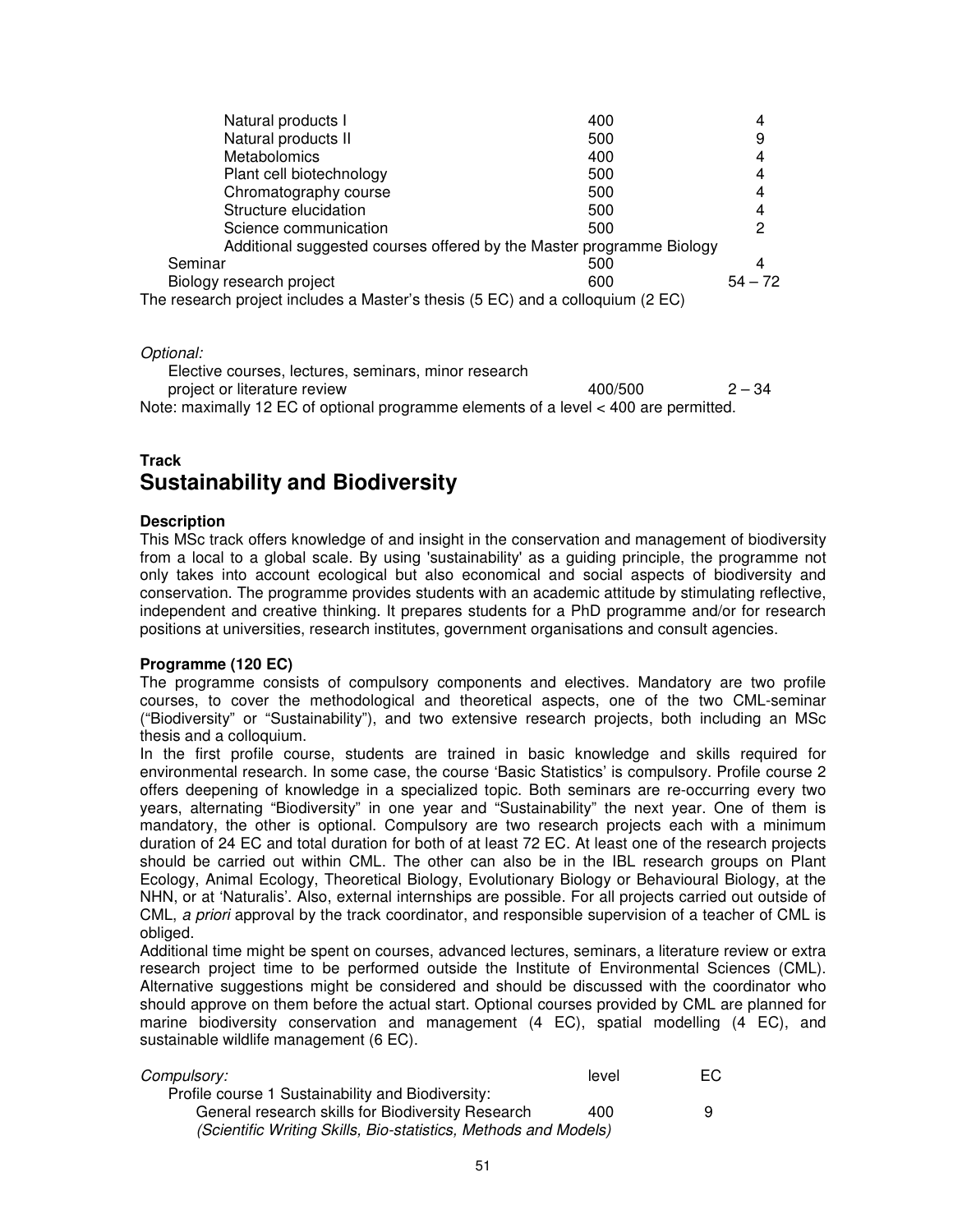| <b>Environmental Processes</b>                    | 500 | 10 |
|---------------------------------------------------|-----|----|
| <b>Biodiversity and Society</b>                   | 500 |    |
| Profile course 2 Sustainability and Biodiversity: |     |    |
| Advanced S&B textbook                             | 500 |    |
| Seminar                                           |     |    |
| "Biodiversity" or "Sustainability"                | 500 |    |
| Two research projects, total                      | 600 | 79 |

Both the research projects includes a Master's thesis and a colloquium (5+2 EC for a long and 4+1 EC for the short research project)

Optional:

Elective courses, lectures, seminars, minor research project,

extension research project or literature review 400/500 16

Note: maximally 12 EC on optional theoretical program elements of a level < 400 are permitted.

## **Track Biology and Science-Based Business**

#### **Description**

This Msc programme Biology and Science-Based Business prepares students for a career in science-related business and administration, and for innovation and enterprise from a biological perspective. In addition to knowledge in biology, students obtain competence with respect to organisations, people in organisations, and establishment and management of processes. Students with an MSc in Biology and Science-Based Business are also admissible to a PhD programme. In order to get a SBB Master annotation, a minimal programme consisting of the course SBB Fundamentals and the SBB training period must be completed (see below). The course SBB

Fundamentals can also be taken in the optional part of the research MSc programmes in Biology.

#### **Qualifications for admission**

Students from any university in the Netherlands with a BSc degree in Biological Sciences will be admitted to the programme.

For other (international) candidates, such as BSc graduates from other natural sciences, life sciences and biomedical sciences as well as specific HBO Bachelors, the Admission Committee will judge the equivalence to these BSc degrees of their previous training.

#### **Programme**

#### **Biology**

The Biology component of the Science-based Business (SBB) specialization consists of a biology research project of 36-40 EC (including 4 EC for an MSc thesis and 1 EC for a colloquium) and 20- 24 EC of advanced theory (courses, lectures and a mandatory seminar) to be selected in correspondence with the research topic. The research project is in one of the research groups of the Institute of Biology (IBL), Institute of Environmental Sciences (CML) or National Herbarium of the Netherlands (NHN). The choices for courses and research project will be made in concert with an advisor.

#### Science-Based Business

The Business-related part of the complete SBB programme consists of 40 to 60 EC of the following components.

| Mandatory:                                                   | level | EС    |
|--------------------------------------------------------------|-------|-------|
| <b>SBB Fundamentals</b>                                      | 400   | 17    |
| SBB Internship                                               | 500   | 24-34 |
| Optional:                                                    |       |       |
| Orientation on Technopreneurship: Entrepreneurial Management | 400   | 5     |
| Orientation on Technopreneurship: Business Planning          | 400   | 5     |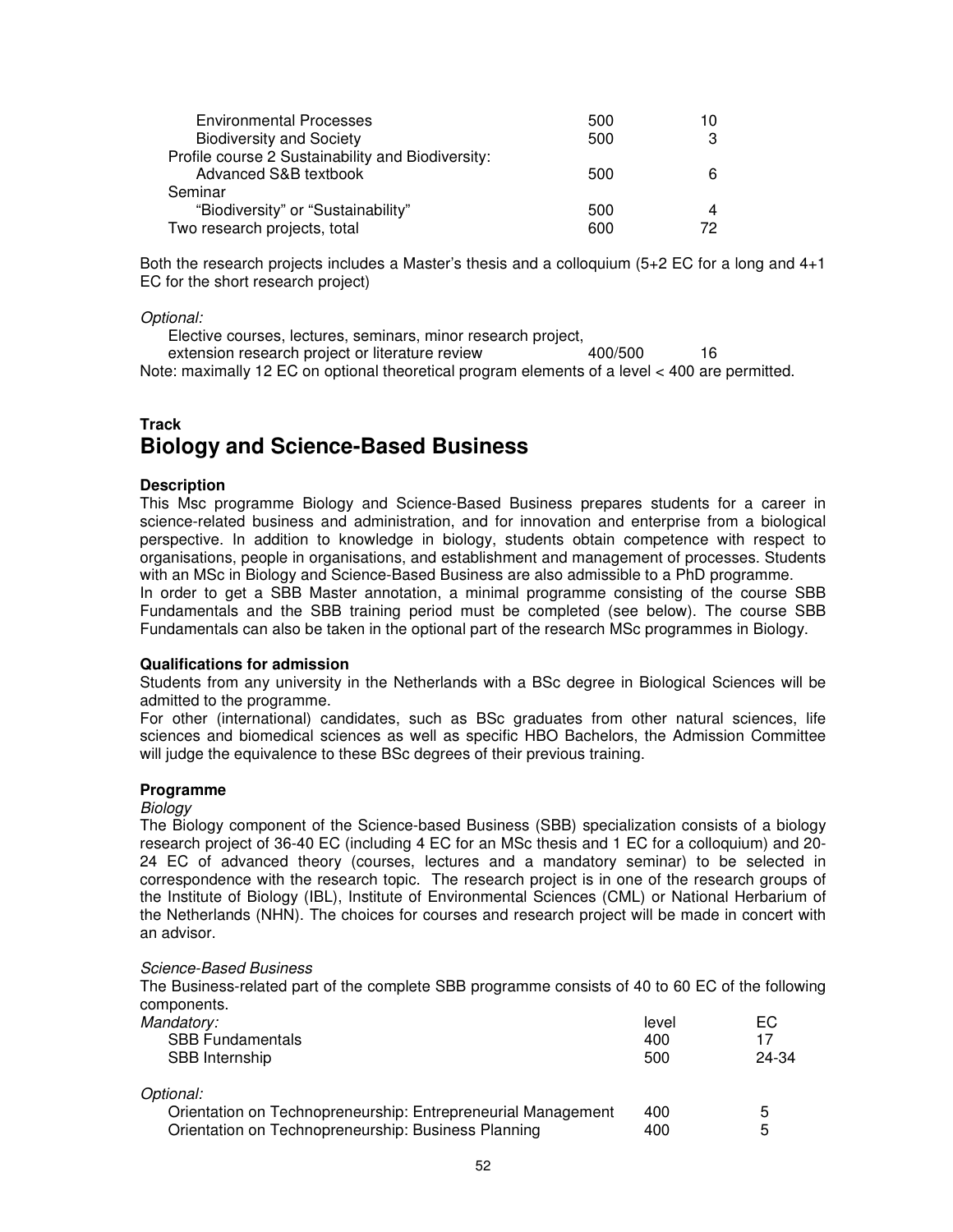|         | <b>SBB</b> electives |                                    |                                                                   | 500-600 | $0 - 19$ |
|---------|----------------------|------------------------------------|-------------------------------------------------------------------|---------|----------|
|         |                      | Extension of the Biology component |                                                                   |         | በ-19     |
| See for |                      |                                    | more information on Science-Based Business the following website: |         |          |
|         |                      | http:/www.sbb.leidenuniv.nl/       |                                                                   |         |          |

Note: maximally 12 EC on theoretical programme elements of a level < 400 are permitted within the total programme.

## **Track Biology and Communication**

#### **Description**

The MSc programme Biology and Communication concerns science communication in a broad sense. The programme prepares students for a career in popularization of science, for example, as a science communicator, a science policymaker or a public relations officer, or for a career as a scientist with a communicating mindset. Students with an MSc in 'Biology and Communication' are admissible to a PhD programme in Biology or in Science Communication.

#### **Qualifications for admission**

Students from any Dutch university with a BSc degree or major in Biology will be admitted to the programme. For all other (international) candidates, the Admission Committee will judge the equivalence to these BSc degrees of their previous training. Preferably, the BSc programme has included the 10-EC-course Learning, Presentation and Communication, offered by the Leiden Graduate School of Education (ICLON), or equivalent courses. Applicants must provide proof of proficiency in Dutch.

#### **Programme**

#### **Biology**

The research component consists of a biology research project of 36-40 EC (including 4 EC for an MSc thesis and 1 EC for a colloquium) and 20-24 EC of advanced theory (courses, lectures and a mandatory seminar) to be selected in correspondence with the research topic. The research project is in one of the research groups of the Institute of Biology (IBL), Institute of Environmental Sciences (CML) or National Herbarium of the Netherlands (NHN). All theory is minimally on level 400. The choices for theory and research project will be made in concert with an advisor.

#### Communication

The Communication component consists of the following:

| Mandatory:                                          | level   | EC.   |
|-----------------------------------------------------|---------|-------|
| - Fundamentals of Science Communication and Society | 400/500 |       |
| - Training period                                   | 500/600 | 23-34 |

The training period can be in the field of Journalism, Museology or New Media and includes a written report, and an oral presentation.

Choice of:

| - Extension of the biology component                             |         | 0-20 |
|------------------------------------------------------------------|---------|------|
| - Courses in Communication                                       | 2400    | 0-8  |
| - Communication Master thesis                                    | 500/600 |      |
| - Communication research project correlated to the Master thesis | 500/600 |      |

The choice of the training period, master thesis, and elective courses should be approved beforehand by the track coordinator and the coordinator of biology.